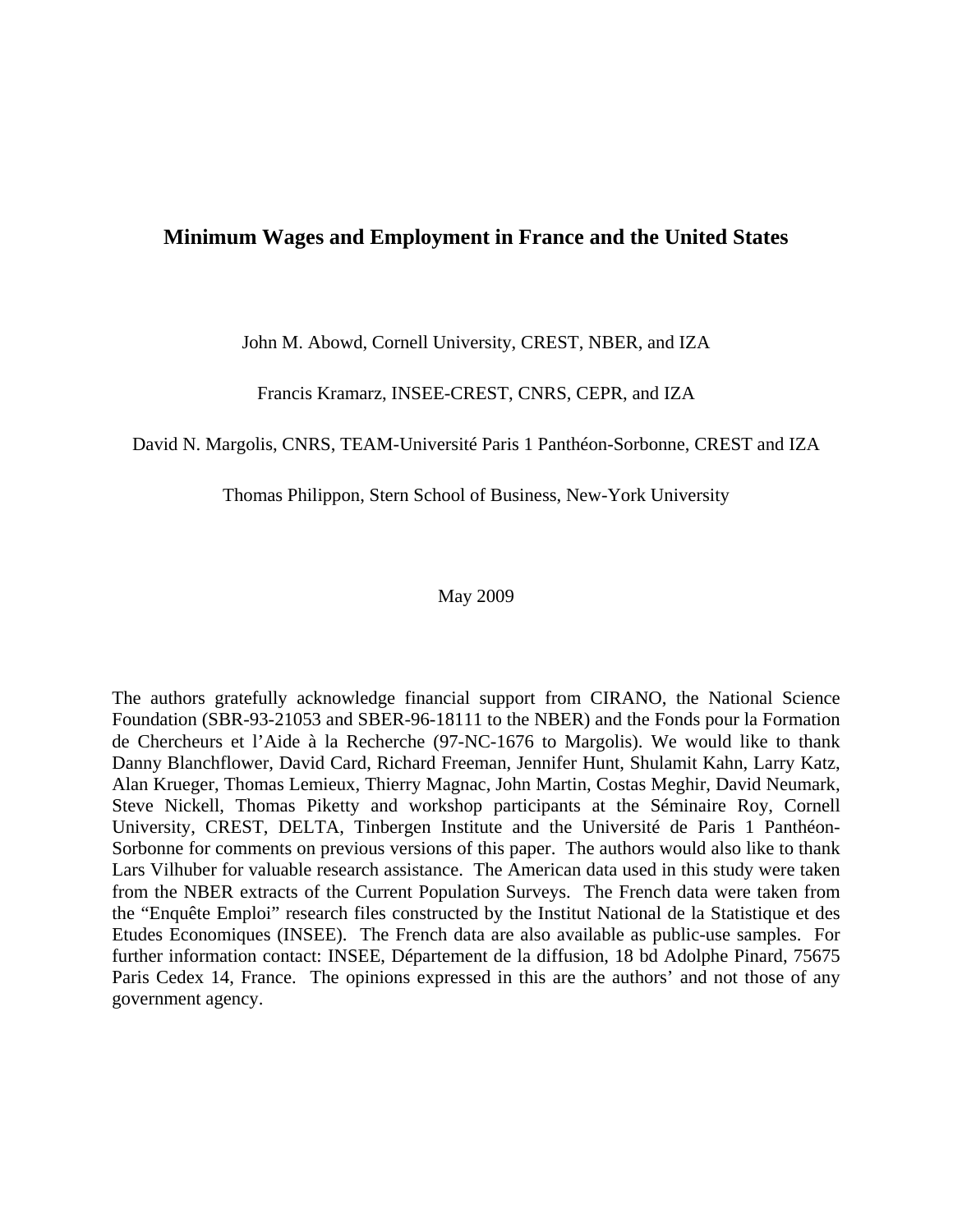### **Minimum Wages and Employment in France and the United States**

#### **Abstract**

We use longitudinal individual wage and employment data in France and the United States to investigate the effect of changes in the real minimum wage rate on an individual's employment status. We focus on workers employed at wages close enough to the minimum in a reference year as to be illegal in an adjacent comparison year as a result of movements in the real minimum wage. We find that movements in the American real minimum wage are associated with no employment effects, whereas movements in the cost of French minimum wage workers are associated with very strong negative employment effects. Our analysis is based upon identifying the direct effect of the change in the real minimum wage rate on exits from (entry into) employment when the real minimum wage rate increases (respectively, decreases) and identifying the heterogeneity in the behavior of our treatment and control groups using a pseudoexperimental contrast. We relate the difference-in-difference estimator directly to demand and supply elasticities for the two groups.

**Keywords:** Minimum Wage, International Comparisons, Labor Demand, Labor Costs

**JEL Classifications:** J31, J23

John M Abowd **Francis Kramarz** Department of Labor Economics INSEE/CREST Cornell University Département de la recherche Ithaca, NY 14850-3901 15, bd Gabriel Péri U.S.A. 92245 Malakoff Cedex John Abowd@cornell.edu France

David N. Margolis TEAM Thomas Philippon Maison des Sciences Economiques Stern School of Business Université de Paris 1 Panthéon-Sorbonne New-York University 106-112, bd de l'Hôpital 44 West Fourth Street 75647 Paris Cedex 13 New-York, NY 10012-1126 France U.S.A. David.Margolis@univ-paris1.fr the third of the tphilipp@stern.nyu.edu

kramarz@ensae.fr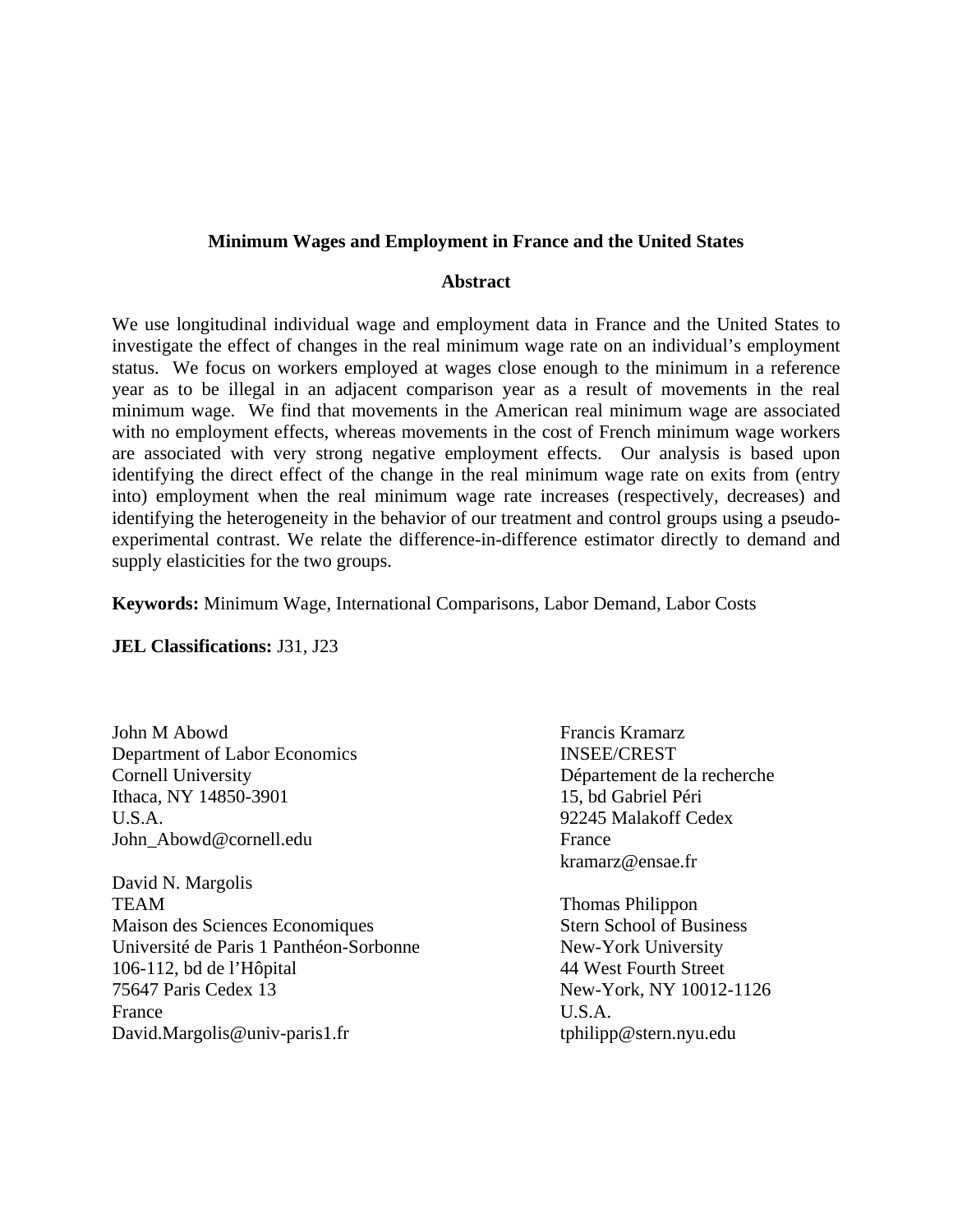## **1. Introduction**

In this paper we examine the link between changes in the real minimum wage rate and employment outcomes for men and women in France and the United States. We make use of longitudinal data on employment status and earnings to study how individuals are affected by real increases or real decreases in the minimum wage, conditional on the individual's location in the earnings distribution. We focus on low-wage workers and take particular care to distinguish subpopulations that might be affected differently by the minimum wage. We are also careful to distinguish workers in states where the real minimum wage rate increased from those in states where it decreased in the United States, and to explicitly model changes in the subsidies for minimum and low wage employment in France.

Although little attention has been paid to the situation in continental Europe, $<sup>1</sup>$  some European</sup> countries provide interesting alternatives to the much-studied U.S. case. France, in particular, provides a stark contrast to the United States. In the United States the nominal federal minimum wage remained constant for most states during most of the 1980s (thus implying a declining real federal minimum wage) but the nominal minimum wage rate in France rose steadily over the 1980s and 1990s, as did real minimum wages and the cost of employing minimum wage workers (for most, but not all, years). In this paper we exploit the different growth patterns in real minimum wage rates in a symmetric manner to better understand their effects on employment.

As in the U.S., the original studies of the French minimum wage system used aggregate timeseries data and found no effect of the minimum wage system on employment.<sup>2</sup> This could be considered surprising because, since its inception, a significant percentage of the French labor force has

 $\overline{a}$ 

<sup>&</sup>lt;sup>1</sup> See Dolado *et. al.* (1996) for a summary of minimum wage studies for France, the Netherlands, Spain and the United Kingdom. See also Brown (1999) for a comprehensive review of recent minimum wage research.

 $2$  See, for example, Bazen and Martin (1991).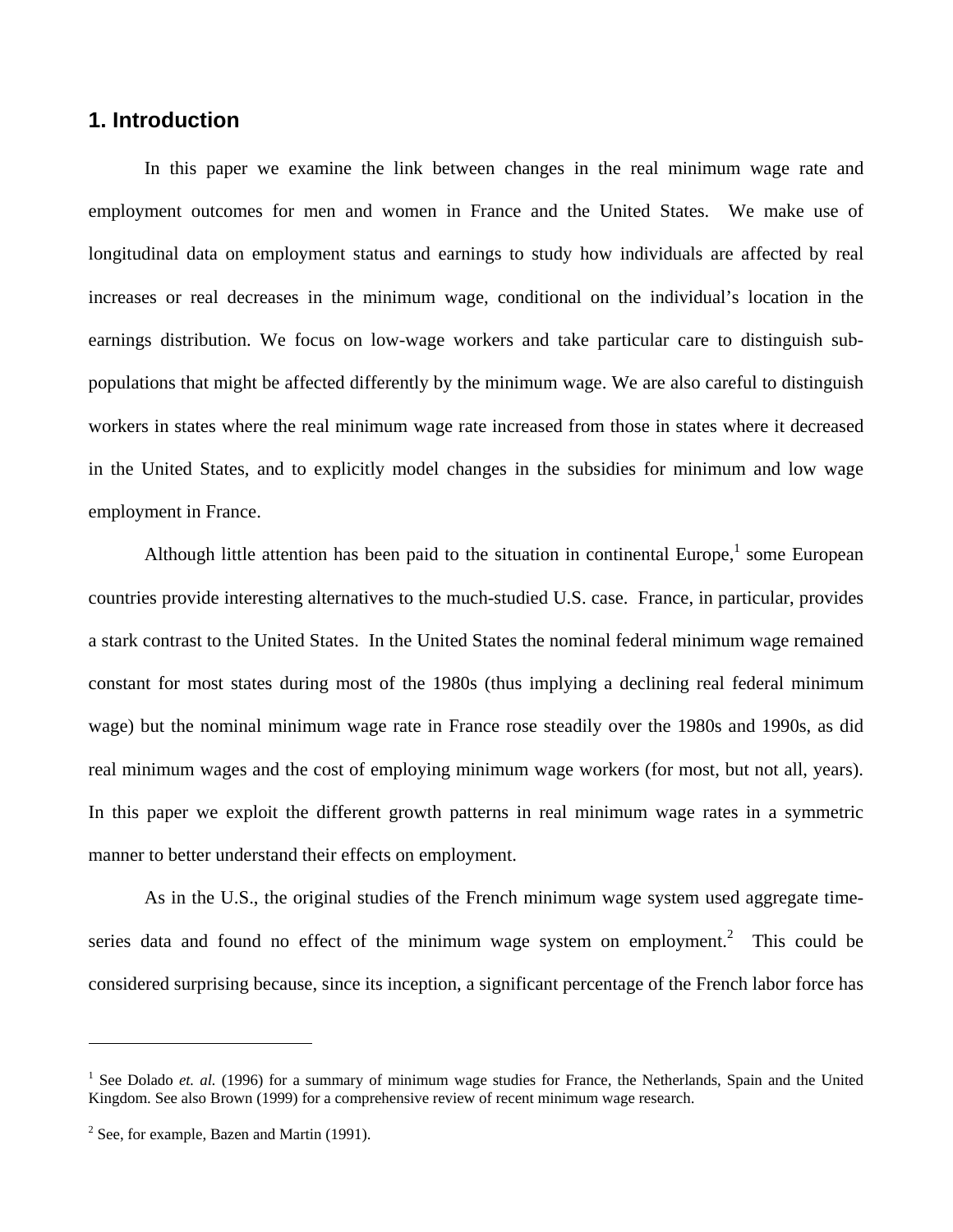been employed at wages close to the minimum wage. One reason for use of time series models in the original empirical analyses for France was, certainly, the tendency of American applied researchers to rely upon aggregate time series analyses<sup>3</sup> prior to the widespread dissemination of public use microeconomic data such as the Current Population Survey (CPS). Another reason is that research access to French micro-data was extremely limited until the 1990s. In the present study we use micro-data from France and the United States that were collected using household surveys that are quite comparable. Both of our data sources have a longitudinal design that we exploit extensively to analyze both French and American employment changes in relation to changes in their minimum wage rates and payroll taxes. This paper is a substantial extension of the study we conducted for young workers in both of these countries using similar data (Abowd, Kramarz, Lemieux, and Margolis, 1999).

We use a statistical approach based on the analysis of employment transition probabilities conditional on the position of an individual in the wage distribution. We decompose each year's wage distribution into 4 regions: under, around, marginally over and over the minimum wage. By the definition of our categories and through interactions with changes in the real minimum wage, our analysis of exploits the size of the movements in the real minimum wage directly.<sup>4</sup> Real minimum wage variation in the United States comes from nationally legislated increases, state-specific legislated increases, and inflation. For France, we use the automatic and legislated increases in the nominal minimum wage rate that occur (at least) each July, as well as inflation and legislated subsidies for minimum wage labor, to provide variation in the equivalent minimum wage. This variation serves to identify groups of workers whose current wage will fall below the future real minimum wage (in yearpairs when the real minimum wage increases between years), or whose current wage fell below the previous minimum wage (in year-pairs when the real minimum wage declines between years).

 $\overline{a}$ 

<sup>&</sup>lt;sup>3</sup> See Brown, Gilroy and Kohen (1982) for a review.

<sup>&</sup>lt;sup>4</sup> Our analysis bears some resemblance to that of Linneman (1982) and Currie and Fallick (1996).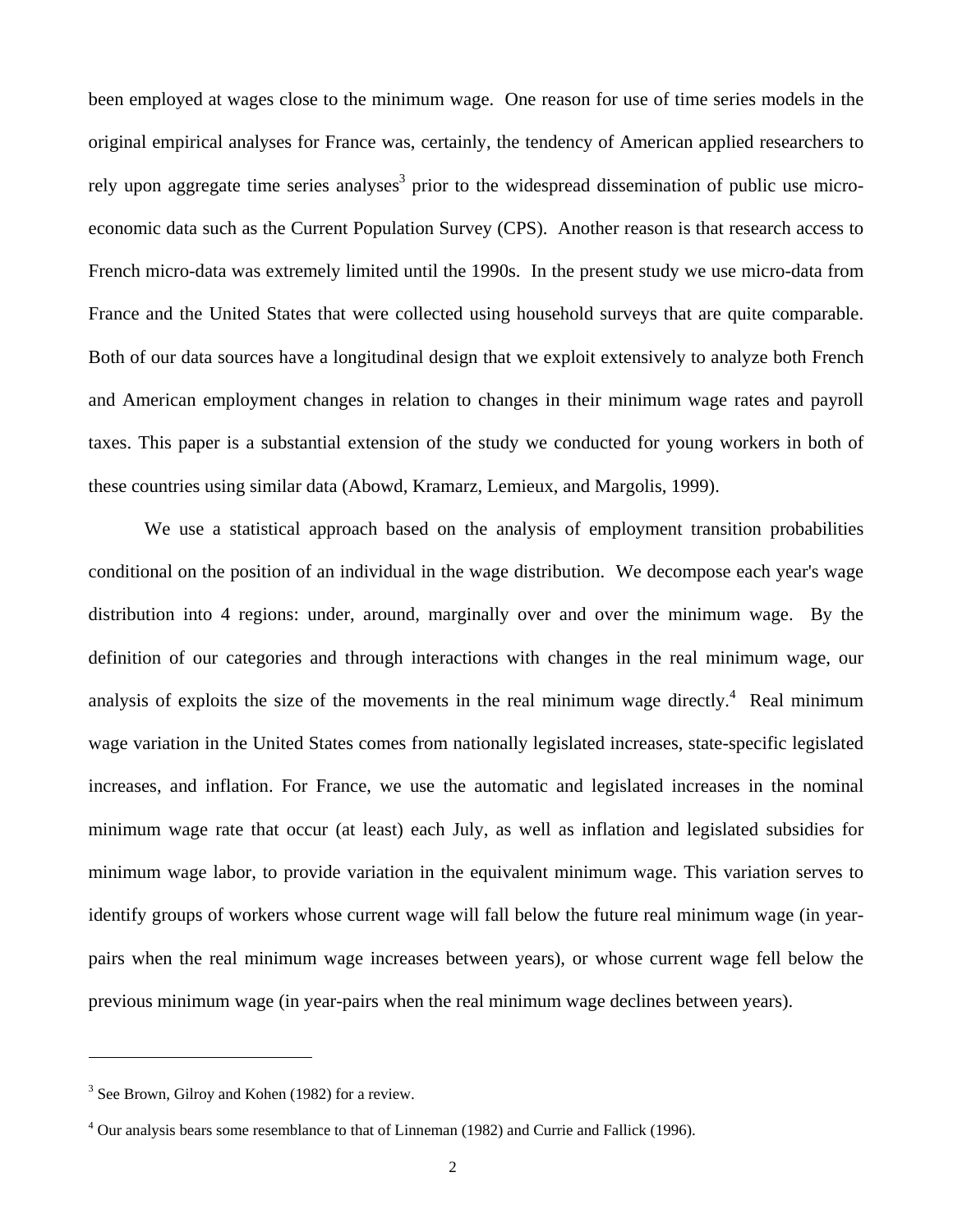Our statistical analysis identifies the change in future or previous employment probabilities given an individual's minimum wage status in the reference period. This change in employment probability is compared to the change in employment probability for a "control" group of workers whose wage in the reference year is marginally above the real minimum wage in the comparison year in an attempt to purge the estimates of the impact of unobserved worker heterogeneity that differs according to the position in the wage distribution. We further compare this difference to an alternative scenario, namely the probability of future employment when minimum wages are decreasing or the probability of previous employment when minimum wages were increasing. This allows us to derive difference-in-difference estimates that further control for unobserved heterogeneity. Our theoretical model provides a direct structural interpretation of the difference-in-difference estimator.

We show that, when one considers pairs of years when the real minimum wage increased, individuals whose current real wage was between the current real minimum wage and the future real minimum wage have significantly lower future employment probabilities than those whose real wages were not similarly situated in France but not in the United States. These effects are slightly larger for French men than for French women, with the difference-in-difference elasticity of future employment with respect to changes in the equivalent minimum wage being -2 for men and -1.5 for women. For the United States, the equivalent (insignificant) figures are 0.4 for men and 0.1 for women. On the other hand, we find that between pairs of years when the real minimum wage decreased, individuals whose current real wage was between the current real minimum wage and the previous real minimum wage do not have substantially lower prior employment probabilities than those whose real wages were not similarly situated.

The paper is structured as follows. Section 2 provides some institutional background on the systems of minimum wages in both France and the United States. Section 3 describes the data that we used to analyze the impact of minimum wages. Section 4 provides an economic interpretation of our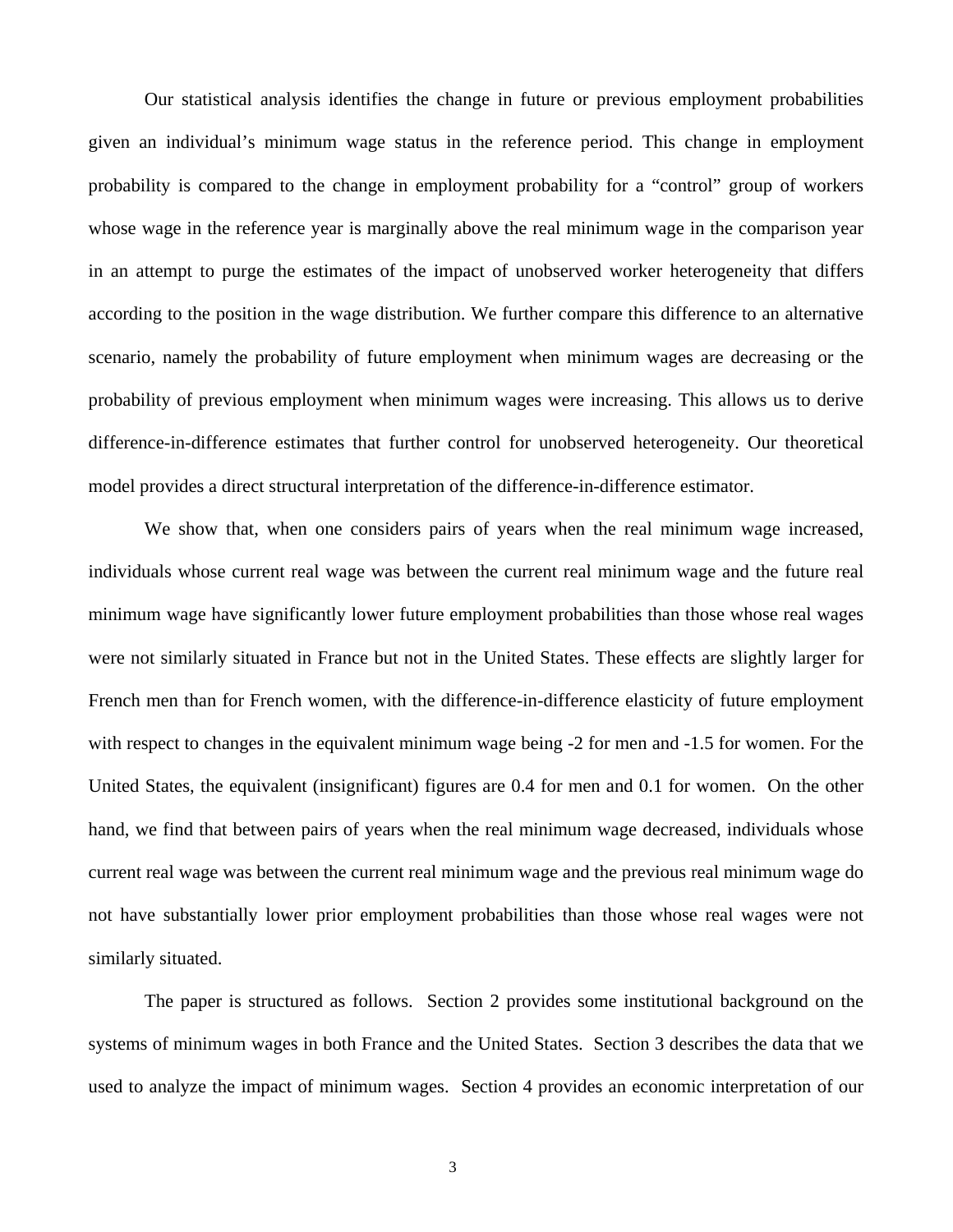natural experiment and its associated pseudo-experiment. Section 5 lays out the statistical models used to evaluate the employment effects of minimum wage changes. Section 6 discusses the results. Section 7 concludes.

# **2. Institutional Background**

### *2.1 France*

 $\overline{a}$ 

The first minimum wage law in France was enacted in 1950, creating a guaranteed hourly wage rate that was partially indexed to the rate of increase in consumer prices. Beginning in 1970, the original minimum wage law was replaced by the current system, called the SMIC "Salaire Minimum Interprofessionnel de Croissance," linking the changes in the minimum wage to both consumer price inflation and growth in the hourly blue-collar wage rate. In addition to formula-based increases in the SMIC, the government also legislated increases many times over the next two decades. The statutory minimum wage in France regulates the hourly regular cash compensation received by an employee, including the employee's part of any payroll taxes<sup>5</sup>. Because of the extensive use of payroll taxes to finance mandatory employee benefits, by the 1980s the French minimum wage imposed a substantially greater cost upon the employer than its statutory value. Employees share in the legal allocation of the payroll taxes; however, low wage workers benefit substantially more than the average worker from social security benefits financed through these taxes. In general, the payroll taxes are proportional to employee's gross salary; however, the social programs—particularly, unemployment insurance, health care, retirement income and employment programs—benefit low wage workers substantially more (Abowd and Bognanno, 1995). During the 1990s, France experimented with subsidies for minimum

 $<sup>5</sup>$  In theory, there are no provisions in any of the minimum wage laws that would allow regional variation in the SMIC. In</sup> some sectors in the French economy, however, the effective minimum wage was determined by collective bargaining agreements. Because they were often extended by the Minister of Labor to include employers who were not party to the original negotiations, these agreements typically covered entire regions and industries. Although relatively important in the 1970s, these provisions became increasingly irrelevant during the 1980s and 1990s (our period of analysis) since the collectively bargained nominal salary grids remained fixed in the face of an increasing nominal SMIC (Margolis, 1993).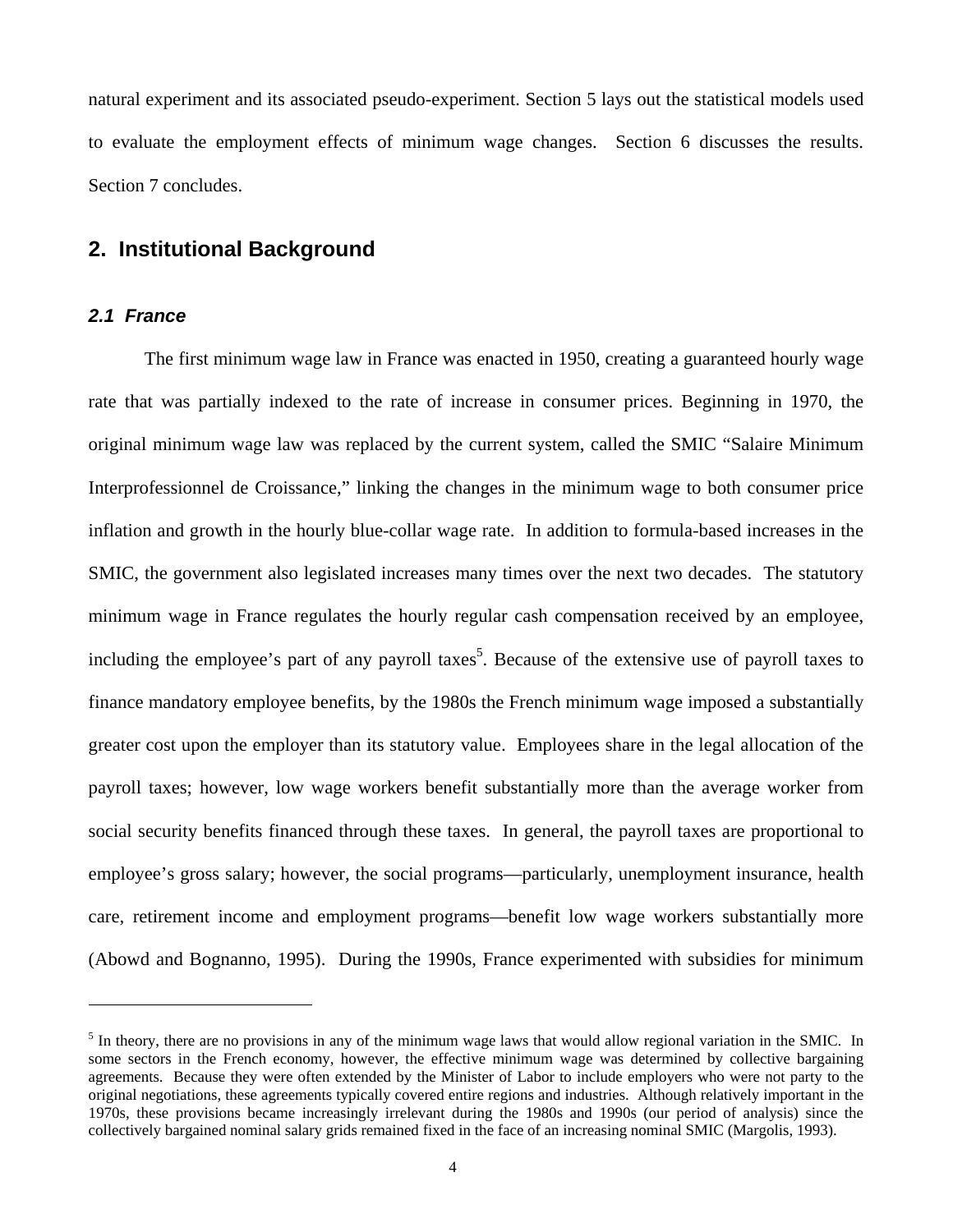wage and low wage employment, implemented as reductions in payroll taxes paid by employers on earnings of workers who received between the minimum wage and 1.33 times the minimum wage (depending upon the year). Figure 1 shows the relation between total labor costs and real minimum wage rates for the analysis period. The payroll tax reductions implied variations in the cost of employing minimum wage workers that did not move in the same direction as the real minimum wage rate. We constructed an equivalent real minimum wage rate that reflects the time series variation in the total labor costs as shown in Figure 1. See Kramarz and Philippon (2001) for additional details.



**Employer Minimum Cost and Employee Minimum Gross Pay**

| н<br>IOIIF |  |
|------------|--|
|            |  |

The French minimum wage lies near most of the mass of the wage rate distribution for the employed work force. The first mode of the French wage distribution is within five francs of the minimum wage and the second mode is within 10 francs of the minimum. For example, in 1990 for the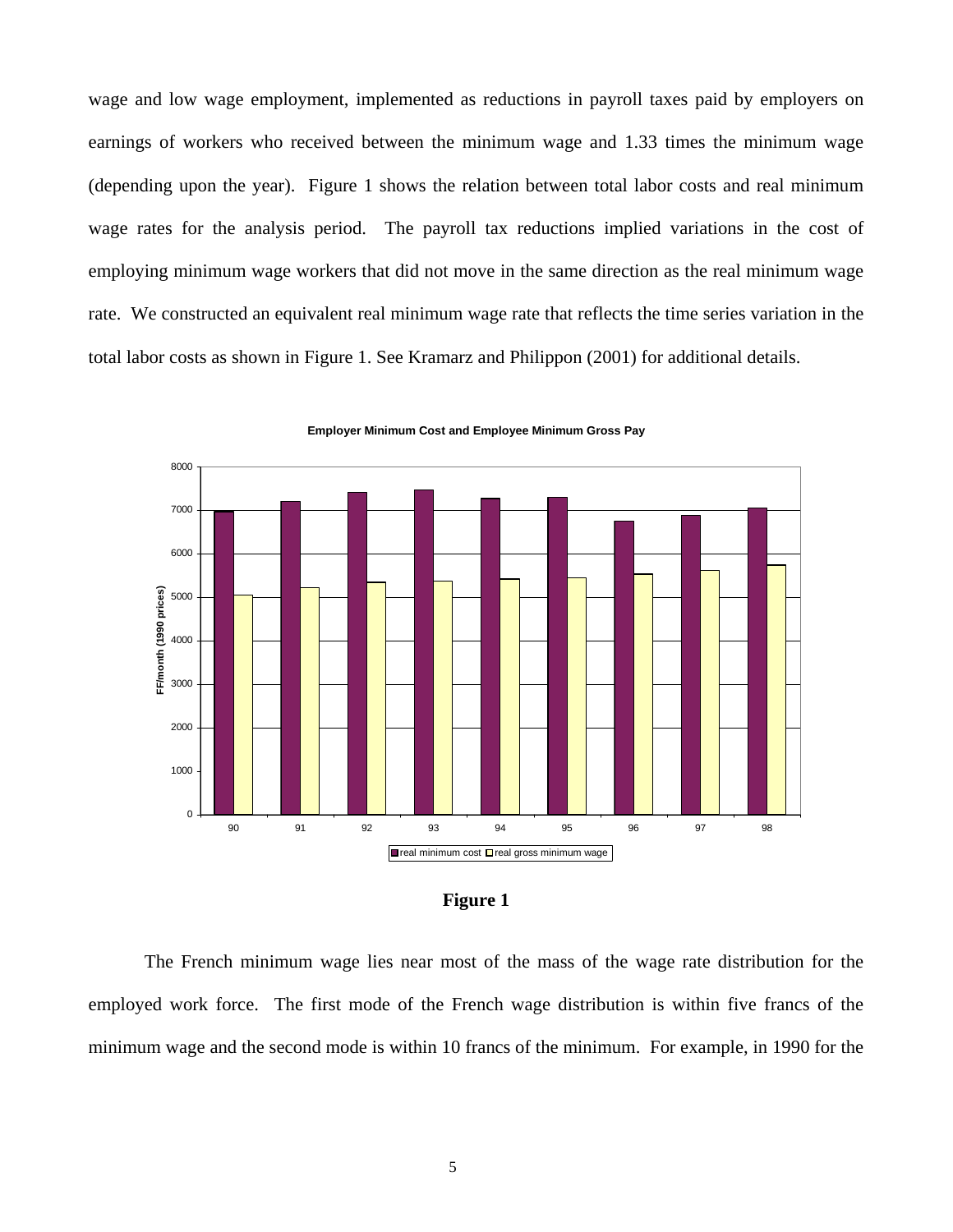overall distribution, 9.9% of the wage earners in our data lie at or below the minimum wage and an additional 10.0% lie within an additional 5F per hour of the.<sup>67</sup>

### *2.2 United States*

 $\overline{a}$ 

The first national minimum wage in the United States was a part of the original Fair Labor Standards Act (FLSA) of 1938. The American national minimum wage has never been indexed and increases only when legislative changes are enacted. The national minimum applies only to workers covered by the FLSA, whose coverage has been extended over the years to include most jobs. $8\text{ }$  The statutory minimum wage regulates the hourly regular cash compensation received by an employee including the employee's part of any payroll taxes. Card and Krueger (1995) provide an extensive discussion of the effects of the American minimum wage rate on employment and other outcomes.

For 1981, 17.7% of the employed work force had wage rates at or below the minimum wage and an additional 14.6% had wage rates within an additional \$1.00 per hour of the minimum. For 1987, only 9.5% of employed persons have hourly wage rates at or below the minimum while an additional 9.9% lie within the next \$1.00 per hour (Abowd, Kramarz, Lemieux, and Margolis, 1999).

<sup>&</sup>lt;sup>6</sup> These figures, derived from our household survey data, are roughly consistent with those found in data from enterprisebased surveys. The French ACEMO enterprise survey data suggest approximately 11% of workers were paid at or below the SMIC in both 1987and 1997, with a dip in the intervening period (CSERC, 1999).

 $<sup>7</sup>$  Dolado *et al.* (1996) discuss the incidence of the SMIC with respect to household income. They find that, although people</sup> employed at the SMIC do tend to be in the poorest households, the distribution of "smicards" (people paid the SMIC) is not monotonically decreasing in household income. For example, they find that the share of individuals paid the SMIC in each decile of household income increases from 10.1% in the lowest decile to 13.1% in the  $3<sup>rd</sup>$  lowest decile, then decreases to 6.6% for the 5<sup>th</sup> decile, increasing to 7.4% for the 6<sup>th</sup> decile and then declining monotonically to 0.6% in the highest decile of household income

<sup>&</sup>lt;sup>8</sup> Over the period covered by our data, the only significant change in coverage rules occurred in 1989 when the dollar volume of sales threshold necessary for coverage was raised from \$250,000 (\$362,000 in retail trade and services) to \$500,000 for both retail and non retail businesses. Employees of firms covered by the previous thresholds remained covered even if their sales volume did not exceed the new threshold. Small retail businesses became covered in any workweek in which they engaged in commerce or the production of goods for commerce. Thus the remaining uncovered workers were, for the most part, non-hourly executive, administrative, professional or outside sales personnel with salaries above a minimum level and agricultural workers under certain precisely-defined circumstances, most notably piece-work provisions and family labor.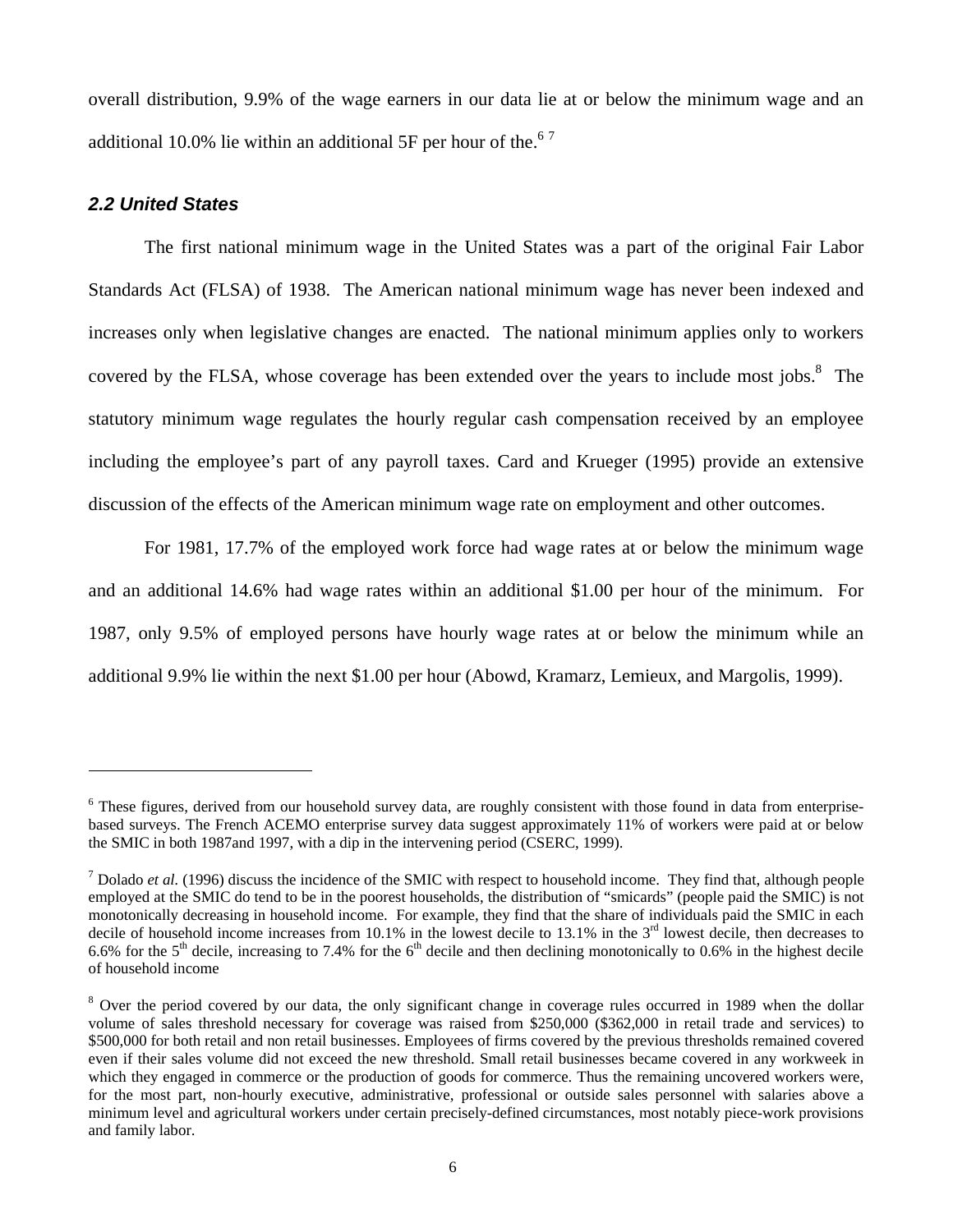# **3. Data Description**

#### *3.a. France*

 $\overline{a}$ 

The French data were extracted from the "Enquête Emploi" (Labor Force Survey) for the years 1990 to 1998. Approximately sixty thousand households included in the Labor Force Survey sample are interviewed in March of three consecutive years with one-third of the households replaced each year. Every member of the household over age 14 is interviewed and followed provided that he or she does not change domiciles during this three-year period. We used the INSEE research files for each of the indicated years. These files include the identifiers that allow us to follow individuals from year to year. Using these identifiers we created year-to-year matched files for the years 1990-91 to 1997-98. The survey measures usual monthly earnings, net of employee payroll taxes but including employee income taxes, and usual weekly hours. The minimum wage is defined on an hourly basis, unfortunately the usual weekly hours measure appears to be somewhat noisy. Many respondents report that they work more than 39 hours per week, the legal limit.<sup>9</sup> If one calculates an hourly wage based on these reports, an unreasonable fraction of the employed population is paid below the minimum. For instance, some high-paid young engineers declare more than 50 hours a week. Therefore, we used the monthly wage together with the full-time or part-time status to compute the total labor cost. For workers employed part-time, we used the reported weekly hours to compute their full-time equivalent monthly earnings. For full-time workers, we use the reported monthly earnings. All young workers employed in publicly-funded programs that either combined classroom education with work ("apprentis", "stage de qualification" or "stage d'insertion, contrat emploi–formation") or provide subsidized low-wage employment (such as "SIVP, stage d'initiation à la vie professionnelle") were excluded from the database. All of these programs provide a legal exemption from the SMIC and from

<sup>&</sup>lt;sup>9</sup> In France, the first 8 hours of work per week beyond the legal limit are paid with a 25% premium and all additional overtime hours beyond the first 8 are paid with a 50% premium.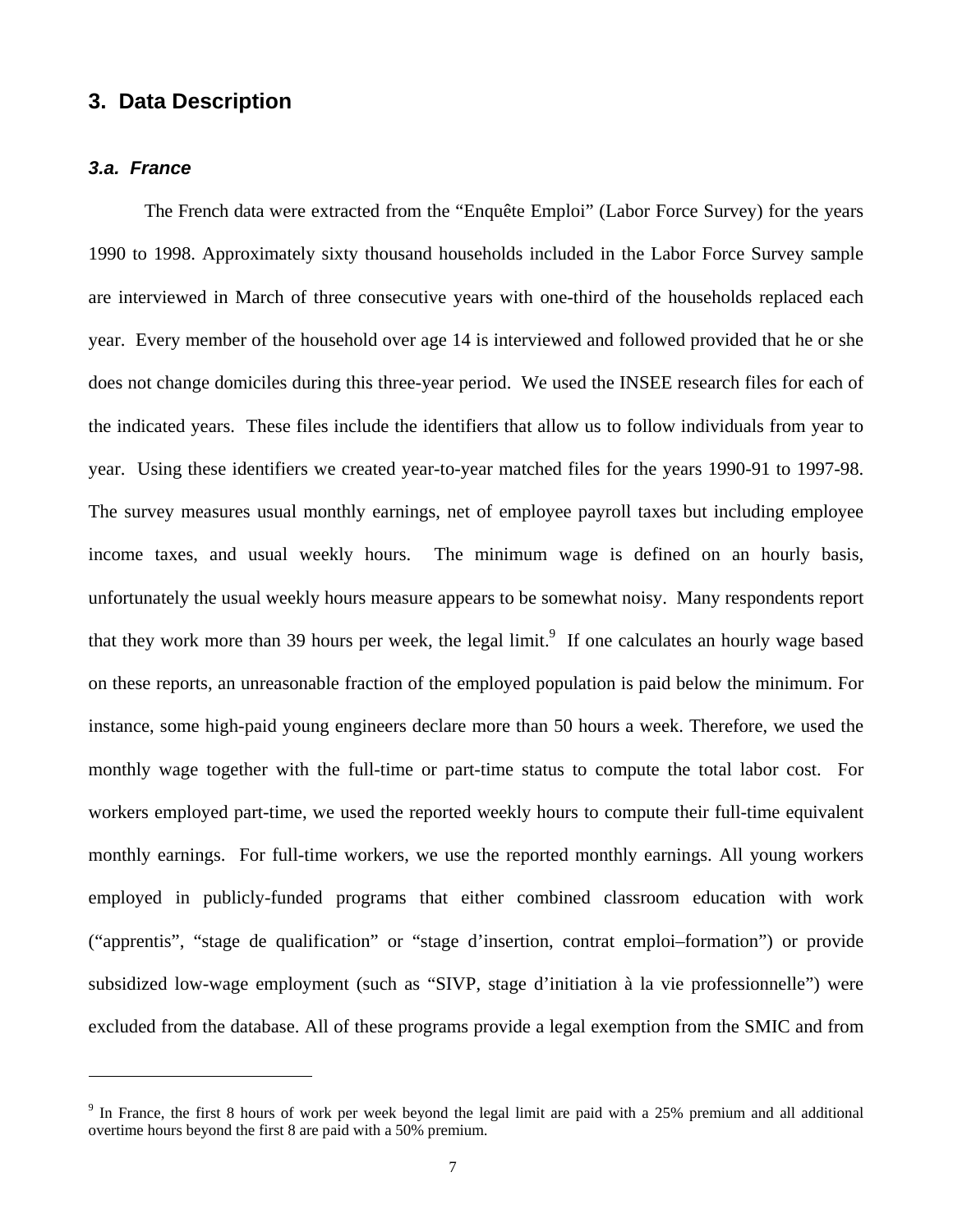certain payroll taxes. These programs are limited to workers 25 years old and under. In addition, all workers who declared a wage below 95% of the minimum wage without reporting employment on a special scheme were eliminated from the analysis file (they represent less than 5% of the original file). Most correspond to reporting or coding errors as well as workers on special contracts who did not specify the type of contract. We also eliminated workers employed as civil servants or in the public sector since they cannot become non-employed, owing to their status. The employment status in year *t* is equal to one for all individuals who are employed in March of the survey year, and equal to 0 otherwise. The French Labor Force Survey definition of employment is the same as the one used by the International Labor Office: a person is employed if he or she worked for pay for at least one hour during the reference week. The definition is thus consistent with the American BLS definition. Our control variables consist of education, age, sex, seniority, type of contract, wage, and year. Education was constructed as six categories: none; completed elementary school, junior high school, or basic vocational/technical school; completed advanced vocational/technical school; completed high school (baccalauréat); completed technical college; completed undergraduate or graduate university. Seniority was measured as the response to a direct question in the survey (years with the present employer). The type of contract was constructed as 3 categories: short-term contracts (CDD), temporary work, and long-term contracts  $(CDI)^{10}$  as in Abowd, Corbel, and Kramarz (1999). The data on minimum wage rates, price indices and taxes were taken from "Les Retrospectives", BMS (Bulletin Mensuel de Statistiques, INSEE) in March of each year. The data on tax subsidies were taken from "Liaisons Sociales" (DARES) and "Séries longues sur les Salaires" ( INSEE Résultats, édition 1998). We use the information on taxes and the legislated minimum wage to construct an "equivalent minimum wage",

 $\overline{a}$ 

 $10$  The different sorts of contracts mentioned (CDD, CDI and Temporary work) are each associated with different sorts of firing costs. As one objective of this paper is to study exit from employment in France as a function of minimum wage variations, it is important to control for potential sources of variation in exit rates that may be related to the probability that an individual is employed at or near the minimum wage.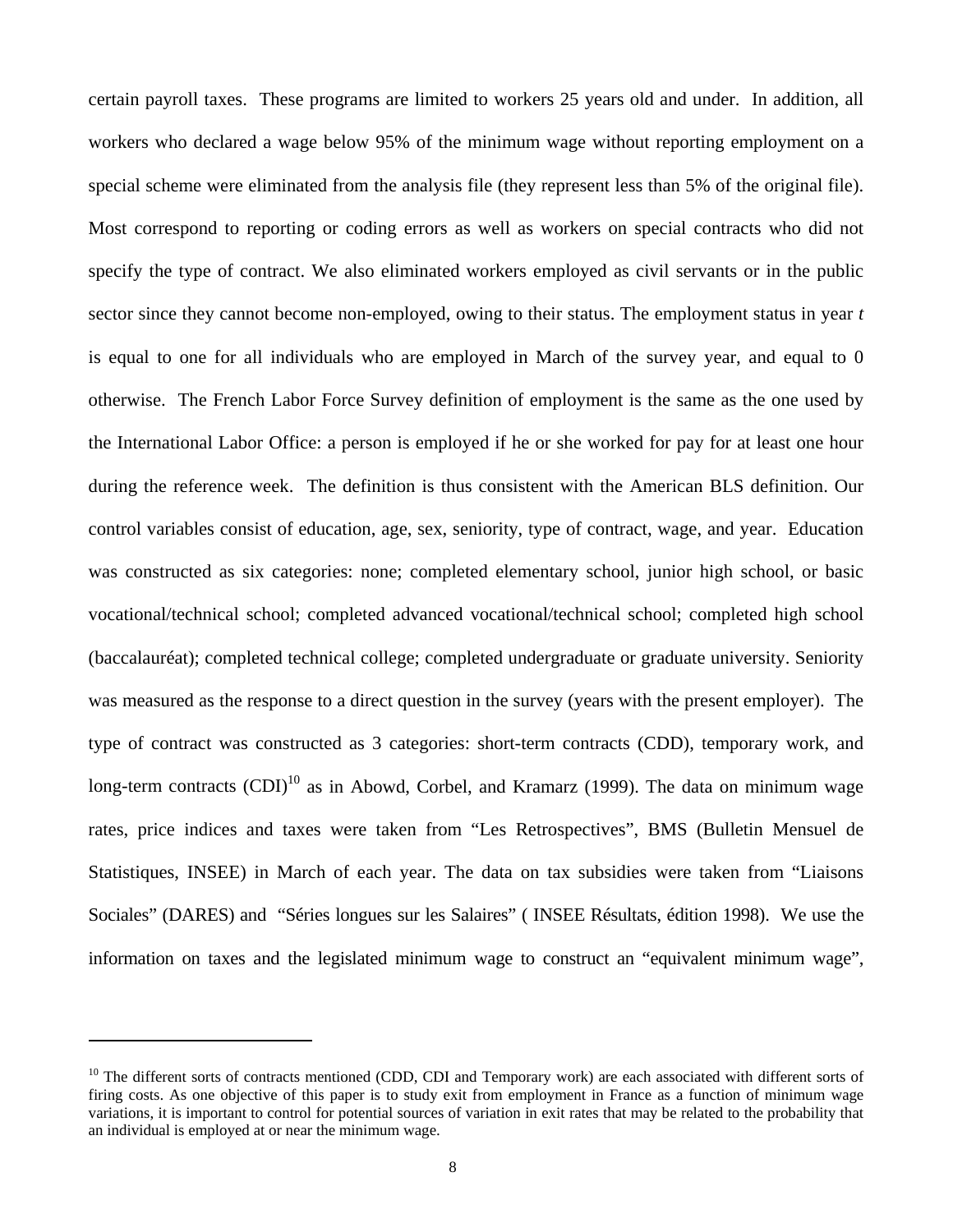which we call the minimum wage below for simplicity. The equivalent minimum wage is calculated as the minimum wage rate that would provide the same cost to the employer using 1990 tax rates as the current legislated minimum wage does with the current tax rates. Algebraically, the equivalent minimum wage is defined as  $\overline{m i w_t} = \frac{\tau_t}{\tau_{1990}} m i w_t$  $=\frac{\tau_{\ell}}{\tau_{\text{reson}}}$  miw<sub>t</sub>, where  $\tau_{\ell}$  is the employer payroll tax rate on a worker paid the minimum wage in year *t*,  $\frac{m w_t}{s}$  is the legislated minimum wage in year *t*, and  $\frac{m w_t}{m w_t}$  is the equivalent minimum wage in year *t*. 11

### *3.b. United States*

 $\overline{a}$ 

We used the NBER extracts of the outgoing rotation group files from the Current Population Survey for the years 1981 to 2000. We applied the U.S. Census Bureau matching algorithm to create year-to-year linked files for the years  $1981-82$  to  $1999-2000$ .<sup>12</sup> The outgoing rotation groups (households being interviewed for the fourth or eighth time in the CPS rotation schedule) are asked to report the usual weekly wage and usual weekly hours. Individuals who normally are paid by the hour were asked to report that wage rate directly. We created an hourly wage rate using the directly reported hourly wage rate, when available, and the ratio of usual weekly earnings to usual weekly hours, otherwise. Respondents are asked to report these wage measures gross of employee payroll taxes, so they are not directly comparable to the measures constructed from the French data, which are reported net of employee payroll taxes. We created real hourly wage rates by dividing by the 1982-84-based

 $11$  The equivalent minimum wage is the minimum wage that would provide the same compensation cost for a minimum wage worker after normalizing the payroll and subsidy structure to that of a base year. In years when the tax structure changes (relative to the base year) so as to increase the cost of employing a minimum wage worker *ceteris paribus*, the equivalent minimum wage will be higher than the legislated minimum wage. Conversely, in years when additional subsidies render minimum wage employment less costly (for the same real minimum), this would imply an equivalent minimum wage below the legislated minimum. Given the enormous statewide diversity in payroll taxes, and in particular the presence of experience rating that makes each firm's compensation cost different for workers with the same gross wage (Margolis and Fougère 2000), we do not attempt to control for this source of variation in the United States.

 $12$  David Card graciously provided the computer code for implementing the U.S. Census Bureau CPS matching algorithms.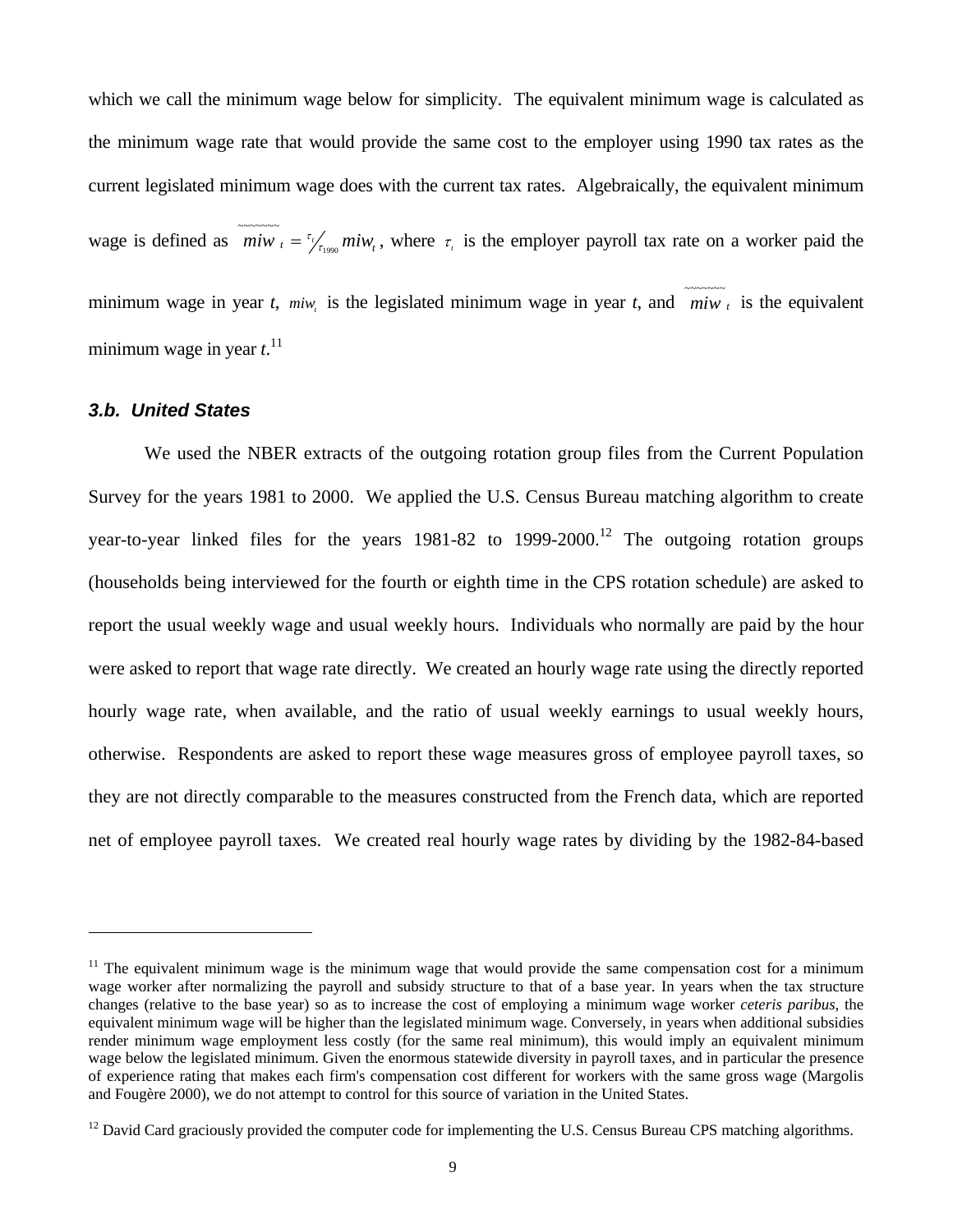Consumer Price Index from the U.S. Bureau of Labor Statistics International Labor Statistics.<sup>13</sup> An individual is employed in year *t* if he or she worked at least one hour for pay during the second week of the survey month. We used the CPS employment status recode variable to determine employment. The BLS definition is thus consistent with the one used in the French Labor Force Survey. Our control variables consist of education, potential labor force experience, race, marital status and region. Education was constructed as the number of years required to reach the highest grade completed. Potential labor force experience is age minus years of education minus five. Race is one for nonwhite individuals. Marital status is one for married persons. Region is a set of three indicator variables for the northeast, north-central and southern parts of the U.S. In all of our analyses we also control for the real hourly wage rate in the analysis period. The U.S. federal minimum wage was increased to \$3.35/hour in 1980, to \$3.80 in 1990 and finally to \$5.15 in 2000. We accounted for state-specific increases in nominal minimum wages (but not youth sub-minimum rates), as well as the federal increases in 1990 and 1991, starting from the data set furnished by Neumark and Wascher  $(1992)$ .<sup>14</sup>

# **4. An Economic Model of Minimum Wage and Employment Changes**

The precise economic question that we attempt to answer in this paper is the following: "Is a person whose reference year real wage is between the year *t* and the year *t+*1 real minimum wages employed with a significantly lower probability in the comparison year than someone whose reference year real wage is marginally above the comparison year real minimum wage?" If, for example, the wage paid in year *t* reflects the value of the individual's marginal product, and if this value of marginal product were to increase slower (in real terms) than the real minimum wage increases, such an individual should be unemployed in year *t+*1. On the other hand, if the individual's value of marginal

 $\overline{a}$ 

<sup>&</sup>lt;sup>13</sup> The data were taken from the web site: ftp://ftp.bls.gov/pub/special.requests/ForeignLabor/flscpian.txt

 $14$  David Neumark graciously provided us with updated versions of the tables that appear in the paper and continue the accounting through 1992. We thank Melissa Bjelland for further extending this data through the rest of our sample period.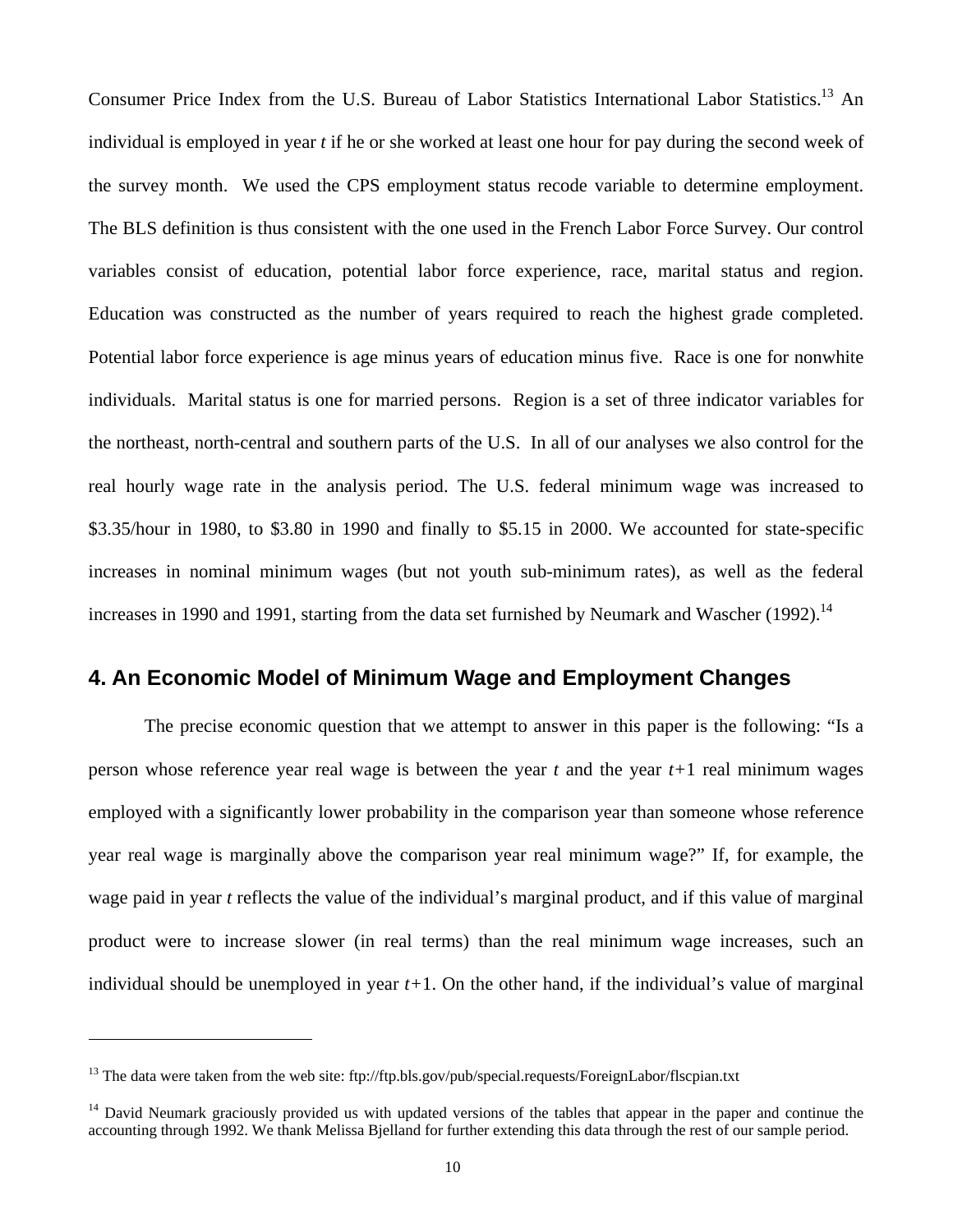product increases fast enough for the year *t+*1 minimum wage to not be binding, or if the individual is paid below the value of his or her marginal product in year  $t^{15}$  and the firm can increase his or her wage to a level consistent with the *t+*1 minimum wage and still not make a loss on the worker, then the employment prospects of these individuals should be no different than those of other workers with identical characteristics who are employed at other (higher) points in the wage distribution. Similar reasoning can be used to accommodate pairs of years in which the real minimum wage declines by focusing on entry into employment in year *t* based on the real wage in year *t+*1.

Our econometric analysis therefore consists of two natural experiments and two alternative scenarios (pseudo-experiments) designed to test our specifications. The natural experiments occur when the real minimum wage rate increases or decreases between two successive years of data. When the real minimum wage increases, we define a treatment group as those individuals whose real wage rate in year *t* is between the year *t* real minimum wage and the new, year *t*+1 real minimum wage. We define a control group as those individuals whose year *t* real wage rate is between the year *t*+1 real minimum wage and a multiple of the year *t*+1 real minimum wage rate. Both treatments and controls are employed in year *t*. Then, we use our exit model to predict which of these individuals will remain employed in year *t*+1. The structure of this natural experiment is illustrated in Figure 2 in the panel labeled "Natural Experiment" and "Exit Model." The figure plots the distribution of log wages. Along the log wage axis, the log real minimum wage rate at date *t* and is denoted by the symbol *<sup>t</sup> rmiw* . One could interpret the difference between the treatments and controls in this natural experiment as the effect of the increased real minimum wage rate.<sup>16</sup>

 $\overline{a}$ 

<sup>&</sup>lt;sup>15</sup> One often-cited explanation for such a phenomenon is that employers may have monopsony power; see Card and Krueger (1995), Manning (2003).

<sup>&</sup>lt;sup>16</sup> Kramarz and Philippon (id.) analyze the wage response to changes in the minimum wage as well as in the minimum cost. For France. The findings do not show strong impact except that firms do increase their wage for those caught up by an increase. For decreases in minimum costs, there is no evidence of a low-wage trap in the short-run at least.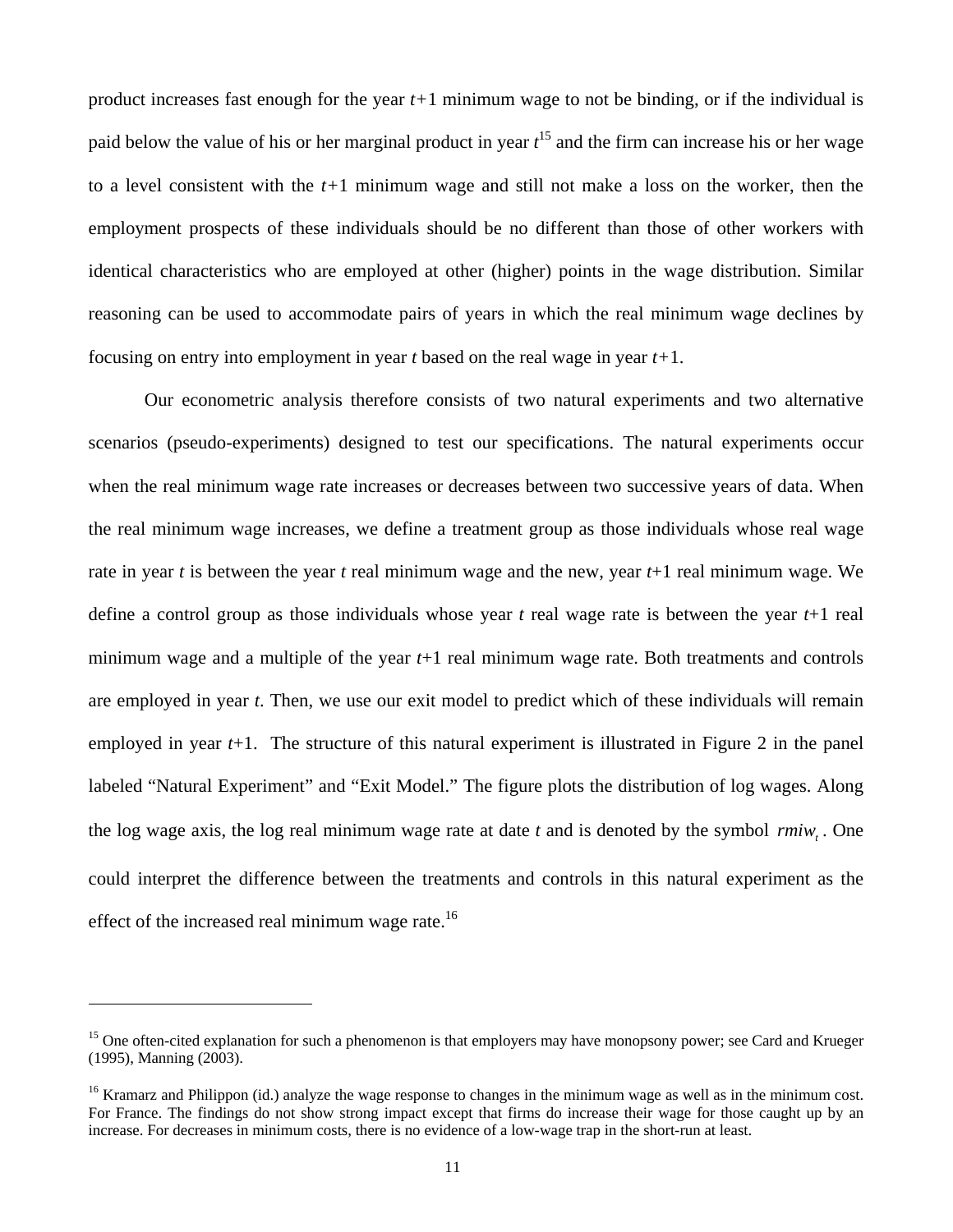To test this specification, we consider the following alternative scenario. For year pairs between which the real minimum wage rate is decreasing, define the treatment group in this setting as those individuals whose year *t* wage rates lie in the interval between the year *t* minimum wage rate and a multiple of that wage rate that equals the average increase in minimum wage rates over year pairs when they increase. Define the control group in this setting as those individuals whose year *t* wage rate lies between the upper bound of the alternative scenario treatment group and a multiple of this wage rate. Then, we use our exit model to predict which of these individuals will remain employed in year *t*+1. The structure of this scenario is comparable to that of the natural experiment and is illustrated in Figure 2 in the panel labeled "Pseudo-experiment" and "Exit Model." One could interpret the difference between the treatments and controls in this alternative scenario as being due to heterogeneity in the employment responsiveness of individuals in these two regions of the wage distribution. Thus, a difference-in-difference estimator of the effect of the increased real minimum wage rate on subsequent employment probabilities can be constructed by subtracting the estimated (treatment-control) effect in the alternative scenario from the estimated (treatment-control) effect in the natural experiment, since the pseudo-experiment removes the effect of unobserved heterogeneity from the global estimates of the employment effect derived from the natural experiment.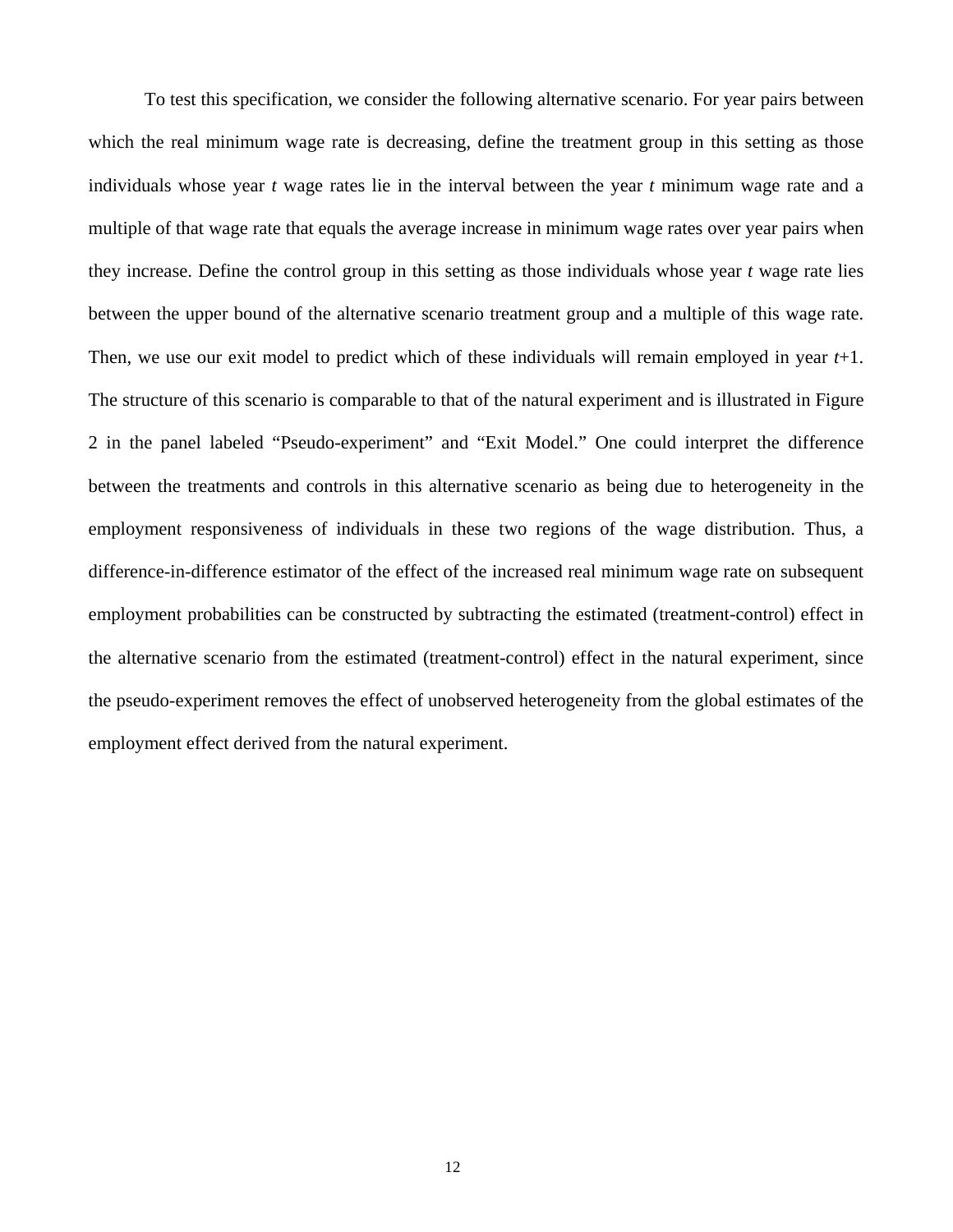

#### **Figure 2**

Our second natural experiment is constructed symmetrically. When the real minimum wage decreases, we define a treatment group as those individuals whose wage rate in year *t*+1 is between the year *t*+1 real minimum wage and the year *t* real minimum wage rate. We define a control group as those individuals whose year *t*+1 wage rate is between the year *t* real minimum wage and a multiple of the year *t* real minimum wage rate. Both treatments and controls are employed in year *t*+1. Then, we use our entry model to analyze which of these individuals were employed in year *t*. The structure of this natural experiment is illustrated in Figure 2 in the panel labeled "Natural Experiment" and "Entry Model." One could interpret the difference between the treatments and controls in this natural experiment as the effect of decreasing the real minimum wage rate.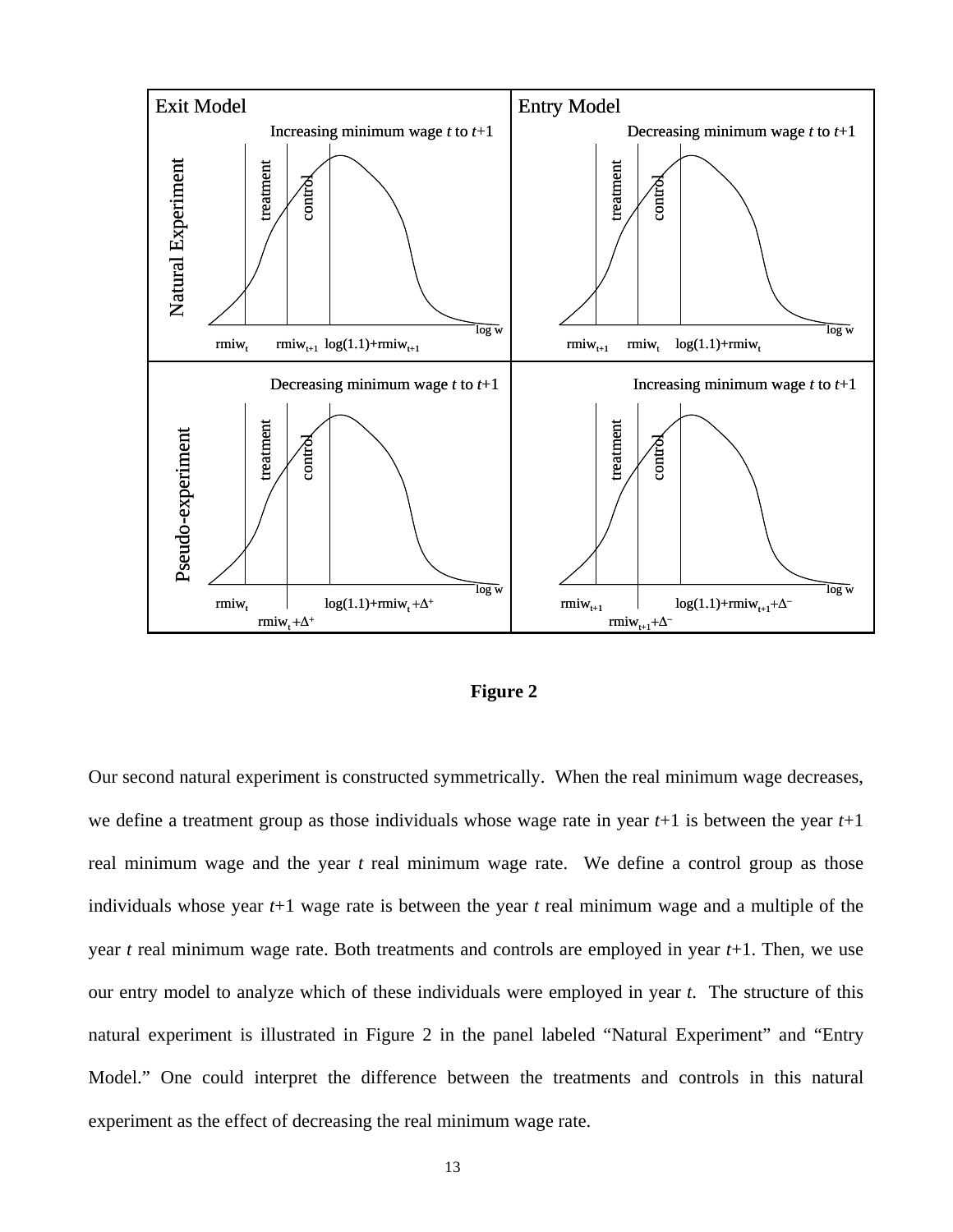To test this specification, we consider a second alternative scenario. For years in which the real minimum wage rate is increasing, define the treatment group in this setting as those individuals whose year *t*+1 wage rates lie in the interval between the year *t*+1 real minimum wage rate and a multiple of that wage rate that corresponds to the average decrease in minimum wage rates over year pairs when they decrease. Define the control group in this setting as those individuals whose year *t*+1 real wage rate lies between the upper bound of the alternative scenario treatment group and a multiple of this wage rate. Then, we use our entry model to analyze which of these individuals was employed in year *t*. The structure of this alternative scenario is illustrated in Figure 2 in the panel labeled "Pseudoexperiment" and "Entry Model." Once again, one could interpret the difference between the treatments and controls in this setting as heterogeneity in the non-employment responsiveness of individuals in these two regions of the wage distribution. Thus, a difference-in-difference estimator of the effect of the decreased real minimum wage rate on prior employment probabilities can be constructed by subtracting the estimated (treatment-control) effect in the second alternative scenario from the estimated (treatment-control) effect in the second natural experiment. In order to interpret the outcomes of our quasi-experimental framework, we consider the effects of minimum wage changes on demand and supply conditions affecting the treatment and control groups. Suppose that the treatments and controls are two distinct types of labor. Then, the demand for each labor type depends upon its own wage rate, the other group's wage rate, and other factors, which we ignore below. The supply of each type of labor depends upon its own wage rate and other factors, which we also ignore.

There are two demand equations:

 $\log L_c = \eta_{CT} \log w_T + \eta_{CC} \log w_C$  and  $\log L_T = \eta_{TT} \log w_T + \eta_{TC} \log w_C$ 

where the coefficients on the log wage rates represent Hicks-Allen demand elasticities. Similarly, there are two supply equations: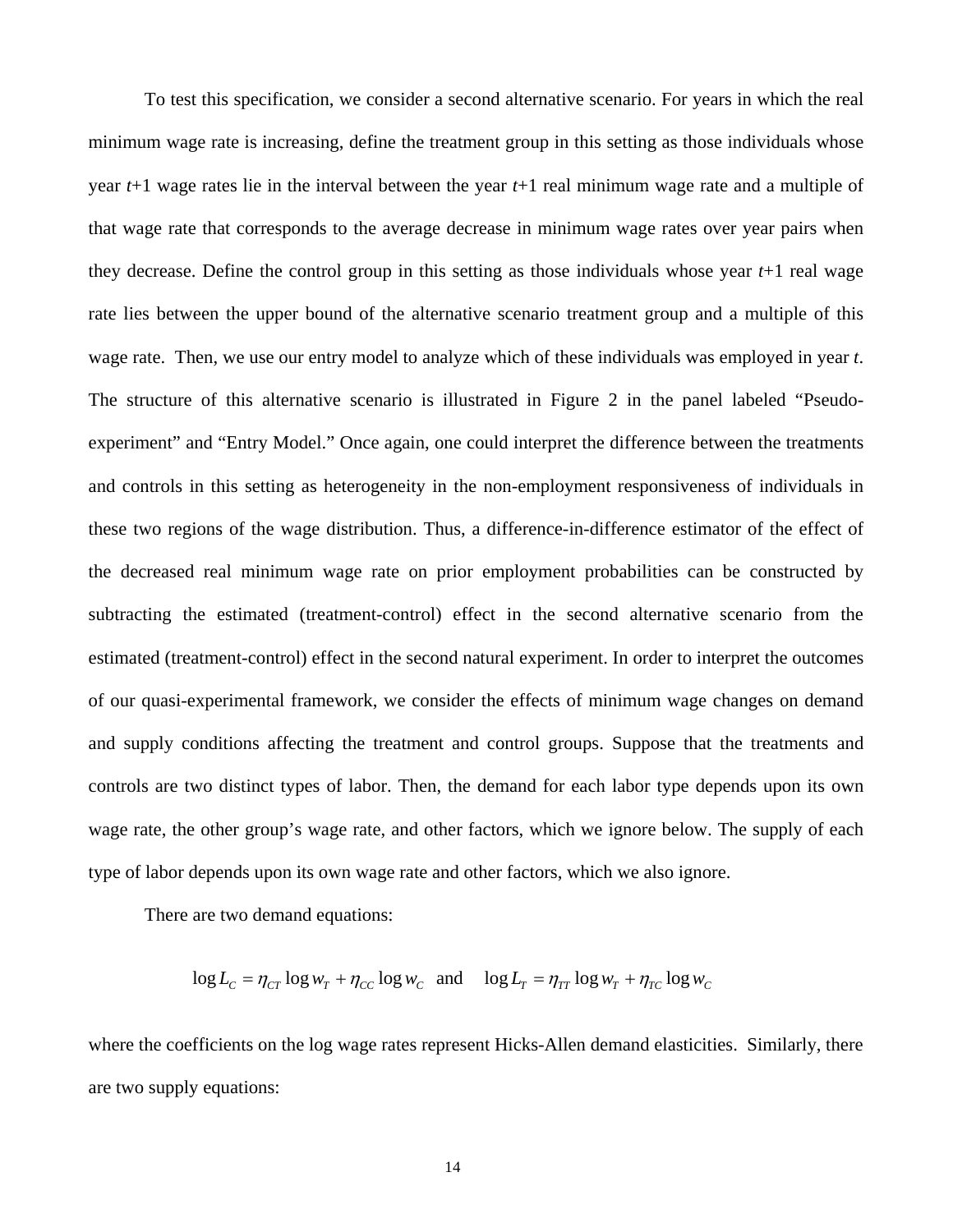$$
\log L_T = \varepsilon_T \log w_T \text{ and } \log L_C = \varepsilon_C \log w_C
$$

where the coefficient on the log wage rate in each supply equation is the Allen elasticity of supply. Consider a change in the real minimum wage rate. In the natural experiment, this change increases  $w<sub>r</sub>$ but there is only movement along the demand curve for the treatment group (the minimum wage rate is binding). There is both a demand and supply response in the market for controls. Hence, the equilibrium quantity changes are:

$$
\frac{d \log L_r}{d \log w_r} = \left(\eta_{rr} + \eta_{rc} \left(\frac{\eta_{cr}}{\varepsilon_c - \eta_{cc}}\right)\right) + u_r \text{ and } \frac{d \log L_c}{d \log w_r} = \varepsilon_c \left(\frac{\eta_{cr}}{\varepsilon_c - \eta_{cc}}\right) + u_c
$$

where  $u_r$  and  $u_c$  represent unmeasured heterogeneity in the response of the treatment and control groups to the change in the minimum wage rate. The treatment-control contrast is:

$$
\left[\frac{d \log L_{T}}{d \log w_{T}} - \frac{d \log L_{C}}{d \log w_{T}}\right]_{N} = \left(\eta_{TT} + (\eta_{TC} - \varepsilon_{C})\left(\frac{\eta_{CT}}{\varepsilon_{C} - \eta_{CC}}\right)\right) + u_{T} - u_{C}.
$$

For the simple pseudo-experiment where the change in the minimum wage does not affect the relevant portion of the wage distribution, we have a treatment-control contrast of

$$
\left[\frac{d \log L_r}{d \log w_r} - \frac{d \log L_c}{d \log w_r}\right]_P = u_r - u_c.
$$

The difference-in-difference contrast, therefore, identifies

$$
\left[\frac{d \log L_r}{d \log w_r} - \frac{d \log L_c}{d \log w_r}\right]_N - \left[\frac{d \log L_r}{d \log w_r} - \frac{d \log L_c}{d \log w_r}\right]_P = \left(\eta_{rr} + (\eta_{rc} - \varepsilon_c) \left(\frac{\eta_{cr}}{\varepsilon_c - \eta_{cc}}\right)\right)
$$

or alternatively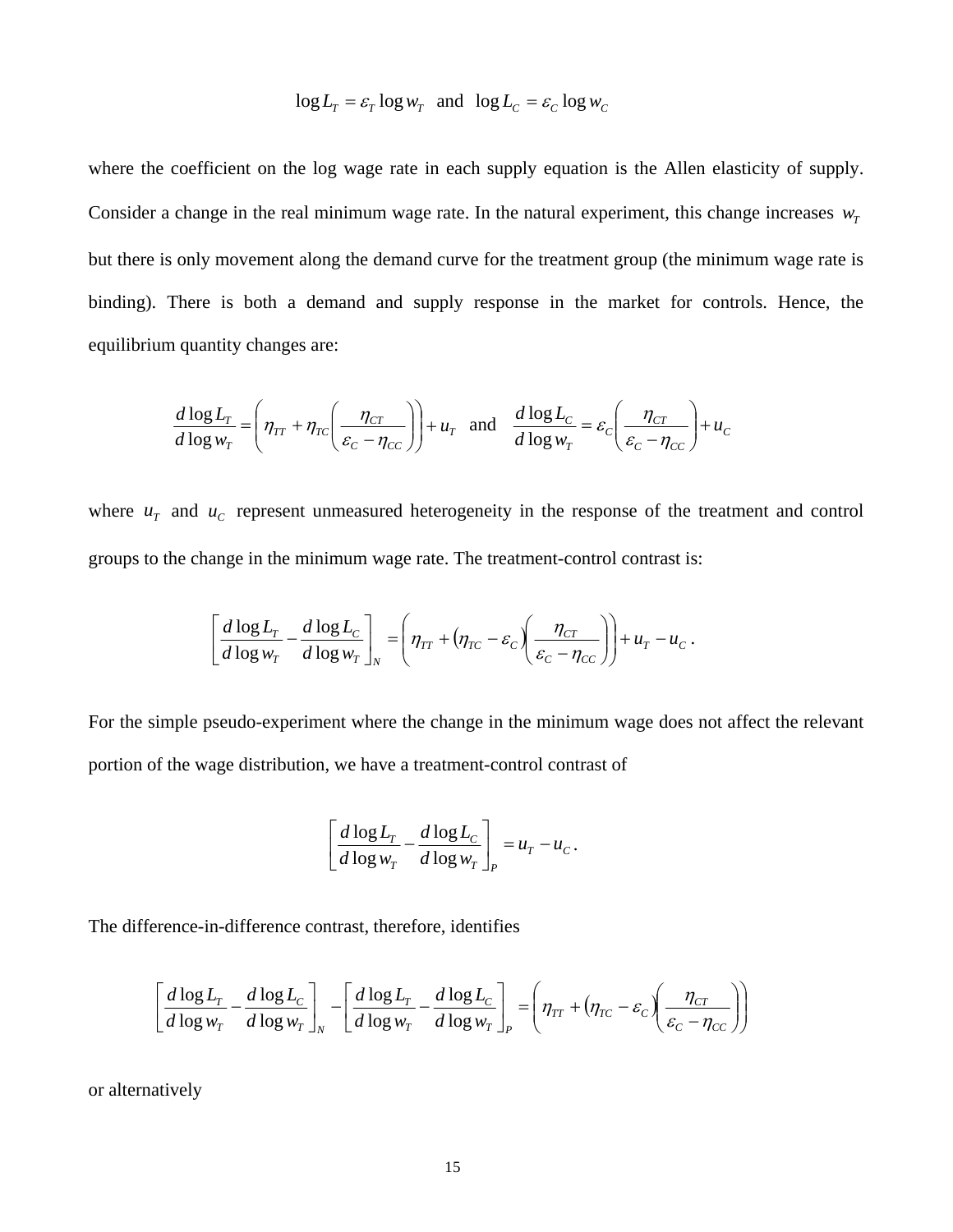$$
\left[d\log L_{T} - d\log L_{C}\right]_{N} - \left[d\log L_{T} - d\log L_{C}\right]_{P} = \left(\eta_{TT} + \left(\eta_{TC} - \varepsilon_{C}\right)\left(\frac{\eta_{CT}}{\varepsilon_{C} - \eta_{CC}}\right)\right)d\log w_{T}.
$$
 (1)

As long as the minimum wage is binding, equation (1) holds for a decrease in the minimum wage rate for both the natural experiment and the pseudo-experiment.

Our actual data analysis is slightly more complex. When the minimum wage rate increases between years *t* and *t*+1, we use those periods to generate the natural experiment and we use the other periods, say *s* and *s*+1, to generate the alternative scenario. Similarly, when the minimum wage rate decreases between *s* and *s*+1 we use those periods to generate the natural experiment and the periods *t* and *t*+1 to generate the pseudo-experiment. As a result, each pair enters the contrasting equations twice, once as a natural experiment (when the minimum wage rate moves in a direction that should affect employment for entry or exit, as appropriate) and once as a pseudo-experiment (when the minimum wage rate moves in a direction that should not directly affect employment for entry or exit, as appropriate). Since equation (1) holds in both directions (with the sign of  $d \log w_r$  determining the direction of the effect), we can rewrite equation (1) to make the distinction between increasing and decreasing pairs more explicit:

$$
\[d\log L_r - d\log L_c\]_v - [d\log L_r - d\log L_c\]_r =
$$
\n
$$
\Big(\eta_{TT} + (\eta_{TC} - \varepsilon_c) \left(\frac{\eta_{CT}}{\varepsilon_c - \eta_{CC}}\right) \Big) (I(d\log w_T > 0) d\log w_T + I(d\log w_T < 0) d\log w_T)\Big) \tag{2}
$$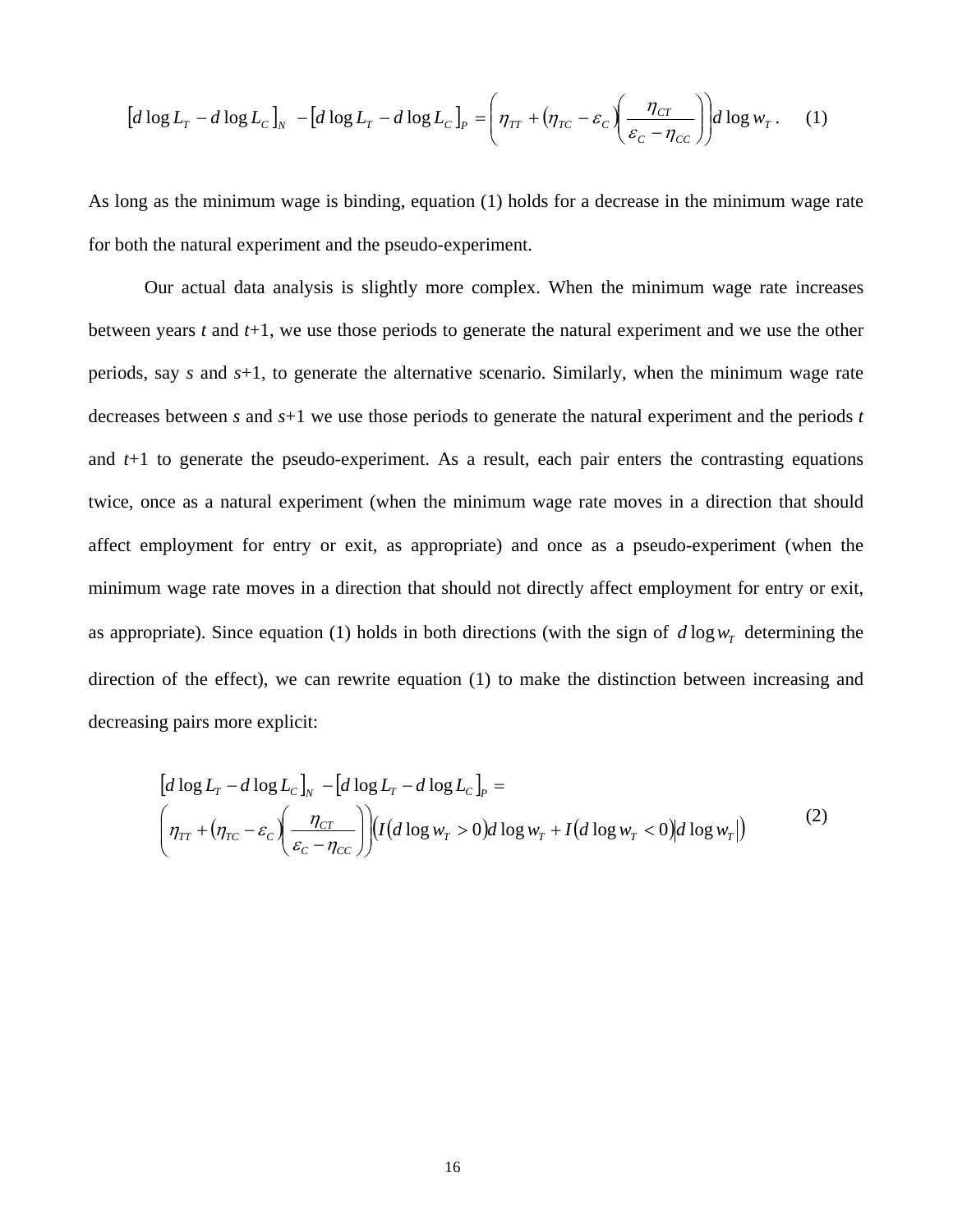## **5. Minimum Wage Effects on Employment: Conditional Logit Analysis**

Let  $\{r m i w_t\}$  be the log of the real minimum wage in year t and  $r w_{it}$  be the log of the real wage earned by individual *i* in year  $t^{17}$ . Furthermore, let  $\Delta_t^{miv} = I(rmiw_{t+1} - rmiw_t \ge 0)$  denote that year *t* is the first year of an increasing real minimum wage year pair (an increasing year pair implies  $\Delta_t^{miv} = 1$ ),  $e_{i,t}$  denote the individual's employment status (employed=1) in year *t*; and  $X_{i,t}$  denote a vector of covariates that also affect the probability of employment, measured for individual  $i$  at date  $t$ . <sup>18</sup> After conditioning on employment in the reference year, we consider separate (but symmetric) models for entry and exit.

### *5.1. Exit*

 $\overline{a}$ 

In the case of exit, we are interested in analyzing the probability of future employment, conditional on current employment, as a function of the position in the wage distribution and the size of the change in the minimum wage. The variables that determine the position in the wage distribution are a function of whether or not the real minimum wage increases or decreases between *t* and *t+*1. For year pairs between which the real minimum wage increases, we define the indicator variables  $B_{i,t}$  and  $M_{i,t}$  as follows:

\*  $B_{i,t} = I(rmiw_t \le rw_{i,t} < rmiw_{t+1})$ 

<sup>&</sup>lt;sup>17</sup> We created a second set of hourly wage measures for the United States that included income from tips in the hourly wage. To do this we divided usual weekly earnings by usual weekly hours for workers who reported that they were paid by the hour. When this second hourly wage rate exceeded the one directly reported, we used the computed measure. However, since this measure of wages with tips is constructed by dividing earnings by hours, caution is advised when interpreting results that use it. Welch (1997) provides evidence on various sorts of measurement error in the Current Population Survey, and hints that hours are likely to be a greater source of measurement error than wages. As a result, all of the results we present here use the declared hourly wage measure (when available), i.e. without tips. Results using the measure with tips are very similar to those presented here, and are available upon request.

 $18$  In the U.S. data the real minimum wage rate varies by state; however, we suppress the subscript *i* for clarity in our comparisons with France.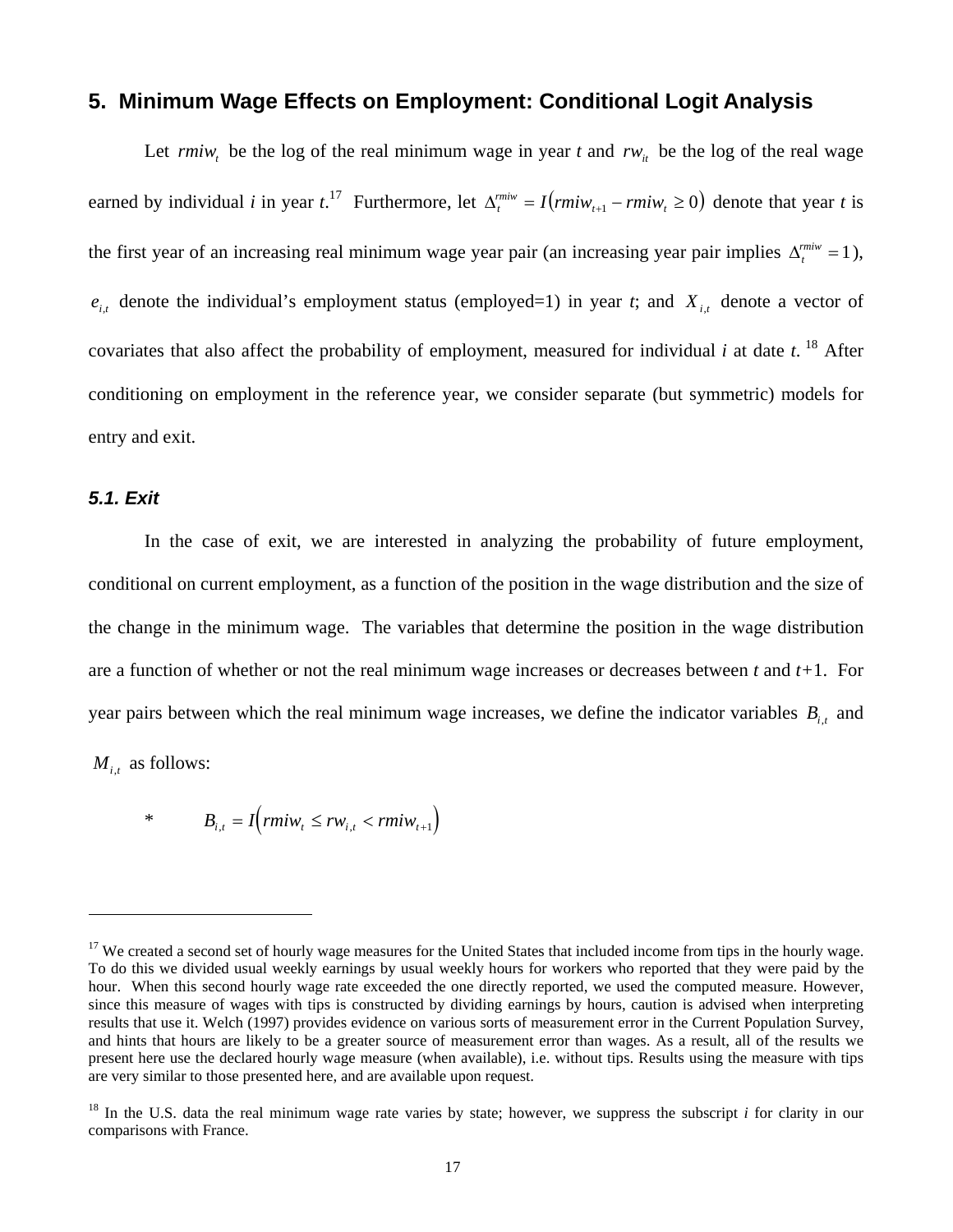\* 
$$
M_{i,t} = I\left(rmiw_{t+1} \leq rw_{i,t} < \log(1.1) + rmiw_{t+1}\right).
$$

Hence,  $B_t = \left\{ i \middle| B_{i,t} = 1 \right\}$  represents the treatment group and  $M_t = \left\{ i \middle| M_{i,t} = 1 \right\}$  the control group. We also

define  $(min_{t+1}-rmiw_t)$  $\overline{a}$  $\overline{a}$ ⎠ ⎞  $\overline{ }$  $\mathsf{L}$ ⎝  $\sqrt{}$ ∑ ∑  $\Delta^+ = \begin{array}{c} \frac{i}{\mu} \ \frac{i}{\sigma} \ \frac{\sqrt{2}}{\sigma} \ \frac{1}{\sigma} \end{array}$  $+\int_{-1}^{1} \sum_{i,t} (r m i w_{t+1} - r m i w_t) \times \Delta$ *i t rmiw t*  $\sum_{i,t} (rmiw_{t+1} - rmiw_t) \times \Delta_t^{rmiw}$ ,  $\sum_{i}$  (muw<sub>t+1</sub>-muw<sub>t</sub>)<sup>x $\Delta_i$ </sup>, which corresponds to the average (over person-years) log increase in

the real minimum wage for year pairs in which it increases. Our first model estimates the probability that  $e_{i,t+1} = 1$  given that  $e_{i,t} = 1$ , where *t* is the first year of an increasing minimum wage pair. The functional form is

$$
\Pr\left[e_{i,t+1} = 1 | e_{i,t} = 1, \Delta_t^{miv} = 1\right] = \Lambda \left(\begin{array}{l} X_{i,t} \beta \\ + b \times B_{i,t} \times (rmiw_{t+1} - rmiw_t) \\ + m \times M_{i,t} \times (rmiw_{t+1} - rmiw_t) \end{array}\right),\tag{3}
$$

where  $\Lambda$  is the standard logistic function. Equation (3) is the natural experiment for the exit model associated with increasing minimum wage rate. The results are reported in Tables 1 and 2 (for men and women, respectively).

For year pairs between which the real minimum wage decreases, the definitions of  $B_{i,t}$  and  $M_{i,t}$  provided above are no longer valid. We redefine the indicator variables  $B_{i,t}$  and  $M_{i,t}$  as follows:

\* 
$$
B_{i,t} = I\left(rmiw_t \le rw_{i,t} < rmiw_t + \Delta^+\right)
$$
\n
$$
M_{i,t} = I\left(rmiw_t + \Delta^+ \le rw_{i,t} < \log(1.1) + rmiw_t + \Delta^+\right).
$$

Using these definitions, we estimate a similar model in years of decreasing real minimum wage year pairs:

$$
\Pr\left[e_{i,t+1} = 1 | e_{i,t} = 1, \Delta_t^{miv} = 0\right] = \Lambda \left(\begin{array}{c} X_{i,t} \beta \\ + b \times B_{i,t} \times | rmiw_{t+1} - rmiw_t| \\ + m \times M_{i,t} \times | rmiw_{t+1} - rmiw_t| \end{array}\right). \tag{4}
$$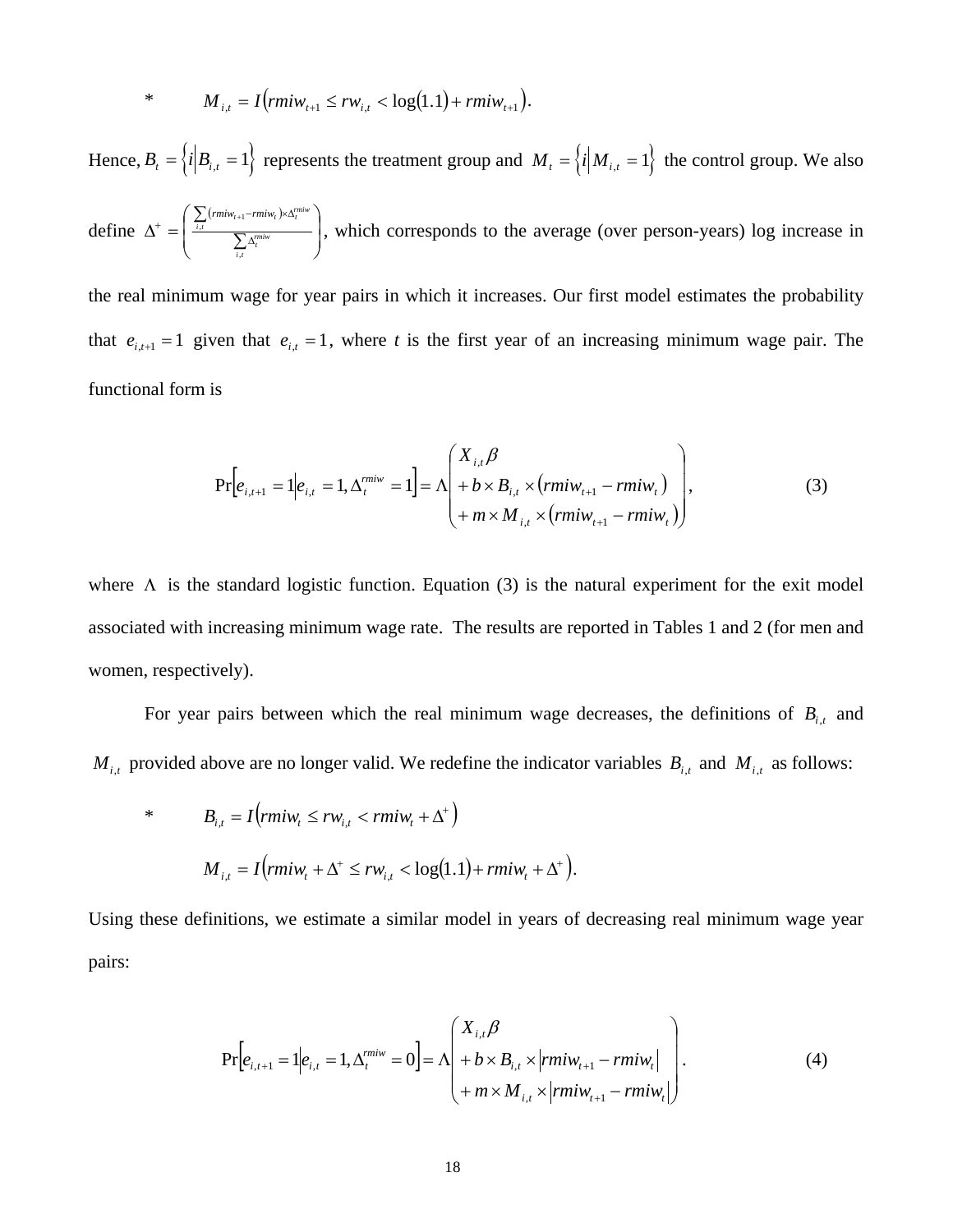Equation (4) corresponds to the pseudo-experiment for the exit model associated with the decreasing minimum wage rate. The results are also reported in Tables 1 and 2 (for men and women, respectively). Note that equations (3) and (4) represent a generalization of equation (2), in that the estimation samples in each case are determined by the sign of the change in the minimum wage. As a result, we allow for the elasticities in the case of an increase or a decrease in the minimum wage to differ,  $19$  whereas equation (2) suggests a specification in which the elasticities are symmetric but of opposing sign.<sup>20</sup>

An alternative extension of equation (2) imposes that the elasticities be symmetric and of opposite sign but allows for indicator variables corresponding to the position in the wage distribution:

$$
\Pr[e_{i,t+1} = 1 | e_{i,t} = 1] = \Lambda \left( \begin{array}{l} X_{i,t} \beta + b_0 B_{i,t} + m_0 M_{i,t} \\ + b \times B_{i,t} \times (r m i w_{t+1} - r m i w_t) \\ + m \times M_{i,t} \times (r m i w_{t+1} - r m i w_t) \end{array} \right)
$$
(5)

The results of equation (5) are reported in Tables 5 and 6 (for men and women, respectively). Note that the sign of the difference in the minimum wages in equation (5) corresponds to the interaction of the indicator variable in equation (2). A final specification that encompasses both of these extensions<sup>21</sup> of the model in equation (2) can be written as

 $\overline{a}$ 

One could also allow for asymmetric elasticities by interacting  $\Delta_t^{miv}$  with  $b \times B_{i,t} \times (rmiv_{t+1} -rmiv_t)$  and  $m \times M_{i}$ ,  $\times (rmiw_{i+1} -rmiw_i)$  and introducing absolute values where appropriate. Such a specification (which we have also estimated, and for which the results are also available upon request) constrains the other coefficients of the model to be equal, a hypothesis which is rejected by a Hausman-type specification test on the basis of the results of estimating equations (3) and (4).

 $20$  Our results suggest that an asymmetric specification is more appropriate. Nevertheless, we have also estimated a specification that corresponds directly to equation (2). Results are available from the authors upon request.

<sup>&</sup>lt;sup>21</sup> This specification, unlike the specifications of equations (3) and (4), constrains the coefficients on the other variables in the model  $(\beta)$  to be identical in increasing and decreasing year pairs.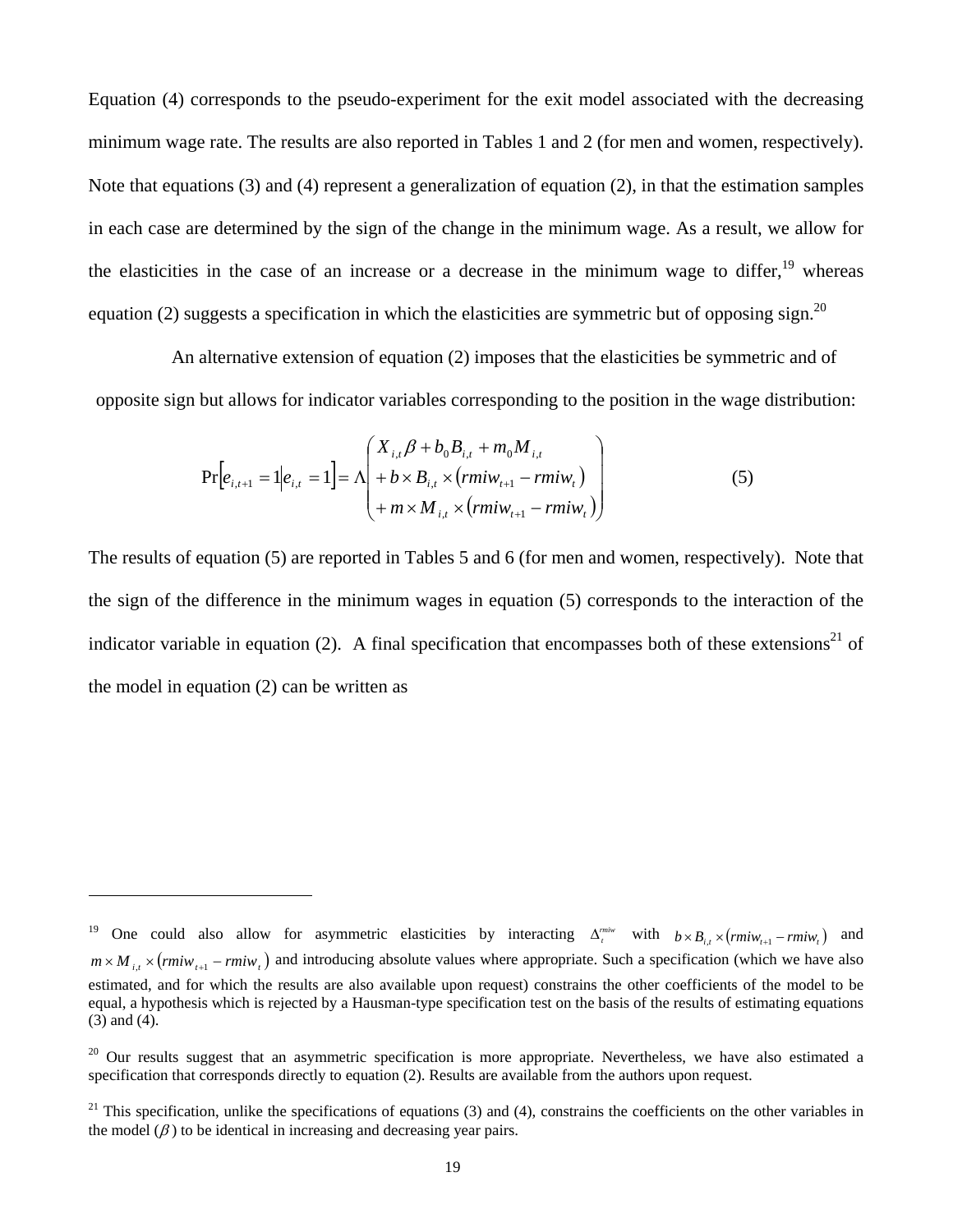$$
\Pr[e_{i,t+1} = 1 | e_{i,t} = 1] = \Lambda \begin{pmatrix} X_{i,t} \beta + b_0 B_{i,t} + m_0 M_{i,t} \\ + b^{inc} \times B_{i,t} \times (rmiw_{t+1} - rmiw_t) \times \Delta_t^{minv} \\ + m^{inc} \times M_{i,t} \times (rmiw_{t+1} - rmiw_t) \times \Delta_t^{minv} \\ + b^{dec} \times B_{i,t} \times |rmiw_{t+1} - rmiw_t| \times (1 - \Delta_t^{minv}) \\ + m^{dec} \times M_{i,t} \times |rmiw_{t+1} - rmiw_t| \times (1 - \Delta_t^{minv}) \end{pmatrix} .
$$
 (6)

The results of estimating this specification are also reported in Tables 5 and 6. It is worth noting that the identification of  $b_0$  separately from *b* in equation (5) and the  $b^{inc}$ -  $b^{dec}$  pair in equation (6), as well as the identification of  $m_0$  separately from  $m$  or the  $m^{inc}$ -  $m^{dec}$  pair, relies on sufficient variation in  $(rmiw_{t+1} - rmiw_t)$ . Given that this term is positive when  $\Delta_t^{minv} = 1$  and negative otherwise, all of the coefficients in equation (5) should be identified. Although the cross-state variation in the minimum wages should be sufficient to identify the coefficients in equation (6) for the United States, there is may be insufficient variation within increasing and decreasing year pairs in ( $rmiw_{t+1} - rmiw_t$ ) in France to identify  $B_{i,t}$  and  $M_{i,t}$  in equations (3) and (4).

### *5.2. Entry*

Entry models consider the probability of previous employment, conditional on current employment as a function of the individual's position in the wage distribution and the size of the change in the minimum wage. As before, the variables that determine the position in the wage distribution are a function of whether or not the real minimum wage increases or decreases between *t* and *t+1*. For year pairs between which the real minimum wage decreases, we define the indicator variables  $B_{i,t+1}$  and  $M_{i,t+1}$  as follows:

\* 
$$
B_{i,t+1} = I(rmiw_{t+1} \le rw_{i,t+1} < rmiw_t)
$$
  
\n\*  $M_{i,t+1} = I(rmiw_t \le rw_{i,t+1} < \log(1.1) + rmiw_t).$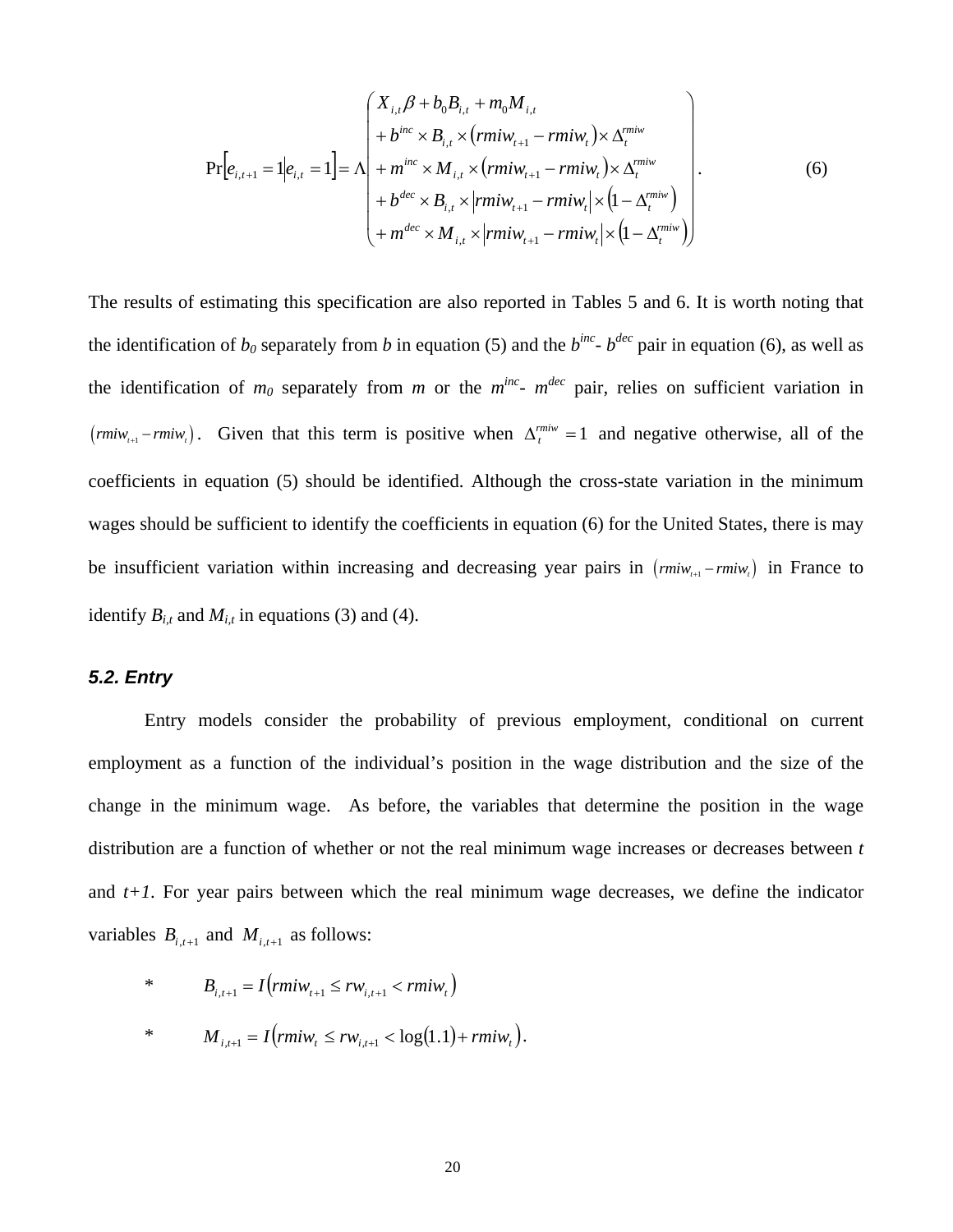Hence,  $B_{t+1} = \left\{ i \middle| B_{i,t+1} = 1 \right\}$  represents the treatment group and  $M_{t+1} = \left\{ i \middle| M_{i,t+1} = 1 \right\}$  the control group. We define  $\left(\textit{rmiw}_{t}-\textit{rmiw}_{t+1}\right) \times \left(1-\Delta_t^{\textit{rmiw}}\right)$  $\left(1-\Delta_t^{rmiw}\right)$  $\overline{\phantom{a}}$ ⎠ ⎞  $\overline{a}$  $\mathsf I$ ⎝  $\big($ ∑ ∑  $\Delta^{-} = \begin{vmatrix} \frac{i,t}{2} & \frac{1}{2} \end{vmatrix}$  $\Bigg( \sum_{i,t} (rmiw_t - rmiw_{t+1}) \times (1-\Delta$ *i t rmiw t*  $\sum_{i,t} (rmiw_t - rmiw_{t+1}) \times (1 - \Delta_t^{rmiw_t})$ ,  $\sum_{t}$ (rmi $w_t$ –rmi $w_{t+1}$ 1 1 , which corresponds to the average (over person-years) log

decrease in the real minimum wage for year pairs in which it declines. Our first entry model estimates the probability that  $e_{i,t} = 1$  given  $e_{i,t+1} = 1$ , where  $t+1$  corresponds to the second year of a decreasing minimum wage year pair. The functional form is

$$
\Pr\left[e_{i,t} = 1 | e_{i,t+1} = 1, \Delta_t^{miv} = 0\right] = \Lambda \left(\begin{array}{l} X_{i,t+1} \beta \\ + b \times B_{i,t+1} \times (rmiw_t - rmiw_{t+1}) \\ + m \times M_{i,t+1} \times (rmiw_t - rmiw_{t+1}) \end{array}\right). \tag{7}
$$

Equation (7) corresponds to the entry model natural experiment and is the entry version of equation (3). The results are reported in Tables 3 and 4 (for men and women, respectively). In the case of entry, for year pairs between which the real minimum wage increases, the definitions used above of  $B_{i,t+1}$  and  $M_{i,t+1}$  are again no longer valid. Thus we redefine the indicator variables  $B_{i,t+1}$  and  $M_{i,t+1}$  as follows:

\* 
$$
B_{i,t+1} = I\left(rmiw_{t+1} \le rw_{i,t+1} < rmiw_{t+1} + \Delta^-\right)
$$
  
\n $M_{i,t+1} = I\left(rmiw_{t+1} + \Delta^-\le rw_{i,t+1} < \log(1.1) + rmiw_{t+1} + \Delta^-\right).$ 

Using these definitions, we estimate a similar logit model in years of increasing real minimum wage year pairs:

$$
\Pr\left[e_{i,t} = 1 | e_{i,t+1} = 1, \Delta_t^{miv} = 1\right] = \Lambda \left(\begin{array}{c} X_{i,t+1} \beta \\ + b \times B_{i,t+1} \times | rmiw_t - rmiw_{t+1} | \\ + m \times M_{i,t+1} \times | rmiw_t - rmiw_{t+1} | \end{array}\right).
$$
\n(8)

Equation (8) corresponds to the pseudo-experiment for the entry model associated with the increasing minimum wage rate and is the counterpart to equation (4). The results are also reported in Tables 3 and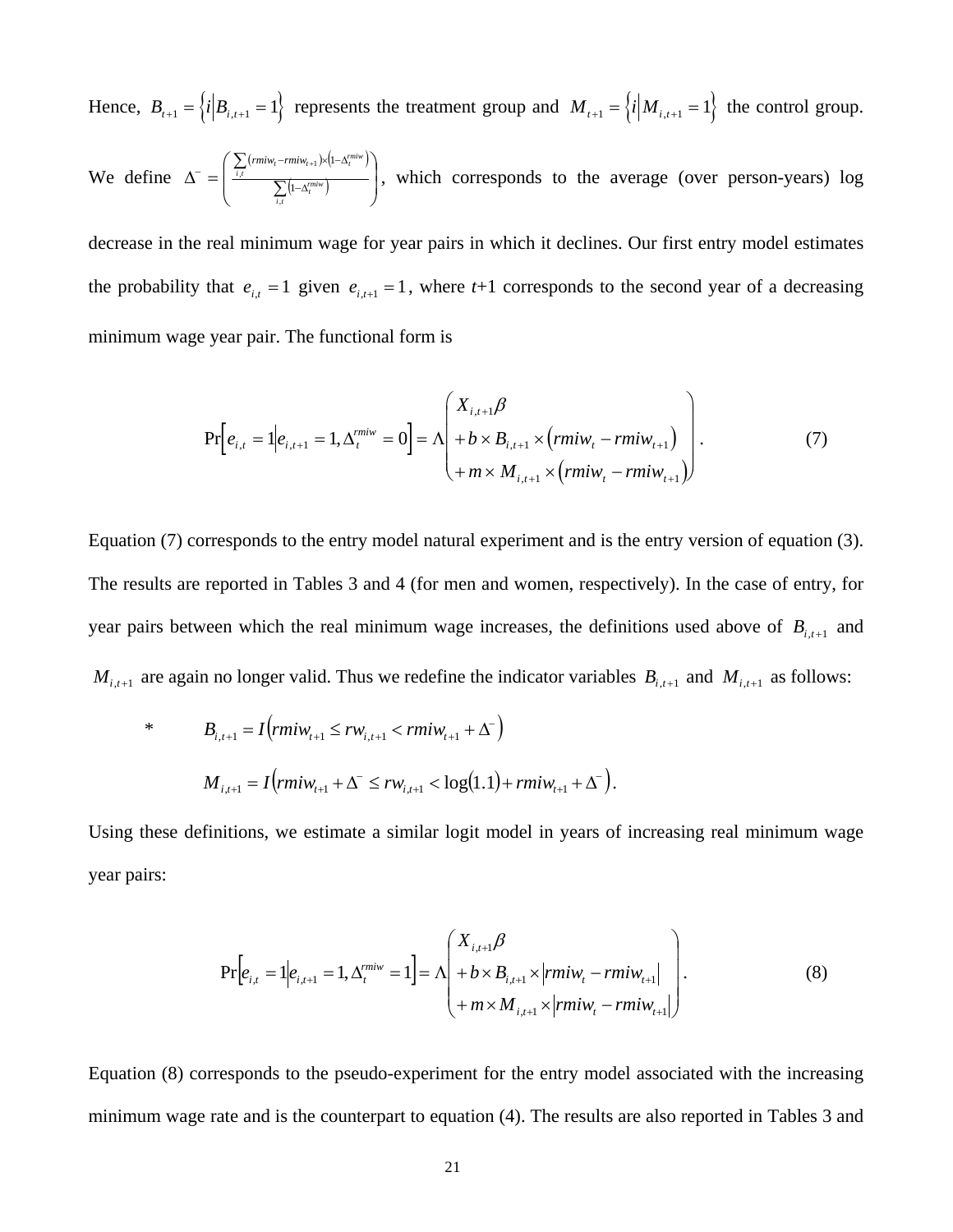4 (for men and women, respectively). We can again apply the alternative generalization of the model in equation (2) that involves using symmetric elasticities and including indicator variables for the position in the wage distribution.

$$
\Pr[e_{i,t} = 1 | e_{i,t+1} = 1] = \Lambda \begin{pmatrix} X_{i,t+1} \beta + b_0 B_{i,t+1} + m_0 M_{i,t+1} \\ + b \times B_{i,t+1} \times (r m i w_t - r m i w_{t+1}) \\ + m \times M_{i,t+1} \times (r m i w_t - r m i w_{t+1}) \end{pmatrix}.
$$
\n(9)

The results of equation (9) are reported in Tables 7 and 8 (for men and women, respectively). Similarly, we can again attempt to estimate the specification that encompasses both extensions, but in the case of entry:

$$
\Pr[e_{i,t} = 1|e_{i,t+1} = 1] = \Lambda \begin{pmatrix} X_{i,t+1} \beta + b_0 B_{i,t+1} + m_0 M_{i,t+1} \\ + b^{dec} \times B_{i,t+1} \times (rmiw_t - rmiw_{t+1}) \times (1 - \Delta_t^{rmiw}) \\ + m^{dec} \times M_{i,t+1} \times (rmiw_t - rmiw_{t+1}) \times (1 - \Delta_t^{rmiw}) \\ + b^{inc} \times B_{i,t+1} \times |rmiw_t - rmiw_{t+1}| \times \Delta_t^{rmiw} \\ + m^{inc} \times M_{i,t+1} \times |rmiw_t - rmiw_{t+1}| \times \Delta_t^{rmiw} \end{pmatrix}.
$$
 (10)

These results are also shown in Tables 7 and 8, and are also likely to be subject to the same identification issues as the results for exit insofar as concerns the variability in the change in minimum wages within increasing and within decreasing year pairs.

# **6. Discussion of the Results**

In all our tables we report only the coefficients and elasticities on the key real minimum wage rate variables. The differences in elasticities reported in the tables are contrasts of partial elasticities based on the formulas: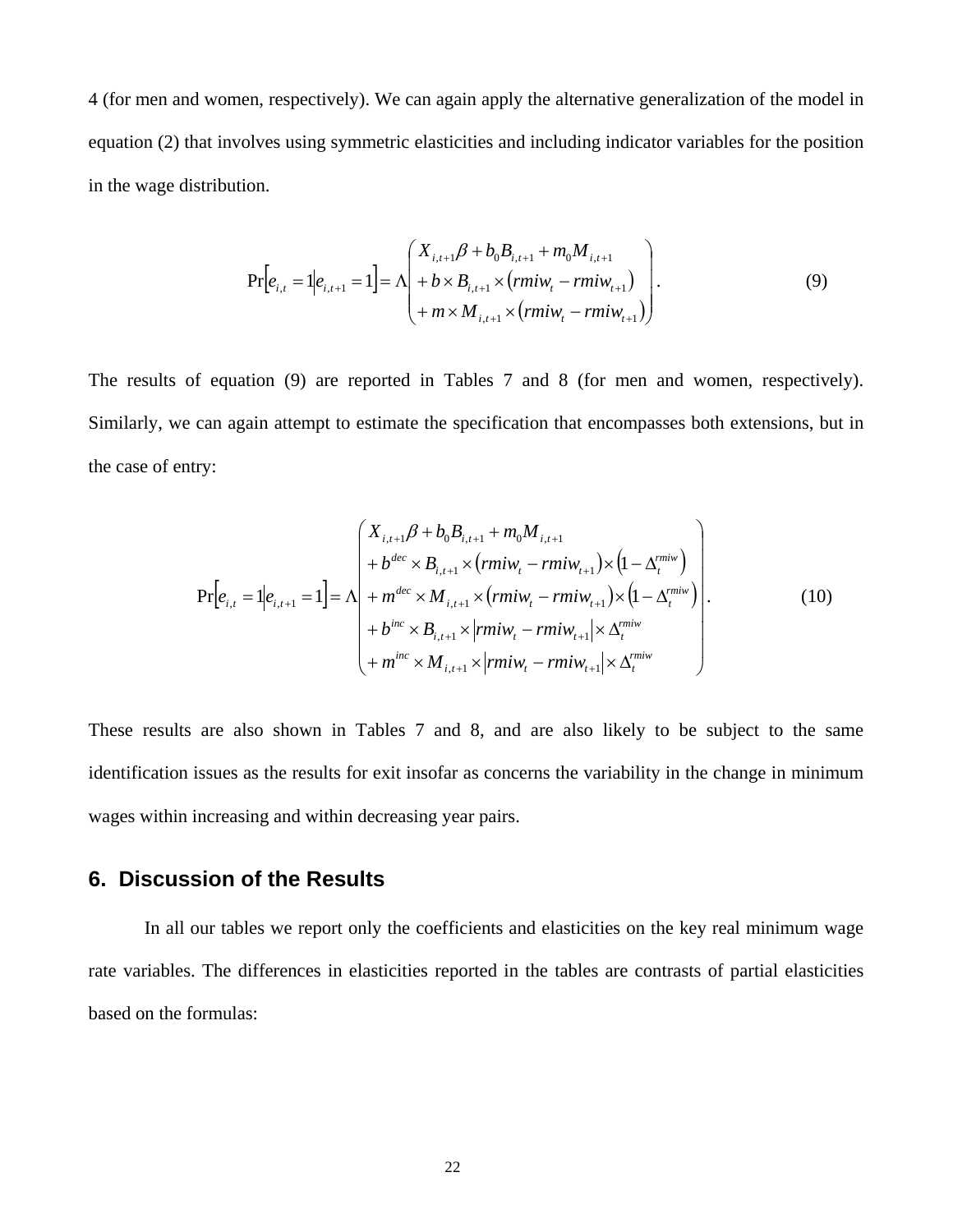$$
\text{Difference in exit elasticities} = \frac{\partial \ln \Pr[e_{t+1} = 1 | e_t = 1, rmiw_t, rmiw_{t+1}, B_t = 1]}{\partial rmiw_{t+1}} - \frac{\partial \ln \Pr[e_{t+1} = 1 | e_t = 1, rmiw_t, rmiw_{t+1}, M_t = 1]}{\partial rmiw_{t+1}}
$$

$$
\text{Difference in entry elasticities} = \frac{\partial \ln \Pr[e_t = 1 | e_{t+1} = 1, rmiw_t, rmiw_{t+1}, B_t = 1]}{\partial rmiw_{t+1}} - \frac{\partial \ln \Pr[e_t = 1 | e_{t+1} = 1, rmiw_t, rmiw_{t+1}, M_t = 1]}{\partial rmiw_{t+1}}
$$

where the reader is reminded that *rmiw*, is the log real minimum wage rate at date *t*. Both formulas are evaluated at the sample means of the exit and entry rates for the treatment and control groups.

### *6.a. Exit Results*

Tables 1 and 2 present the basic results of our exit model for men and women, respectively, distinguishing between pairs of years when the real minimum wage increases and pairs of years when it decreases. For increasing real minimum wage year pairs, we are estimating equation (3), while for decreasing real minimum wage year pairs, we estimate equation (4). We report only the coefficients and elasticities on the key real minimum wage variables.

These two tables show a result that is common to all of our analyses—namely, that the French minimum wage laws result in substantial employment loss while the American laws do not. For American men (Table 1) the natural experiment estimate of the exit elasticity of subsequent employment with respect to the real minimum wage rate is essentially zero  $(-0.0189 \pm 0.4392)$  whereas the comparable estimate for French men is substantial (-1.9672±0.7598). The exit elasticity in the

natural experiment may be interpreted as an estimate of 
$$
\left(\eta_{TT} + (\eta_{TC} - \varepsilon_c) \left( \frac{\eta_{CT}}{\varepsilon_c - \eta_{CC}} \right) \right) + u_T - u_C
$$
. The

pseudo-experiment estimate of the difference in exit elasticities for American men is -0.4813±0.3509 and the comparable estimate for French men is 0.3136±0.3116. The pseudo-experimental differences in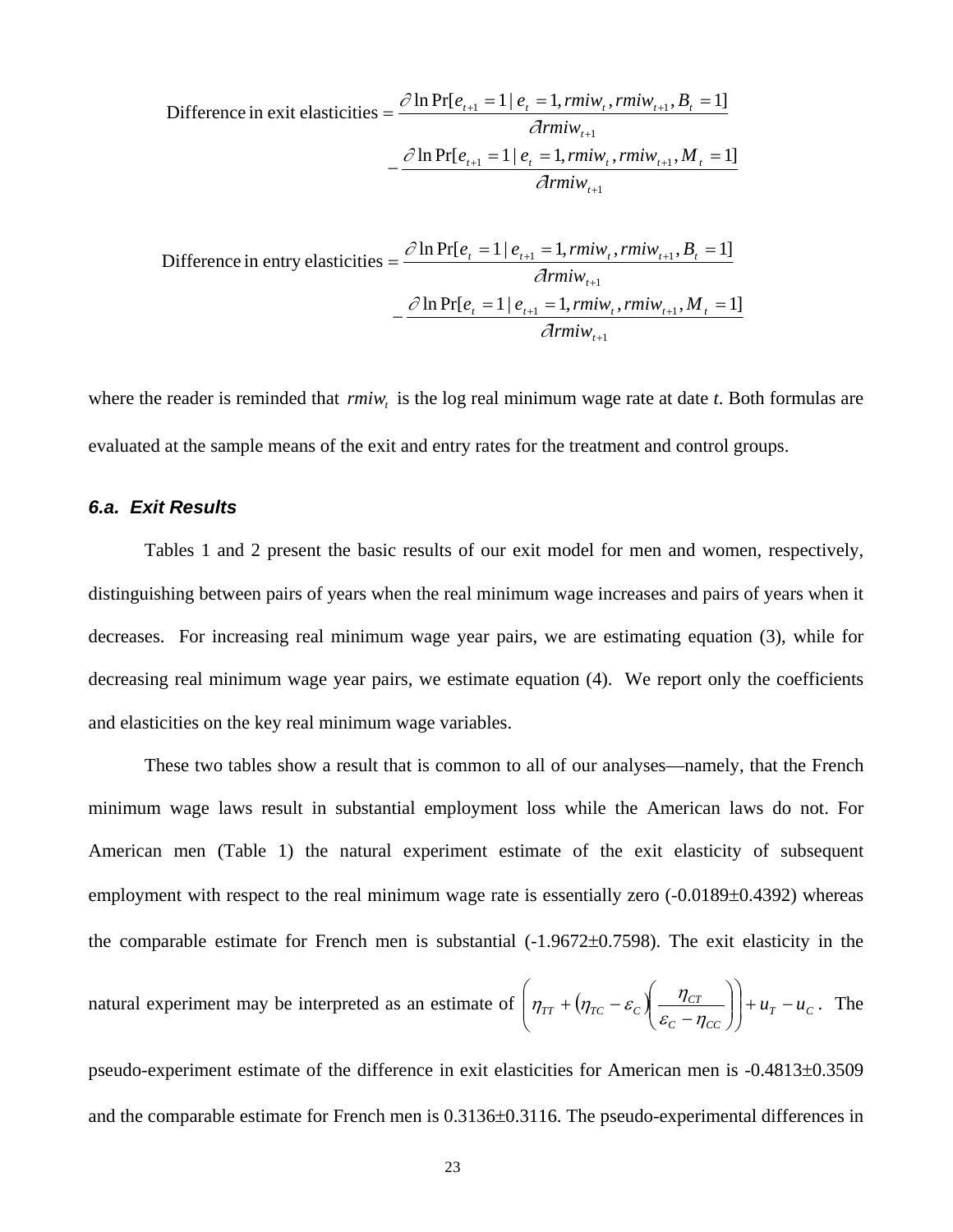exit elasticities can be interpreted as an estimate of  $u_T - u_C$ . Finally, we apply the difference-indifference estimator. For American men the resulting contrast in exit elasticities is 0.4624±0.5622, which is essentially zero. For French men the contrast is -2.2809±0.8212, a very substantial estimate.

The difference-in-difference estimator provides a direct estimate of  $\left| \eta_{TT} + (\eta_{TC} - \varepsilon_c) \right| \frac{\eta_{CT}}{\varepsilon - n}$ ⎠ ⎞  $\parallel$ ⎝  $\sqrt{}$  $\sqrt{2}$ ⎠ ⎞  $\parallel$ ⎝ ⎛  $+\left(\eta_{TC}-\varepsilon_c\right)\frac{\eta_{CT}}{\varepsilon_c-\eta_{CC}}$  $\mathcal{C}_{TT}$  + ( $\eta_{TC}$  –  $\varepsilon_c$ )  $\frac{\eta_{CT}}{\varepsilon_c - \eta_c}$  $\eta_{TT} + (\eta_{TC} - \varepsilon_C) \frac{\eta_{CT}}{\eta_{CT}}$ 

which is the sum of  $\eta_{TT}$ , the Hicks-Allen own elasticity of demand for the treatment group (those subject to the increase in the minimum wage rate) and a term whose sign depends upon the difference between the Hicks-Allen elasticity of demand for the treatment group with respect to the wage rate of the control group,  $\eta_{TC}$ , which is positive provided that the treatments and controls are demand substitutes, and the Allen elasticity of supply,  $\varepsilon_c$ , for the control group. The magnitude of the departure of the estimated exit elasticity from the own elasticity of demand for the treatment group also

depends upon the ratio  $\left| \left| \frac{\eta_{CT}}{s} \right| \right|$ ⎠ ⎞  $\begin{bmatrix} \phantom{-} \end{bmatrix}$ ⎝  $\sqrt{}$  $\sqrt{ }$ ⎠  $\setminus$  $\overline{\phantom{a}}$ ⎝  $\sqrt{}$  $C_C - \eta_{CC}$ *CT*  $\left(\frac{\eta_{CT}}{\varepsilon_c - \eta_{CC}}\right)$ , which must be positive. Table 1 shows that  $\eta_{TT}$  dominates the

result for France but for the U.S. the cross-elasticity of demand,  $\eta_{TC}$ , must dominate the elasticity of supply,  $\varepsilon_c$  in order for the difference between them to be positive. The results for women are shown in Table 2. Going directly to the difference-in-difference estimator, we find that American women are essentially unaffected by changes in the minimum wage rate (0.1151±0.4366). On the other hand, French women are strongly affected by changes in the minimum wage rate  $(-1.5350\pm0.5747)$ . Comparable entry results are presented in Tables 3 and 4 (for men and women, respectively) and are discussed in the "Entry Results" subsection below.

Consider next the specification that imposes symmetric effects and allows for indicator variables corresponding to the position in the wage distribution, as in equation (5). The results are presented in Tables 5 and 6 (for men and women, respectively) in the panels labeled "Identical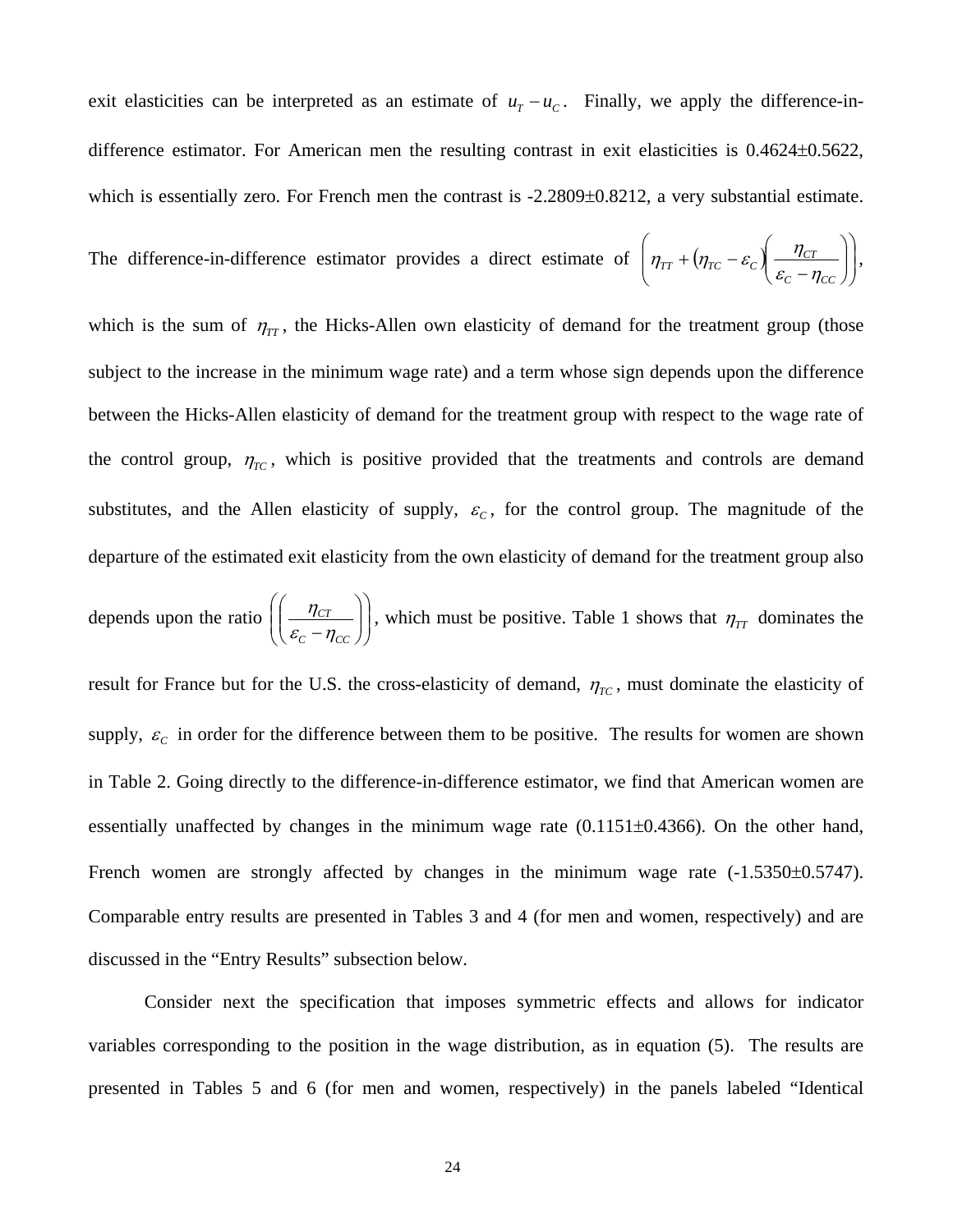coefficients." When applying equation (5), the difference-in-difference estimator is produced directly by using the difference in coefficients or elasticities. For American men the difference in exit elasticities is 0.1050±0.1683, which is essentially zero. For French men this difference is -0.4041±0.2506, which is smaller than the estimate presented in Table 1 but still substantially negative. For American women (Table 6) the difference in exit elasticities is  $-0.2164\pm0.1465$ , again essentially zero but closer to statistical significance, whereas for French women we find -0.2983±0.1997, again smaller than in Table 2 but still substantially negative.

It should be noted that the difference in the coefficients on the indicator variables that reflect the position in the wage distribution is generally significant, suggesting that this generalization is likely to be important and potentially useful in other contexts. Furthermore, it also seems unlikely that the elasticity of employment with respect to increases in the minimum wage would be identical (but of opposite sign) to the elasticity of employment with respect to reductions in the minimum wage, as allowed for in equations (3) and (4). To accommodate both of these considerations, we estimate the encompassing model of equation (6), whose results also appear in Tables 5 and 6 in the panels labeled "Different Coefficients."

As expected, the more general specification is better identified for the United States than for France, although neither set of results is precisely estimated. In the United States, the difference in difference estimator of the exit elasticity is -0.8025±0.5436 for men and 0.1283±0.4361 for women. For France, the corresponding (statistically insignificant) figures are -1.1605±1.2273 for men and - 1.3077±0.9290 for women. These point estimates are closer to the difference in difference estimates of Tables 1 and 2 than those of tables 5 and 6 when we impose symmetric employment elasticities, suggesting that the first generalization (asymmetric elasticities) of the model in equation (2) may be the more relevant. Furthermore, recall that the separate identification of a main effect for the treatment and control groups as well as an interaction effect with the change in the minimum wage rate requires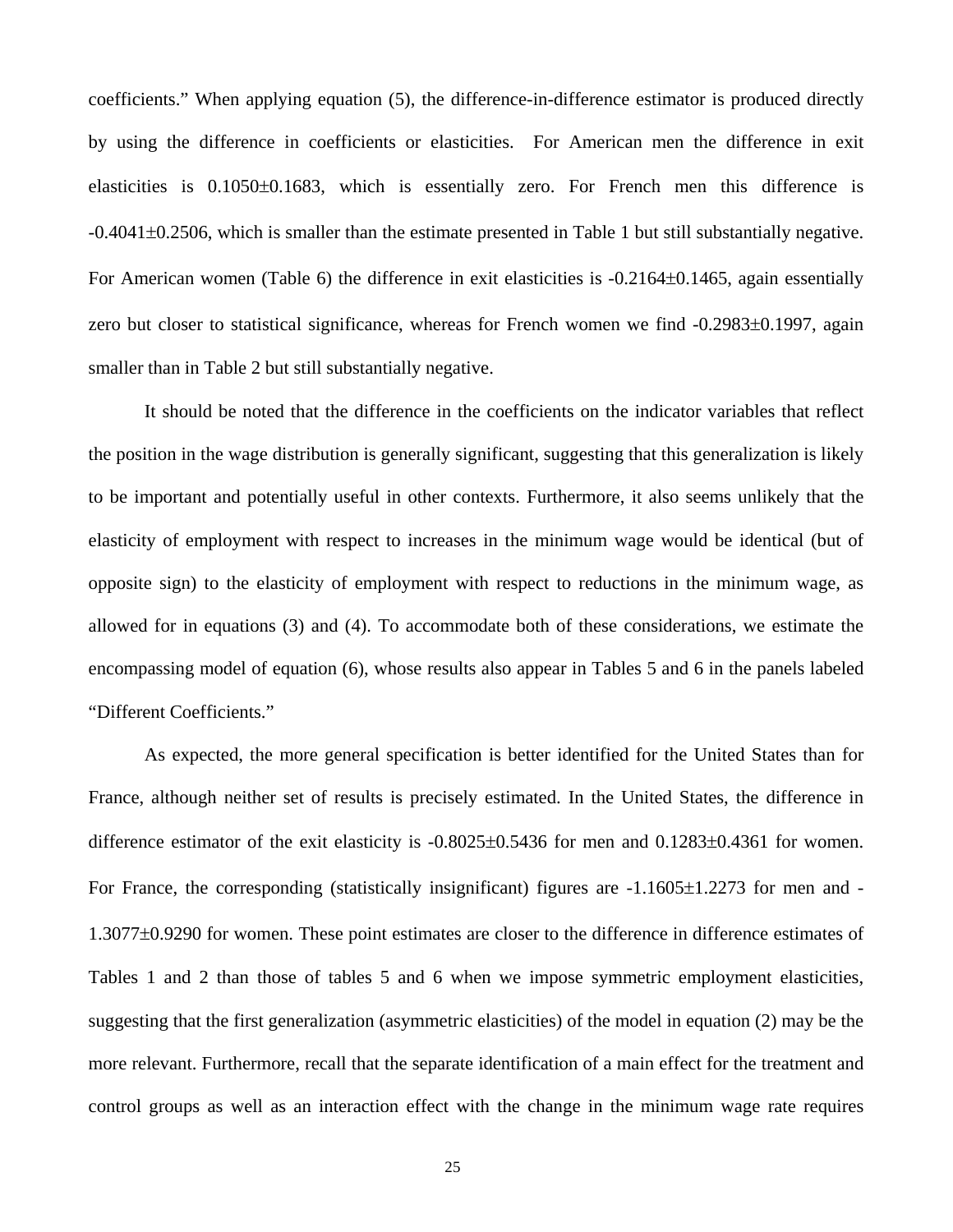sufficient variation in the change in the minimum wage rate across years (recall that there is also an unrestricted year effect in the model). In the United States, the variation in state minimum wage rates contributes to this identification; however, in France, there must be sufficient year-to-year variability in the changes of the national minimum wage rate. Our results indicate that this year-to-year variability may not be sufficient to well-identify the asymmetric estimator for France.<sup>22</sup>

### *6.b. Entry Results*

 $\overline{a}$ 

Tables 3 and 4 present the basic results of our entry model for men and women, respectively, distinguishing between pairs of years when the real minimum wage decreases and pairs of years when it increases. For decreasing real minimum wage year pairs, we are estimating equation (7), while for increasing real minimum wage year pairs, we estimate equation (8). We report only the coefficients and elasticities on the key real minimum wage variables. These two tables show a result that is common to all of our analyses—namely, that neither the French minimum wage tax subsidies nor the American real minimum wage decreases clearly facilitate employment entry. Since the interpretation of the entry elasticity components is identical to the exit model discussion, we discuss only the differencein-difference estimator. For American men the contrast in entry elasticities is -0.2398±0.3711, which is essentially zero. For French men the contrast is 0.2499±0.9775, again, essentially zero. Since the

difference-in-difference estimator provides a direct estimate of 
$$
\left(\eta_{TT} + (\eta_{TC} - \varepsilon_c) \left( \frac{\eta_{CT}}{\varepsilon_c - \eta_{CC}} \right) \right)
$$
, the

results show that neither part clearly dominates. The results for women are shown in Table 4. Going directly to the difference-in-difference estimator, we find that American women are essentially

 $22$  The absence of a significant effect in the difference in difference estimator of Tables 1 and 2, where the main effect is absent from the specification, does not allow us to conclude that the insignificant result for the United States is due exclusively to insufficient variability in minimum wage changes in the data.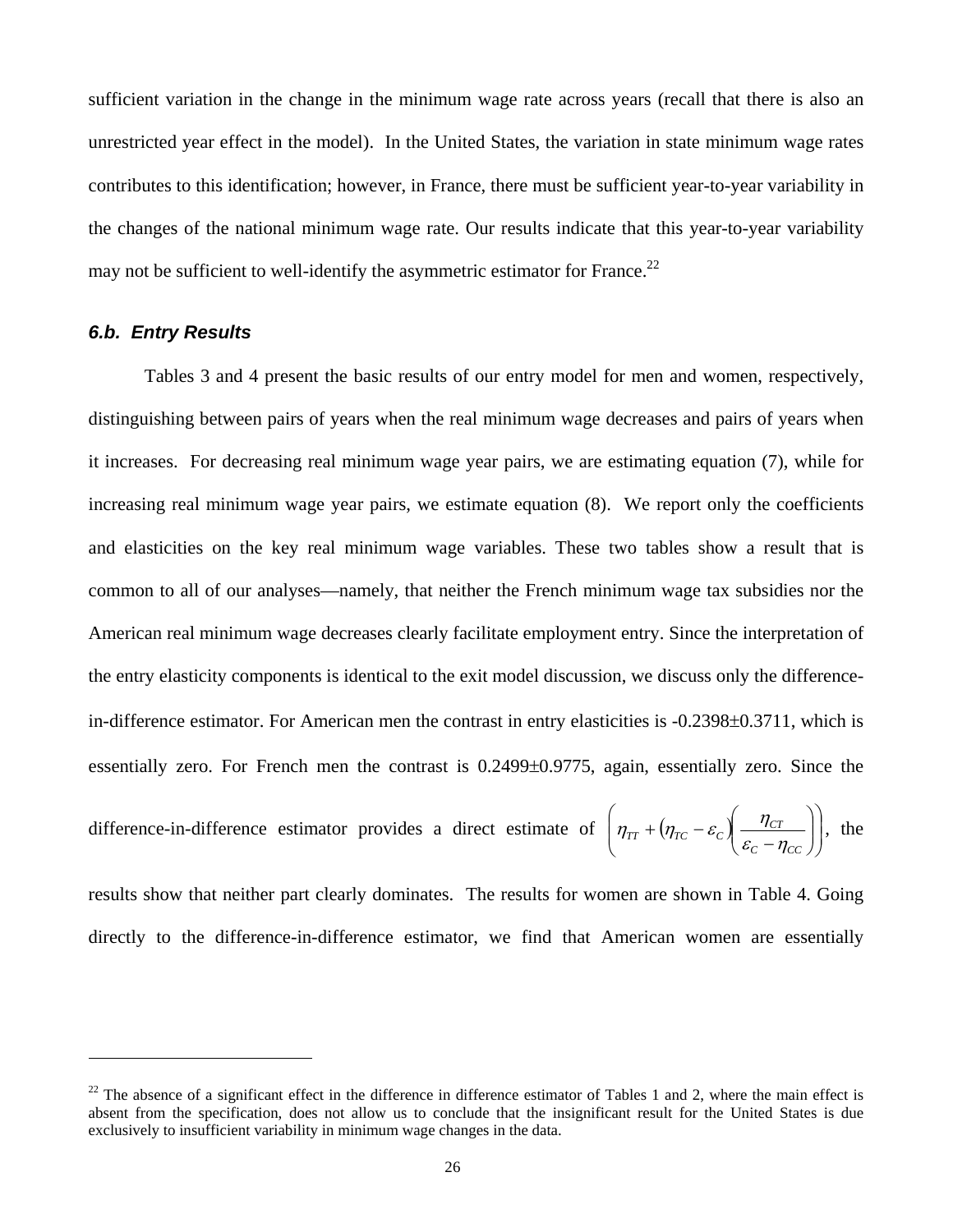unaffected by changes in the minimum wage rate (-0.1180±0.3063) as are French women  $(-0.0710\pm0.5509)$ .

Consider next the specification that imposes symmetric effects and allows for indicator variables corresponding to the position in the wage distribution, as in equation (9). The results are presented in Tables 7 and 8 (for men and women, respectively) in the panel labeled "Identical Coefficients." As in the case of equation (5), the difference-in-difference estimator is produced directly by using the difference in coefficients or elasticities when applying equation (9). The analysis periods for the American data are identical to the periods used in the comparable exit tables. However, we consider a different set of years for the French data in Tables 7 and 8. When we used the same year pairs as in Tables 3 and 4 for the analysis of the pooled French data, our estimates were essentially identical to those in Tables 3 and 4. We decided to focus the pooled French analysis on the years that followed the large tax subsidies for employers of minimum wage workers that were enacted in the mid-1990s. Recall that the real minimum wage rate cannot fall in France (by law), and thus our declining equivalent real minimum wage rate results from the effects of these tax subsidies on the cost of employing a minimum wage worker. These subsidies began in 1993 and, as Figure 2 shows, produced decreases in the cost of employing a minimum wage worker for the pairs 1993-1994 and 1995-1996, of which 1995-1996 was much larger.

Considering Table 7, part of which shows the pooled analysis with symmetric coefficients as described by equation (9), the estimated difference in entry elasticities for American men is - 0.0247±0.1301 while the difference is -0.3224±0.3683 for French men. For American women (Table 8) the difference in entry elasticities is 0.2939±0.1143, whereas for French women we find -0.3701±0.2919. None of these estimated elasticities is significantly different from zero, even given our focus on years in which one might most expect to see effects of the minimum wage in France. That said, as with our exit models, we again find important differences in the main effects in these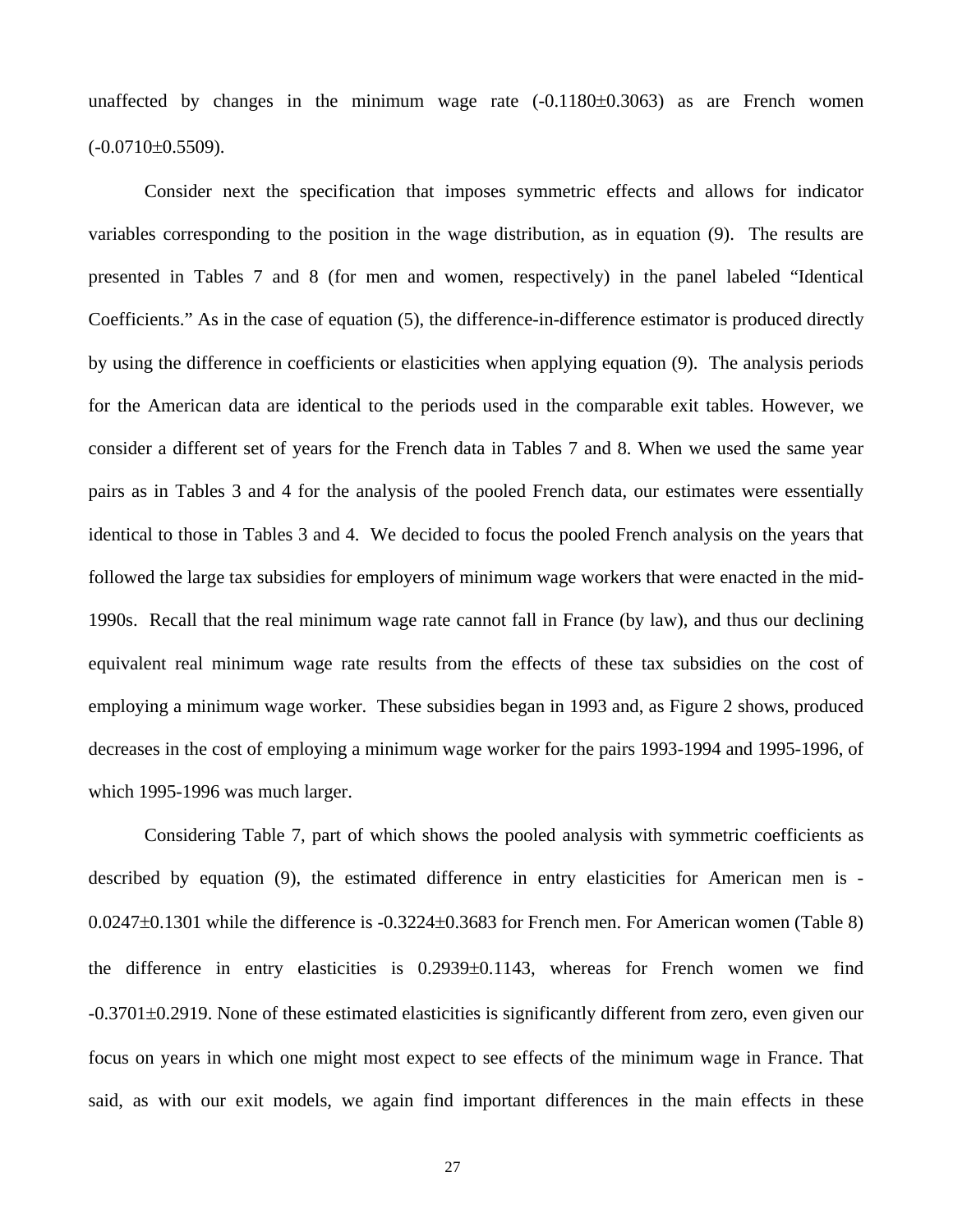specifications in the United States, although even these differences disappear in France when one turns one's attention from exit to entry.

Finally, Tables 7 and 8 also estimate the general model of equation 10 in the panel labeled "Different Coefficients." Since there did not appear to be enough variability in minimum wage movements to identify the effects in the exit models for France, it is not surprising that the entry models for France suggest a similar identification problem. For the United States, however, these results are quite different from the other entry models, with a male employment elasticity of 0.8870±0.3791 and a female employment elasticity of 0.7638±0.3272. These elasticities for both sexes are significantly positive, suggesting that the effect of the Hicks-Allen own elasticity of demand for the

treatment group  $\eta_{TT}$  is dominated by the term  $\left(\eta_{TC} - \varepsilon_C\right) \frac{\eta_{CT}}{\varepsilon - n}$ ⎠ ⎞  $\parallel$ ⎝  $\int$  $-\varepsilon_c\right)\frac{\eta_{CT}}{\varepsilon_c-\eta_{CC}}$ *CT*  $T^c$ <sup>-c</sup>c  $\sqrt{\frac{\varepsilon_c - \eta}{\varepsilon_c - \eta}}$  $(\eta_{TC} - \varepsilon_c)$   $\frac{\eta_{CT}}{\eta_{CT}}$ . Since this latter term is positive

only when  $\eta_{TC} > \varepsilon_c$  (and since  $\varepsilon_c > 0$ ), this further implies that the Hicks-Allen elasticity of demand for the treatment group with respect to the wage rate of the control group,  $\eta_{TC}$ , which is positive provided that the treatments and controls are demand substitutes, is larger than the Allen elasticity of supply,  $\varepsilon_c$ , for the control group. In other words, our results for the United States suggest important spillover effects for the minimum wage insofar as concerns entry into employment when the real minimum wage declines.

# **7. Conclusion**

By comparing effects of minimum wage movements on workers employed at the minimum with those employed marginally above it, we identify the direct effects of changes in the real minimum wage rate on exits from employment and entry into employment. By constructing an appropriate pseudo-experimental contrast, we identify the heterogeneity in the responses of the individuals employed near the minimum wage rate as compared with those who are marginally above them in the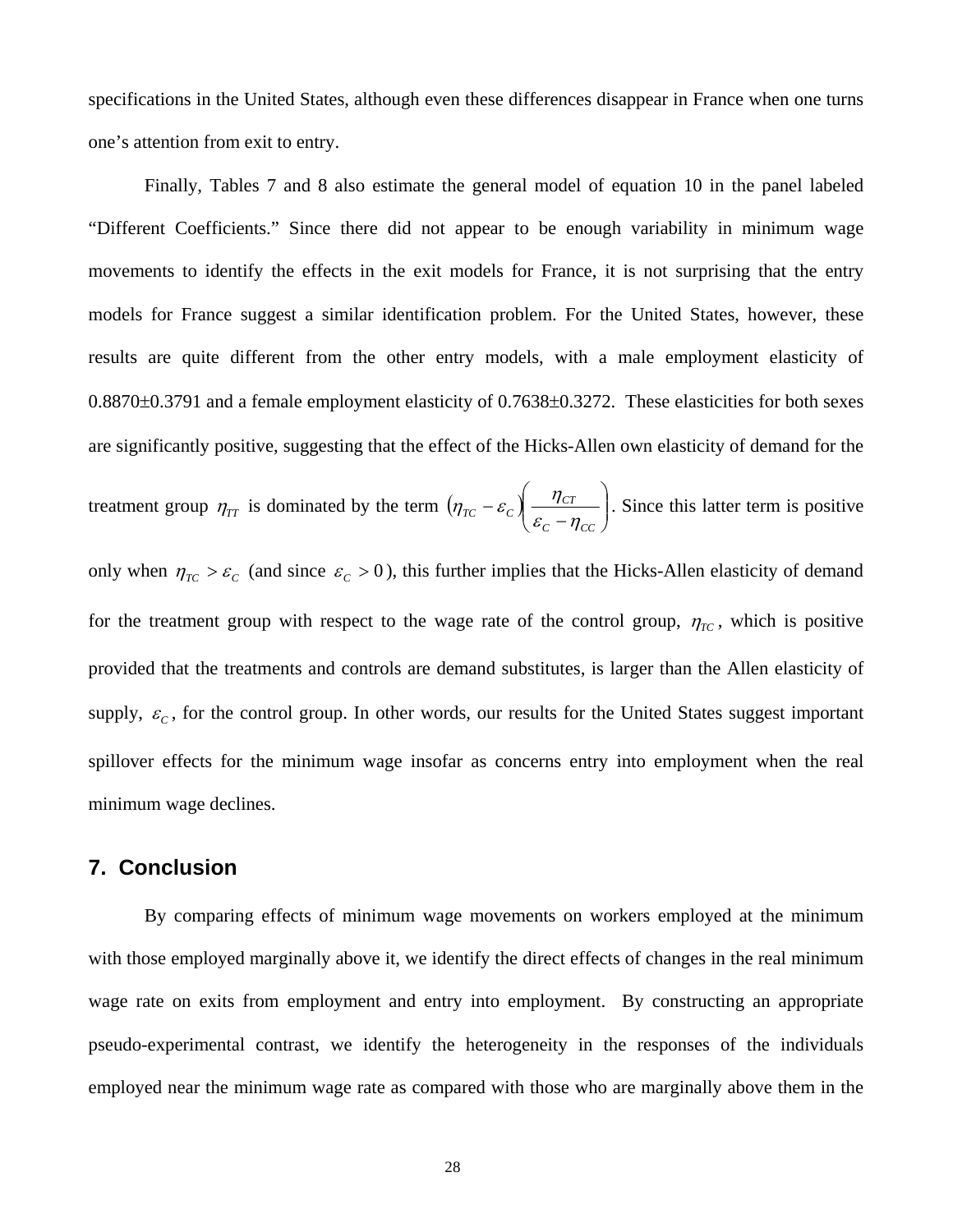wage distribution. Our difference-in-difference estimator, which removes the estimated heterogeneity from the direct effect of the minimum wage rate is directly interpretable as a function of the demand and supply elasticities associated with the treatment and control groups. We find that exits from employment are not very sensitive to changes in the minimum wage rate in the U.S. whereas in France there is a strong negative effect. Entry into employment is not very sensitive to changes in the minimum wage rate in either country. There is not much difference in the responses of men and women in either country even though more women are paid near the minimum wage rate in both countries. Even when the conditional exit and entry elasticities are large, the treatment groups are small, 3-5% of men and 8% of women in both countries. Thus, unconditional elasticities of employment are much lower than our estimated conditional ones. If the relevant policy question concerns the impact of the minimum wage on those individuals most likely to be affected by it (i.e. those currently paid at the minimum wage), our results suggest that there are large negative employment effects on this group in France but not in the United States.

Our results, which are based on direct data evidence from households, are compatible with the results of Card and Krueger (1994, 2000), which are based on direct data evidence from American establishments. Kramarz and Philippon (2001) have analyzed the French data for 1990 to 1998, focusing carefully on the effects of targeted payroll tax subsidies on the total labor cost of minimum wage and low-wage workers. Their results, for a period of analysis that contains intervals in which the total labor cost of minimum wage workers rises and falls, are essentially the same as the ones we find here for France. Our major contribution to the minimum wage debate consists of carefully analyzing both the direct effects of a change in the real minimum wage and the effects of heterogeneity in the behavior of individuals who are near each other in the wage distribution under circumstances of both increasing and decreasing real minimum wage rates. If a single set of behavioral parameters were able to explain gains and losses of employment surrounding changes in the minimum wage rate, this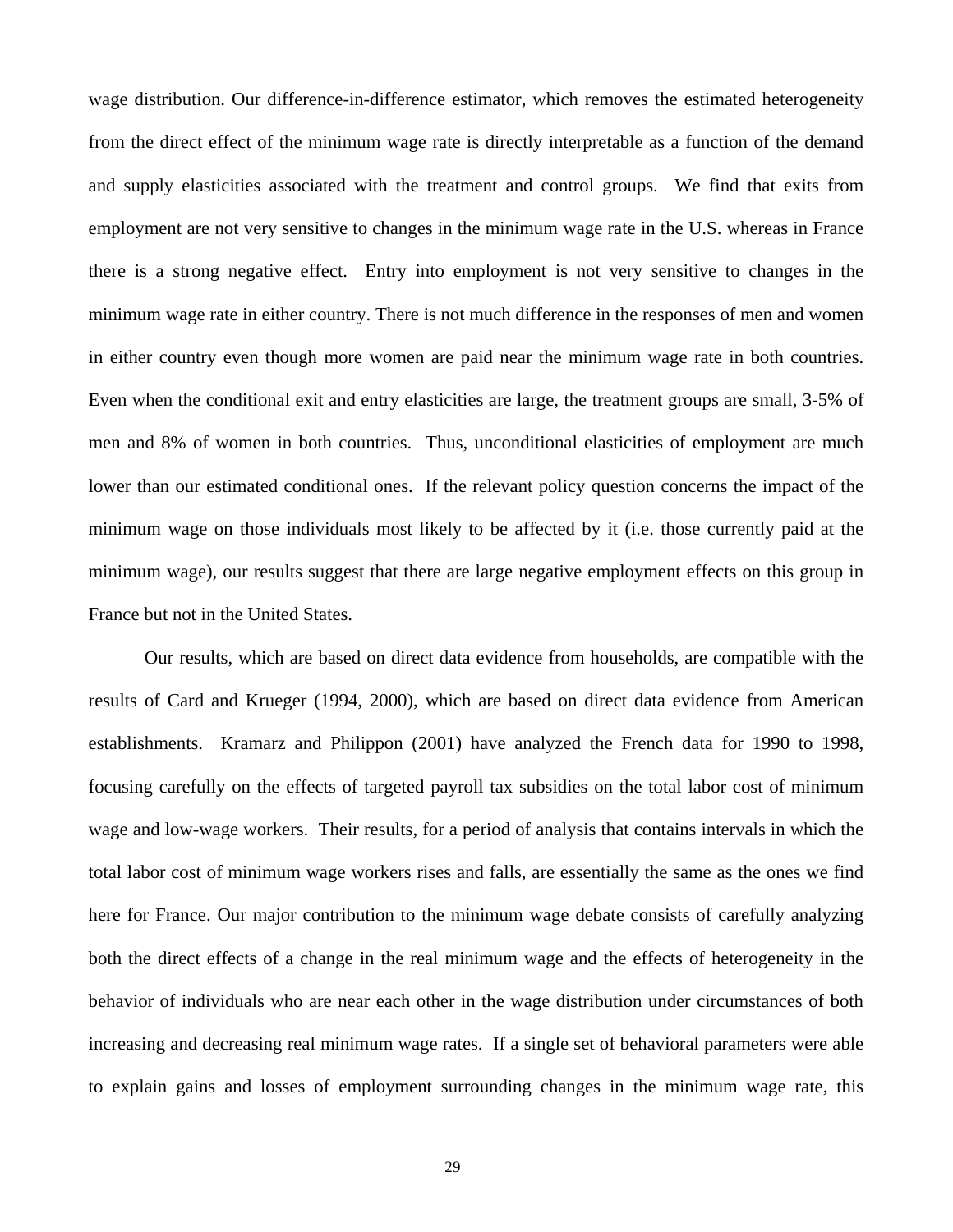methodology would have detected it. Because we obtain very different results for the two countries when we study the exit model, it is clear that a single set of demand and supply parameters is not consistent with the data. There is no "employment effect of changing the minimum wage rate," properly defined. Rather, it appears to depend upon the level of the real minimum wage rate inclusive of both employer and employee payroll taxes, which is much higher in France and the direction of the change of the real minimum, which regularly moves up and down in the U.S. but almost always goes up in France.

## **References**

Abowd, John M. and Michael Bognanno (1995). "International Differences in Executive and Managerial Compensation" in Richard B. Freeman and Lawrence Katz, eds. *Differences and Changes in Wage Structures* (Chicago: NBER), pp. 67-103.

Abowd, John M., Patrick Corbel, and Francis Kramarz (1999). "The Entry and Exit of Workers and the Growth of Employment: An Analysis of French Establishments," *Review of Economics and Statistics,*  May, pp.170-187.

Abowd, John M., Francis Kramarz, Thomas Lemieux and David N. Margolis (1999). "Minimum Wages and Youth Employment in France and the United States," in David G. Blanchflower and Richard B. Freeman (eds.) *Youth Unemployment and Joblessness in Advanced Countries* (Chicago: University of Chicago Press), pp. 427-472.

Bazen, S. and J.P. Martin (1991). "L'impact du salaire minimum sur les salaires et l'emploi en 1994," *Note du Bureau Emploi-Salaires* 95BD4, (Paris : OECD).

Brown, Charles (1999). "Minimum Wage, Employment and the Distribution of Income," in O. Ashenfelter and D. Card (eds.), *Handbook of Labor Economics*, Vol. 3B (Amsterdam: North-Holland), pp. 2101-2163.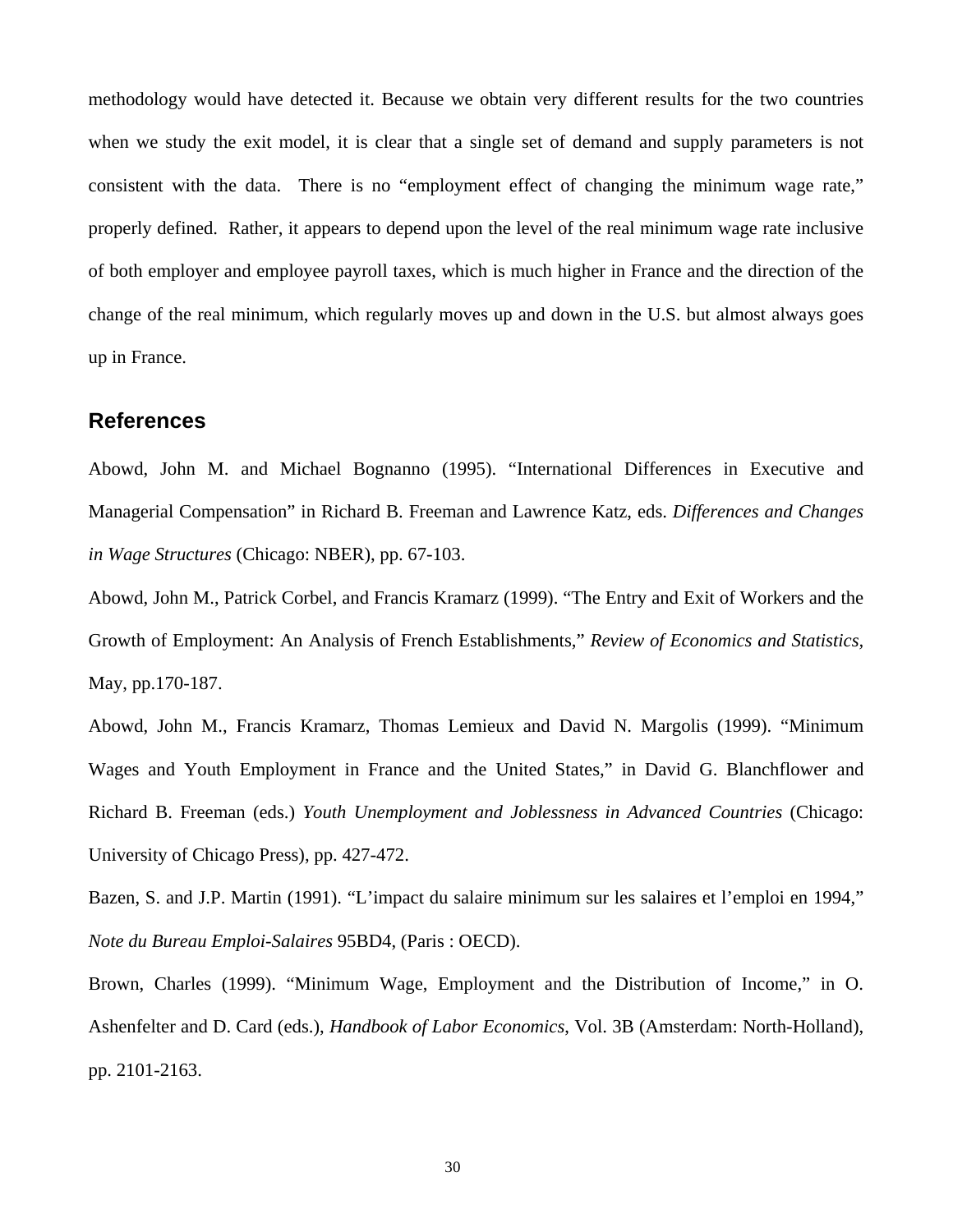Brown, Charles, C. Gilroy and A. Kohen (1982). "The effect of the minimum wage on employment and unemployment," *Journal of Economic Literature* , June, pp. 487-528.

Card, David and Alan Krueger (1994). "Minimum Wages and Employment: A Case Study of the Fastfood Industry in New Jersey and Pennsylvania," *American Economic Review*, September, pp. 772-93. Card, David and Alan Krueger (1995). *Myth and Measurement: The New Economics of the Minimum Wage*, (Princeton, NJ: Princeton University Press).

Card, David and Alan Krueger (2000). "Minimum Wages and Employment: A Case Study of the Fastfood Industry in New Jersey and Pennsylvania: Reply" *American Economic Review*, December, pp. 1397-1420.

CSERC (1999), "Le SMIC Salaire Minimum de Croissance," (Paris: La documentation Française).

Currie, Janet and Bruce Fallick (1996). "The Minimum Wage and the Employment of Youth," *Journal of Human Resources*, 31, pp. 404-428.

DARES, various years, "Liaisons Sociales" (Paris: Ministry of Labor).

Dolado, Juan, Francis Kramarz, Steven Machin, Alan Manning, David Margolis and Coen Teulings (1996). "The Economic Impact of Minimum Wages in Europe," *Economic Policy*, October, pp. 319- 372.

INSEE, various years, "Les Rétrospectives", BMS : Bulletin Mensuel de Statistiques, (Paris: INSEE). INSEE, (1998) "Séries longues sur les Salaires", INSEE Résultats, (Paris: INSEE).

Kramarz, Francis and Thomas Philippon (2001). "The Impact of Differential Payroll Tax Subsidies on Minimum Wage Employment," *Journal of Public Economics*, October, pp. 115-146.

Linneman, Peter (1982). "The economic impacts of minimum wage laws: a new look at an old question," *Journal of the Political Economy*, June, pp. 443-69.

Manning, Alan (2003). *Monopsony in Motion: Imperfect Competition in Labor Markets*, (Princeton, NJ: Princeton University Press).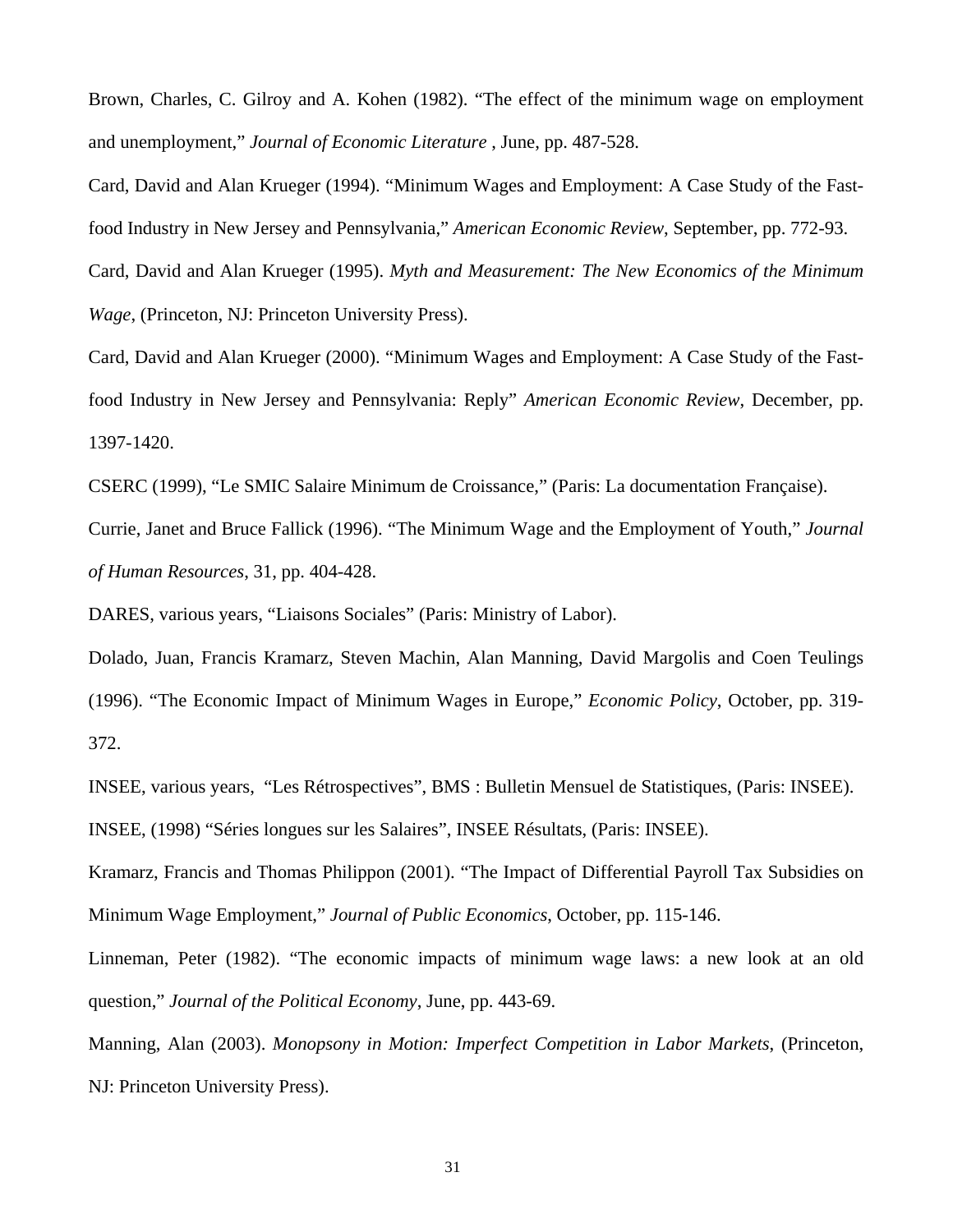Margolis, David N. (1993). *Compensation Policies and Government Practices in Western European Labor Markets*, Cornell University Ph.D. Dissertation.

Margolis, David N. and Denis Fougère (2000). "Moduler les cotisations employeurs à l'assurance chômage : Les expériences de bonus - malus aux Etats-Unis," *Revue française d'économie*, October, pp. 3-76.

Neumark, David and William Wascher (1992). "Employment Effects of Minimum and Subminimum Wages: Panel Data on State Minimum Wage Laws," *Industrial and Labor Relations Review*, October, pp. 55-81.

Welch, Finis (1997). "Wages and Participation," *Journal of Labor Economics*, January, pp. S77-S103.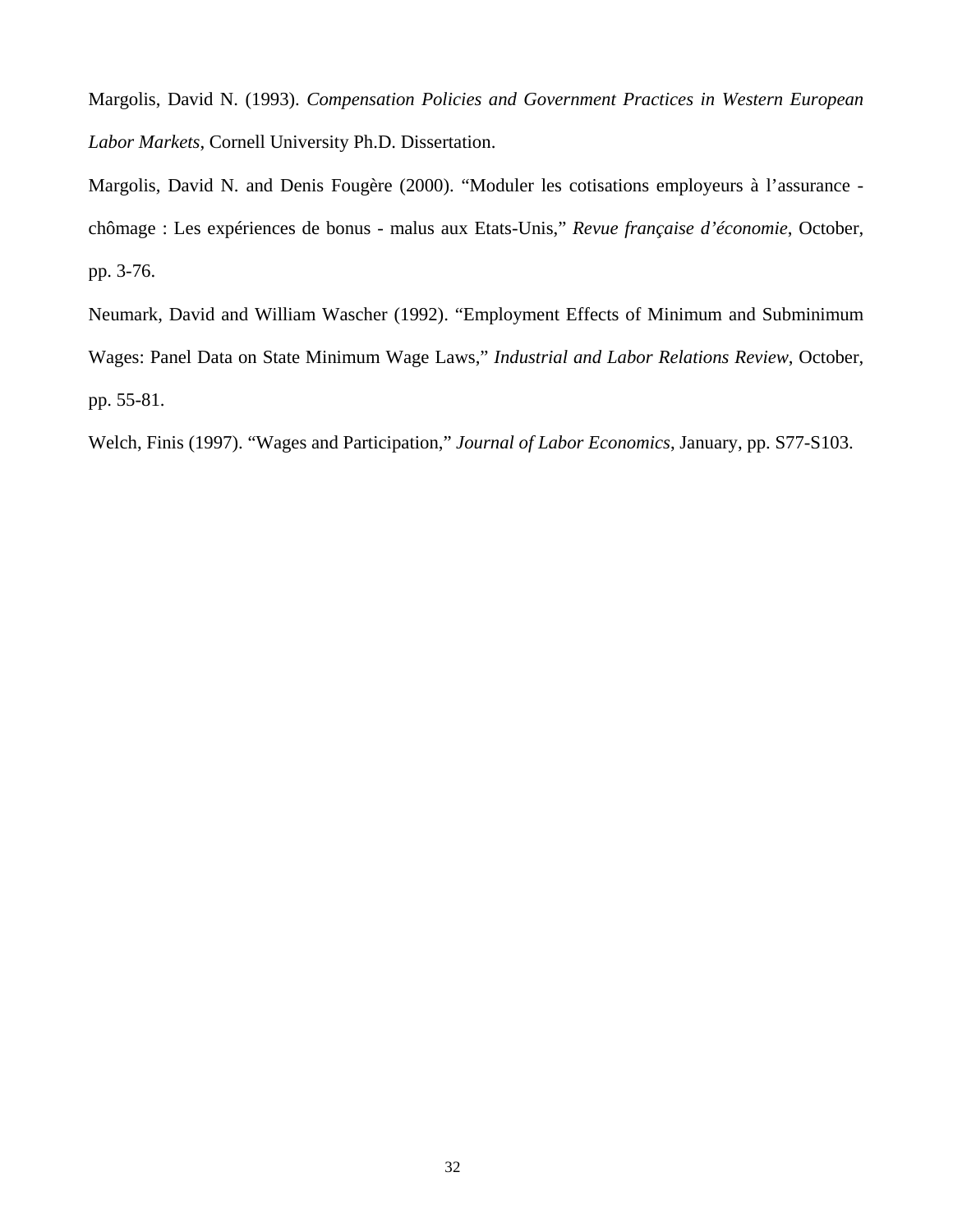|                                                                                           | Table 1     |                           |                         |                           |            |                          |  |  |
|-------------------------------------------------------------------------------------------|-------------|---------------------------|-------------------------|---------------------------|------------|--------------------------|--|--|
| Estimated Effect of Real Minimum Wage Changes On Subsequent Employment Probabilities: Men |             |                           |                         |                           |            |                          |  |  |
| <b>Separate Models for Increasing and Decreasing Minimum Wage Year Pairs</b>              | Coefficient | Coefficient<br>Std. Error | $P(Emp_{t+1}=1)$        | Share of<br>Employed at t | Elasticity | Elasticity<br>Std. Error |  |  |
| United States - Increasing Real Minimum Year Pairs                                        |             |                           |                         |                           |            |                          |  |  |
| Between*( $rmiw_{t+1}$ - $rmiw_t$ )                                                       | $-2.8553$   | (1.2794)                  | 0.7534                  | 0.0298                    | $-0.7042$  | (0.3155)                 |  |  |
| Marginal*( $rmiw_{t+1}$ -rmiw <sub>t</sub> )                                              | $-3.2083$   | (1.8146)                  | 0.7864                  | 0.0447                    | $-0.6853$  | (0.3876)                 |  |  |
| <b>Difference in Coefficients or Elasticities</b>                                         | 0.3530      | (1.9621)                  | Observations= 63824     |                           | $-0.0189$  | (0.4392)                 |  |  |
| United States - Decreasing Real Minimum Year Pairs                                        |             |                           |                         |                           |            |                          |  |  |
| Between* $ rmin_{t+1}$ -rmiw <sub>t</sub>                                                 | $-2.8680$   | (1.0147)                  | 0.7297                  | 0.0442                    | $-0.7753$  | (0.2743)                 |  |  |
| $\text{Marginal*}   \text{rmiw}_{t+1} \text{-rmiwt}  $                                    | $-1.2652$   | (1.3631)                  | 0.7676                  | 0.0376                    | $-0.2940$  | (0.3168)                 |  |  |
| <b>Difference in Coefficients or Elasticities</b>                                         | $-1.6028$   | (1.4329)                  | Observations = $205677$ |                           | $-0.4813$  | (0.3509)                 |  |  |
| Difference in Difference $(\Delta_{\text{Increasing}} - \Delta_{\text{Decreasing}})$      | 1.9557      | (2.4296)                  |                         |                           | 0.4624     | (0.5622)                 |  |  |
| France - Increasing Real Minimum Year Pairs ( $t = 1990-1992$ )                           |             |                           |                         |                           |            |                          |  |  |
| Between*( $rmiw_{t+1}$ - $rmiw_t$ )                                                       | $-16.4165$  | (4.0623)                  | 0.8258                  | 0.0284                    | $-2.8598$  | (0.7077)                 |  |  |
| $\text{Marginal}^*(\text{rmiw}_{t+1}\text{-rmiwt})$                                       | $-7.5191$   | (3.5176)                  | 0.8813                  | 0.0534                    | $-0.8925$  | (0.4175)                 |  |  |
| <b>Difference in Coefficients or Elasticities</b>                                         | $-8.8975$   | (4.4523)                  | Observations = $25495$  |                           | $-1.9672$  | (0.7598)                 |  |  |
| France - Decreasing Real Minimum Year Pairs (t=1995)                                      |             |                           |                         |                           |            |                          |  |  |
| Between* rmiw <sub>t+1</sub> -rmiw <sub>t</sub>                                           | $-0.9088$   | (2.7075)                  | 0.8668                  | 0.0177                    | $-0.1211$  | (0.3606)                 |  |  |
| $Marginal* rmiw_{t+1}-rmiwt $                                                             | $-3.5542$   | (1.7166)                  | 0.8777                  | 0.0546                    | $-0.4347$  | (0.2099)                 |  |  |
| <b>Difference in Coefficients or Elasticities</b>                                         | 2.6455      | (2.9607)                  | Observations = $13665$  |                           | 0.3136     | (0.3116)                 |  |  |
| Difference in Difference $(\Delta_{\text{Increasing}} - \Delta_{\text{Decreasing}})$      | $-11.5430$  | (5.3468)                  |                         |                           | $-2.2809$  | (0.8212)                 |  |  |

Sources: American Current Population Survey, 1981-2000, January-May, September-December, matched year to year, and French Labor Force Survey (Enquête Emploi), 1990-1998, matched year to year.

Notes: Equations estimated by logit conditional on employment in year t. U.S. equations include year (18 categories), region (3 categories), nonwhite, married, age (10 categories), years of schooling, labor force experience (through quartic), and log hourly real wage (1982 prices, through cubic). French equations include year (6 categories), contract type (3 categories), log monthly real wage (1990 prices, through cubic), education (6 categories), age (8 categories), seniority (through quadratic). Only individuals age 16-60 years in year t were used. InFrance, workers on youth employment contracts, civil-servants, and workers employed in public firms were also excluded. The real minimum wage rate in the U.S. varies from state to state. The real minimum wage rate in France is national.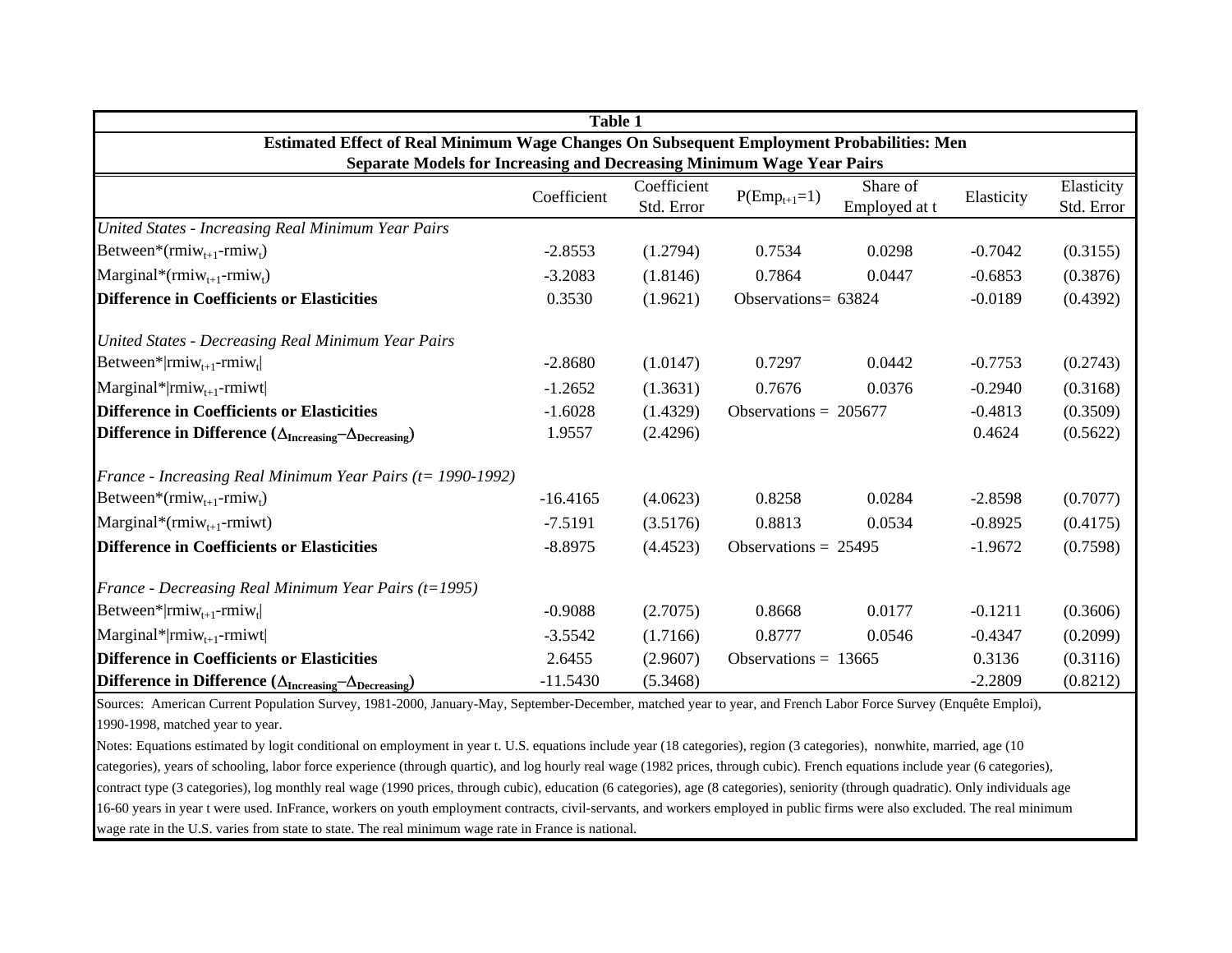|                                                                                             | <b>Table 2</b> |                           |                         |                           |            |                          |  |
|---------------------------------------------------------------------------------------------|----------------|---------------------------|-------------------------|---------------------------|------------|--------------------------|--|
| Estimated Effect of Real Minimum Wage Changes On Subsequent Employment Probabilities: Women |                |                           |                         |                           |            |                          |  |
| Separate Models for Increasing and Decreasing Minimum Wage Year Pairs                       |                |                           |                         |                           |            |                          |  |
|                                                                                             | Coefficient    | Coefficient<br>Std. Error | $P(Emp_{t+1}=1)$        | Share of<br>Employed at t | Elasticity | Elasticity<br>Std. Error |  |
| United States - Increasing Real Minimum Year Pairs                                          |                |                           |                         |                           |            |                          |  |
| Between*( $rmiw_{t+1}$ - $rmiw_t$ )                                                         | $-1.9446$      | (0.8430)                  | 0.6650                  | 0.0507                    | $-0.6515$  | (0.2824)                 |  |
| Marginal*( $rmiw_{t+1}$ -rmiwt)                                                             | $-0.5573$      | (1.0480)                  | 0.7259                  | 0.0742                    | $-0.1527$  | (0.2872)                 |  |
| <b>Difference in Coefficients or Elasticities</b>                                           | $-1.3874$      | (1.1629)                  | Observations = $69097$  |                           | $-0.4988$  | (0.3469)                 |  |
| United States - Decreasing Real Minimum Year Pairs                                          |                |                           |                         |                           |            |                          |  |
| Between* $ rmin_{t+1}$ - $rmin_{t}$                                                         | $-3.2815$      | (0.6592)                  | 0.6418                  | 0.0725                    | $-1.1754$  | (0.2361)                 |  |
| $\text{Marginal*}   \text{rmiw}_{t+1}$ -rmiwt                                               | $-1.8245$      | (0.7791)                  | 0.6922                  | 0.0679                    | $-0.5615$  | (0.2398)                 |  |
| <b>Difference in Coefficients or Elasticities</b>                                           | $-1.4569$      | (0.8074)                  | Observations = $214067$ |                           | $-0.6139$  | (0.2652)                 |  |
| Difference in Difference $(\Delta_{\text{Increasing}} - \Delta_{\text{Decreasing}})$        | 0.0696         | (1.4157)                  |                         |                           | 0.1151     | (0.4366)                 |  |
| France - Increasing Real Minimum Year Pairs (t= 1990-1992)                                  |                |                           |                         |                           |            |                          |  |
| Between*( $rmiw_{t+1}$ - $rmiw_t$ )                                                         | $-13.1078$     | (3.1603)                  | 0.8388                  | 0.0772                    | $-2.1130$  | (0.5094)                 |  |
| Marginal*( $rmiw_{t+1}$ -rmiwt)                                                             | $-4.9449$      | (3.0674)                  | 0.8852                  | 0.1043                    | $-0.5677$  | (0.3521)                 |  |
| <b>Difference in Coefficients or Elasticities</b>                                           | $-8.1629$      | (3.5158)                  | Observations = $17057$  |                           | $-1.5453$  | (0.5441)                 |  |
| France - Decreasing Real Minimum Year Pairs (t=1995)                                        |                |                           |                         |                           |            |                          |  |
| Between* $ rmin_{t+1}$ -rmiw <sub>t</sub>                                                   | $-0.5905$      | (1.9647)                  | 0.8606                  | 0.0541                    | $-0.0823$  | (0.2739)                 |  |
| $\text{Marginal*}   \text{rmiw}_{t+1}$ -rmiwt                                               | $-0.6578$      | (1.6195)                  | 0.8905                  | 0.1053                    | $-0.0720$  | (0.1773)                 |  |
| <b>Difference in Coefficients or Elasticities</b>                                           | 0.0673         | (2.5461)                  | Observations = $9648$   |                           | $-0.0103$  | (0.1851)                 |  |
| Difference in Difference $(\Delta_{\text{Increasing}} - \Delta_{\text{Decreasing}})$        | $-8.2302$      | (4.3409)                  |                         |                           | $-1.5350$  | (0.5747)                 |  |
| Sources and notes: see Table 1.                                                             |                |                           |                         |                           |            |                          |  |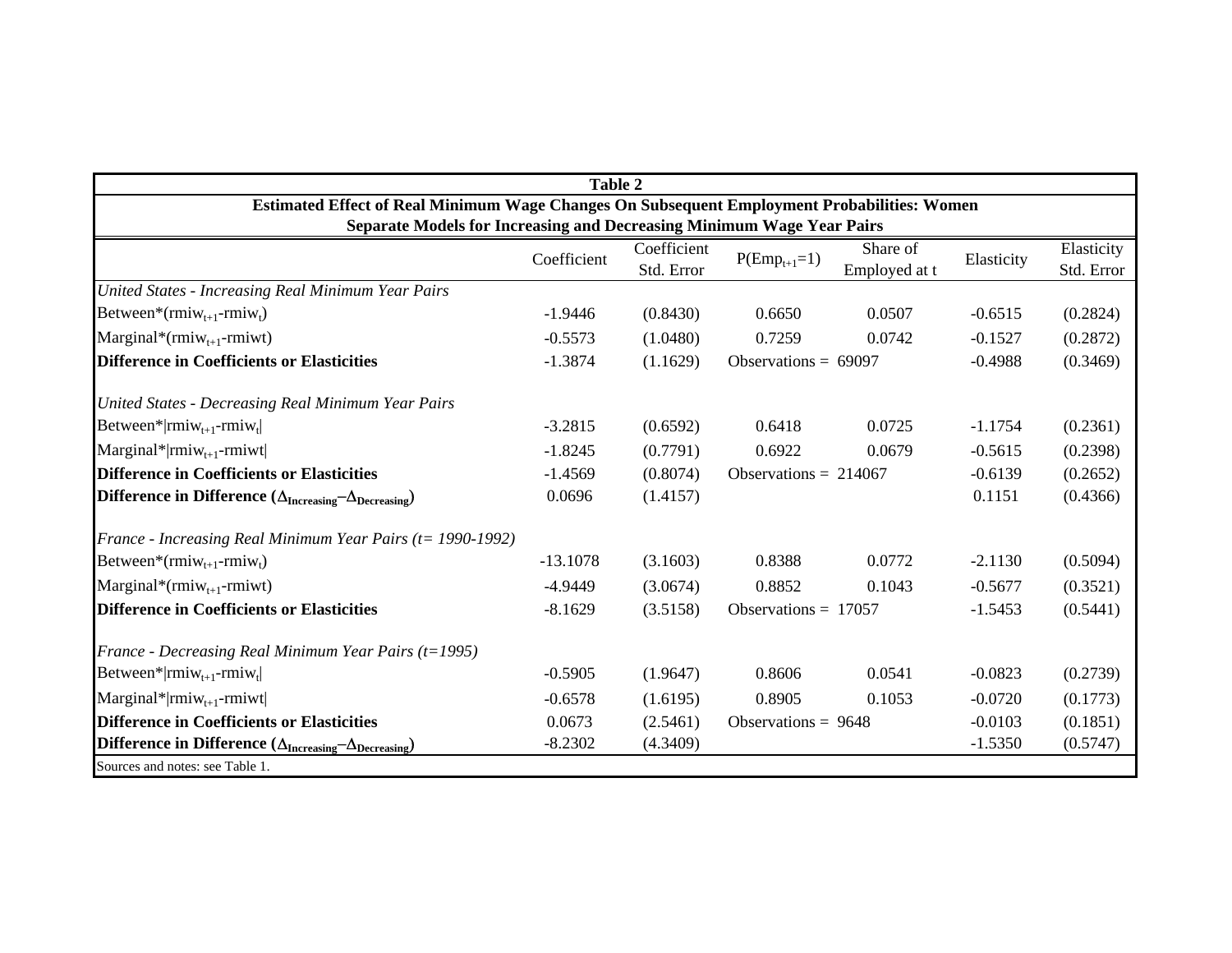|                                                                                      | Table 3     |                           |                         |                                  |            |                          |
|--------------------------------------------------------------------------------------|-------------|---------------------------|-------------------------|----------------------------------|------------|--------------------------|
| Estimated Effect of Real Minimum Wage Changes On Prior Employment Probabilities: Men |             |                           |                         |                                  |            |                          |
| Separate Models for Increasing and Decreasing Minimum Wage Year Pairs                |             |                           |                         |                                  |            |                          |
|                                                                                      | Coefficient | Coefficient<br>Std. Error | $P(Emp_t=1)$            | Share of<br>Employed at<br>$t+1$ | Elasticity | Elasticity<br>Std. Error |
| United States - Increasing Real Minimum Year Pairs                                   |             |                           |                         |                                  |            |                          |
| Between* rmiw <sub>t</sub> -rmiw <sub>t+1</sub>                                      | $-4.1420$   | (1.2974)                  | 0.7996                  | 0.0491                           | $-0.8302$  | (0.2601)                 |
| $\text{Marginal*} \text{rmiw}_{t} - \text{rmiw}_{t+1} $                              | $-3.1563$   | (1.2660)                  | 0.8194                  | 0.0343                           | $-0.5701$  | (0.2286)                 |
| <b>Difference in Coefficients or Elasticities</b>                                    | $-0.9857$   | (1.5224)                  | Observations = $64259$  |                                  | $-0.2602$  | (0.2913)                 |
| United States - Decreasing Real Minimum Year Pairs                                   |             |                           |                         |                                  |            |                          |
| Between*( $rmiw_t$ - $rmiw_{t+1}$ )                                                  | $-3.0107$   | (0.9773)                  | 0.7957                  | 0.0706                           | $-0.6151$  | (0.1996)                 |
| $\text{Marginal}^*(\text{rmiw}_t\text{-rmiw}_{t+1})$                                 | $-0.6788$   | (1.1714)                  | 0.8304                  | 0.0392                           | $-0.1151$  | (0.1986)                 |
| <b>Difference in Coefficients or Elasticities</b>                                    | $-2.3319$   | (1.2500)                  | Observations = $209643$ |                                  | $-0.5000$  | (0.2298)                 |
| Difference in Difference $(\Delta_{\text{Decreasing}} - \Delta_{\text{Increasing}})$ | $-1.3462$   | (1.9699)                  |                         |                                  | $-0.2398$  | (0.3711)                 |
| France - Increasing Real Minimum Year Pairs ( $t = 1990-1992$ )                      |             |                           |                         |                                  |            |                          |
| Between* rmiw <sub>t-</sub> rmiw <sub>t+1</sub>                                      | $-9.5803$   | (3.5757)                  | 0.7684                  | 0.0302                           | $-2.2188$  | (0.8281)                 |
| $\text{Marginal*} \text{rmiw}_{t}$ -rmi $\text{w}_{t+1} $                            | $-7.4221$   | (3.1980)                  | 0.8282                  | 0.0491                           | $-1.2751$  | (0.5494)                 |
| <b>Difference in Coefficients or Elasticities</b>                                    | $-2.1582$   | (4.2707)                  | Observations = $38643$  |                                  | $-0.9437$  | (0.8942)                 |
| France - Decreasing Real Minimum Year Pairs (t=1995)                                 |             |                           |                         |                                  |            |                          |
| Between*( $rmiw_t$ - $rmiw_{t+1}$ )                                                  | $-4.3359$   | (1.7675)                  | 0.7296                  | 0.0388                           | $-1.1724$  | (0.4779)                 |
| Marginal*(rmiw <sub>t</sub> -rmiw <sub>t+1</sub> )                                   | $-2.9819$   | (2.2701)                  | 0.8395                  | 0.0305                           | $-0.4786$  | (0.3643)                 |
| <b>Difference in Coefficients or Elasticities</b>                                    | $-1.3540$   | (2.6230)                  | Observations = $13661$  |                                  | $-0.6938$  | (0.3949)                 |
| Difference in Difference $(\Delta_{\text{Decreasing}} - \Delta_{\text{Increasing}})$ | 0.8043      | (5.0119)                  |                         |                                  | 0.2499     | (0.9775)                 |
| Sources and notes: see Table 1.                                                      |             |                           |                         |                                  |            |                          |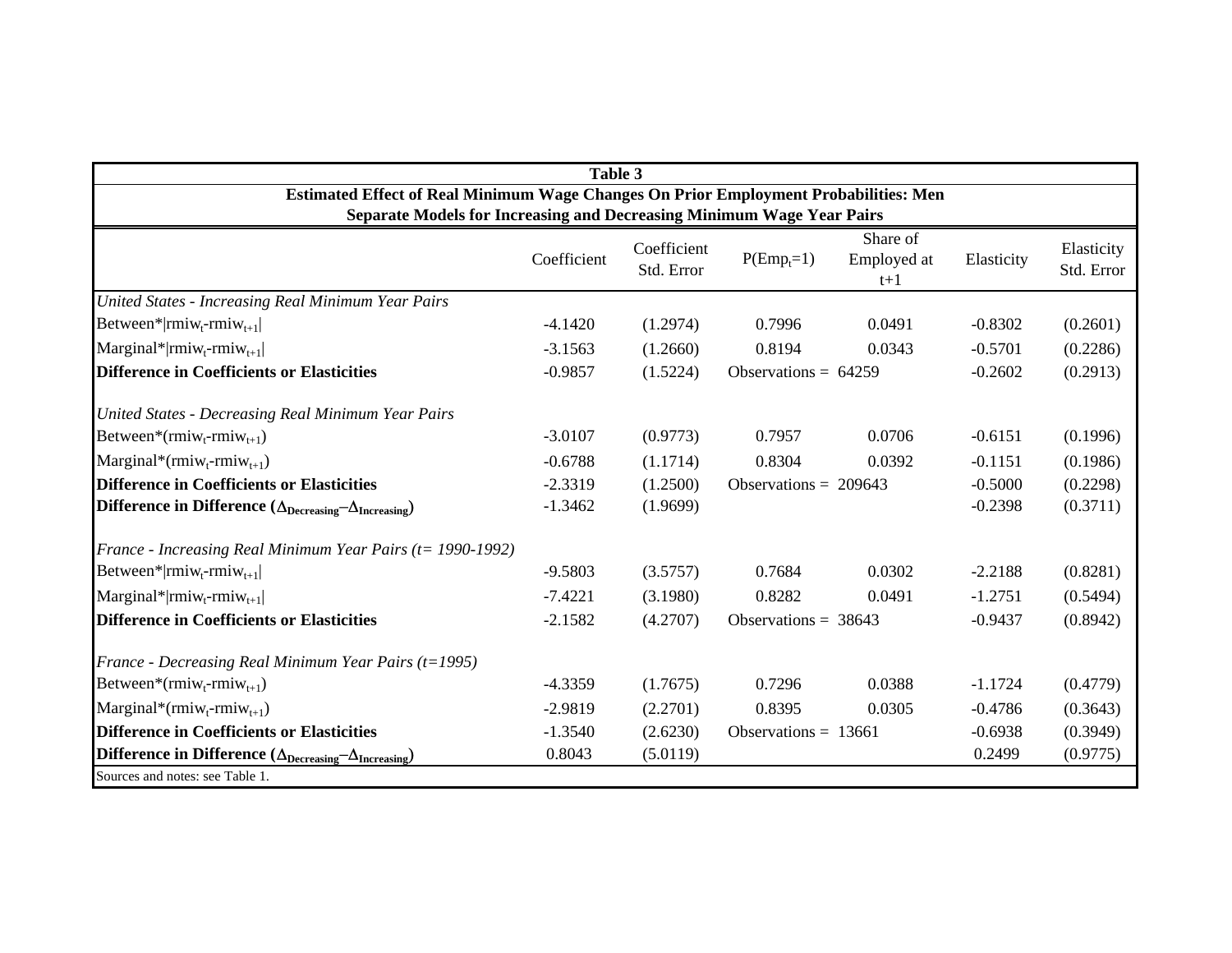|                                                                                        | <b>Table 4</b> |                           |                         |                                  |            |                          |
|----------------------------------------------------------------------------------------|----------------|---------------------------|-------------------------|----------------------------------|------------|--------------------------|
| Estimated Effect of Real Minimum Wage Changes On Prior Employment Probabilities: Women |                |                           |                         |                                  |            |                          |
| Separate Models for Increasing and Decreasing Minimum Wage Year Pairs                  |                |                           |                         |                                  |            |                          |
|                                                                                        | Coefficient    | Coefficient<br>Std. Error | $P(\text{Emp}_t=1)$     | Share of<br>Employed at<br>$t+1$ | Elasticity | Elasticity<br>Std. Error |
| United States - Increasing Real Minimum Year Pairs                                     |                |                           |                         |                                  |            |                          |
| Between* rmiw <sub>t</sub> -rmiw <sub>t+1</sub>                                        | $-5.0426$      | (0.8558)                  | 0.7337                  | 0.0784                           | $-1.3428$  | (0.2279)                 |
| $\text{Marginal*} \text{rmiw}_{t}$ -rmi $\text{w}_{t+1} $                              | $-3.6934$      | (0.7907)                  | 0.7772                  | 0.0595                           | $-0.8229$  | (0.1762)                 |
| <b>Difference in Coefficients or Elasticities</b>                                      | $-1.3492$      | (0.9620)                  | Observations = $69856$  |                                  | $-0.5199$  | (0.2394)                 |
| United States - Decreasing Real Minimum Year Pairs                                     |                |                           |                         |                                  |            |                          |
| Between*( $rmiw_t$ - $rmiw_{t+1}$ )                                                    | $-7.0349$      | (0.6634)                  | 0.7305                  | 0.1226                           | $-1.8957$  | (0.1788)                 |
| $\text{Marginal}^*(\text{rmiw}_t\text{-rmiw}_{t+1})$                                   | $-5.3875$      | (0.7160)                  | 0.7665                  | 0.0737                           | $-1.2579$  | (0.1672)                 |
| <b>Difference in Coefficients or Elasticities</b>                                      | $-1.6474$      | (0.7617)                  | Observations = $219457$ |                                  | $-0.6378$  | (0.1910)                 |
| Difference in Difference $(\Delta_{\text{Decreasing}} - \Delta_{\text{Increasing}})$   | $-0.2982$      | (1.2271)                  |                         |                                  | $-0.1180$  | (0.3063)                 |
| France - Increasing Real Minimum Year Pairs ( $t = 1990-1992$ )                        |                |                           |                         |                                  |            |                          |
| Between* rmiw <sub>t</sub> -rmiw <sub>t+1</sub>                                        | 0.9506         | (2.7829)                  | 0.8155                  | 0.0821                           | 0.1754     | (0.5134)                 |
| $\text{Marginal*} \text{rmiw}_{t} - \text{rmiw}_{t+1} $                                | 3.7448         | (2.8928)                  | 0.8708                  | 0.1043                           | 0.4838     | (0.3737)                 |
| <b>Difference in Coefficients or Elasticities</b>                                      | $-2.7942$      | (3.5967)                  | Observations = $26458$  |                                  | $-0.3084$  | (0.5391)                 |
| France - Decreasing Real Minimum Year Pairs (t=1995)                                   |                |                           |                         |                                  |            |                          |
| Between*( $rmiw_t$ - $rmiw_{t+1}$ )                                                    | $-0.9877$      | (1.3912)                  | 0.8151                  | 0.0721                           | $-0.1826$  | (0.2572)                 |
| Marginal*(rmiw <sub>t</sub> -rmiw <sub>t+1</sub> )                                     | 1.7415         | (1.8887)                  | 0.8870                  | 0.1098                           | 0.1968     | (0.2134)                 |
| <b>Difference in Coefficients or Elasticities</b>                                      | $-2.7292$      | (2.1088)                  | Observations = $9891$   |                                  | $-0.3794$  | (0.1136)                 |
| Difference in Difference $(\Delta_{\text{Decreasing}} - \Delta_{\text{Increasing}})$   | 0.0650         | (4.1693)                  |                         |                                  | $-0.0710$  | (0.5509)                 |
| Sources and notes: see Table 1.                                                        |                |                           |                         |                                  |            |                          |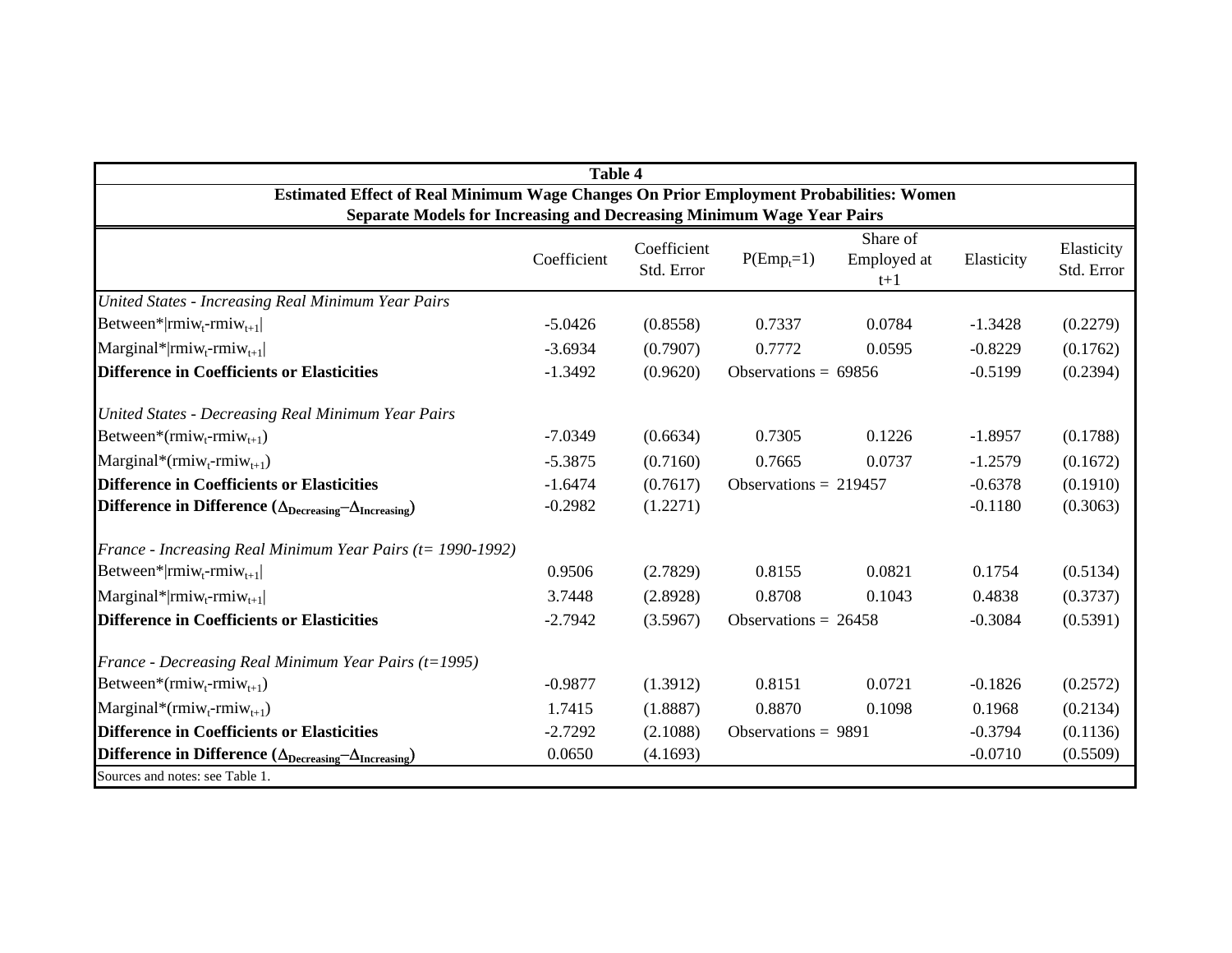|                                                                                              | Table 5                                                    |                           |                         |                           |                        |                          |
|----------------------------------------------------------------------------------------------|------------------------------------------------------------|---------------------------|-------------------------|---------------------------|------------------------|--------------------------|
| Estimated Effect of Real Minimum Wage Changes On Subsequent Employment Probabilities: Men    |                                                            |                           |                         |                           |                        |                          |
| Symmetric and Asymmetric Models for Pooled Increasing and Decreasing Minimum Wage Year Pairs | With Indicator Variables for Position in Wage Distribution |                           |                         |                           |                        |                          |
|                                                                                              | Coefficient                                                | Coefficient<br>Std. Error | $P(Emp_{t+1}=1)$        | Share of<br>Employed at t | Elasticity             | Elasticity<br>Std. Error |
| United States - All Year Pairs, Identical Coefficients                                       |                                                            |                           |                         |                           |                        |                          |
| <b>Between</b>                                                                               | $-0.1244$                                                  | (0.0296)                  | 0.7338                  | 0.0408                    | $-0.0331$              | (0.0079)                 |
| Marginal                                                                                     | $-0.0561$                                                  | (0.0331)                  | 0.7727                  | 0.0393                    | $-0.0128$              | (0.0075)                 |
| <b>Difference in Coefficients or Elasticities</b>                                            | $-0.0683$                                                  | (0.0355)                  |                         |                           | $-0.0204$              | (0.0087)                 |
| Between*( $rmiw_{t+1}$ - $rmiw_t$ )                                                          | $-0.5111$                                                  | (0.4290)                  | 0.7338                  | 0.0408                    | $-0.1361$              | (0.1142)                 |
| $Marginal*(rmiw_{t+1}-rmiwt)$                                                                | $-1.0604$                                                  | (0.5664)                  | 0.7727                  | 0.0393                    | $-0.2411$              | (0.1288)                 |
| <b>Difference in Coefficients or Elasticities</b>                                            | 0.5493                                                     | (0.6951)                  | Observations = $269501$ |                           | 0.1050                 | (0.1683)                 |
| United States - All Year Pairs, Different Coefficients                                       |                                                            |                           |                         |                           |                        |                          |
| Between                                                                                      | $-0.2778$                                                  | (0.0704)                  | 0.7338                  | 0.0408                    | $-0.0739$              | (0.0188)                 |
| Marginal                                                                                     | 0.0325                                                     | (0.0920)                  | 0.7727                  | 0.0393                    | 0.0074                 | (0.0209)                 |
| <b>Difference in Coefficients or Elasticities</b>                                            | $-0.3103$                                                  | (0.1096)                  |                         |                           | $-0.0813$              | (0.0265)                 |
| Decreasing*Between* rmiw <sub>t+1</sub> -rmiw <sub>t</sub>                                   | 4.6327                                                     | (1.7750)                  | 0.7297                  | 0.0337                    | 1.2523                 | (0.4798)                 |
| Decreasing*Marginal* rmi $w_{t+1}$ -rmiwt                                                    | $-1.6191$                                                  | (2.6105)                  | 0.7676                  | 0.0287                    | $-0.3763$              | (0.6066)                 |
| <b>Difference in Coefficients or Elasticities</b>                                            | 6.2518                                                     | (3.0719)                  |                         |                           | 1.6286                 | (0.7517)                 |
| $Increasing*Between*(rmiw_{t+1}-rmiw_t)$                                                     | 1.4262                                                     | (0.9165)                  | 0.7534                  | 0.0071                    | 0.3517                 | (0.2260)                 |
| Increasing*Marginal*(rmiw <sub>t+1</sub> -rmiwt)                                             | $-2.2211$                                                  | (1.2197)                  | 0.7864                  | 0.0106                    | $-0.4744$              | (0.2605)                 |
| <b>Difference in Coefficients or Elasticities</b>                                            | 3.6473                                                     | (1.4982)                  |                         |                           | 0.8261                 | (0.3385)                 |
| Difference in Difference $(\Delta_{\text{Increasing}} - \Delta_{\text{Decreasing}})$         | $-2.6045$                                                  | (2.1718)                  | Observations = $269501$ |                           | $-0.8025$              | (0.5436)                 |
|                                                                                              |                                                            |                           |                         |                           |                        |                          |
| France - All Year Pairs, Identical Coefficients (t=1990-1993, 1995, 1997)                    |                                                            |                           |                         |                           |                        |                          |
| Between<br>Marginal                                                                          | $-0.3844$<br>$-0.2159$                                     | (0.0671)<br>(0.0574)      | 0.8541<br>0.8903        | 0.0312<br>0.0537          | $-0.0561$<br>$-0.0237$ | (0.0098)<br>(0.0063)     |
| <b>Difference in Coefficients or Elasticities</b>                                            | $-0.1685$                                                  | (0.0799)                  |                         |                           | $-0.0324$              | (0.0106)                 |
| Between*( $rmiw_{t+1}$ - $rmiw_t$ )                                                          | $-2.6714$                                                  | (1.4819)                  | 0.8541                  | 0.0312                    | $-0.3898$              | (0.2162)                 |
| $Marginal*(rmiw_{t+1}-rmiwt)$                                                                | 0.1307                                                     | (1.3645)                  | 0.8903                  | 0.0537                    | 0.0143                 | (0.1497)                 |
| <b>Difference in Coefficients or Elasticities</b>                                            | $-2.8021$                                                  | (1.9096)                  | Observations $=$        | 79540                     | $-0.4041$              | (0.2501)                 |
|                                                                                              |                                                            |                           |                         |                           |                        |                          |
| France - All Year Pairs, Different Coefficients (t=1990-1993, 1995, 1997)                    |                                                            |                           |                         |                           |                        |                          |
| <b>Between</b>                                                                               | $-0.0893$                                                  | (0.1740)                  | 0.8541                  | 0.0312                    | $-0.0130$              | (0.0254)                 |
| Marginal                                                                                     | 0.0807                                                     | (0.1401)                  | 0.8903                  | 0.0537                    | 0.0089                 | (0.0154)                 |
| <b>Difference in Coefficients or Elasticities</b>                                            | $-0.1700$                                                  | (0.2135)                  | 0.8645                  | 0.0128                    | $-0.0219$              | (0.0285)                 |
| $\text{Decreasing*Between*} \text{rmiw}_{t+1}\text{-rmiw}_{t} $                              | $-2.3615$                                                  | (3.0316)                  |                         |                           | $-0.3200$              | (0.4108)                 |
| Decreasing*Marginal* rmiw <sub>t+1</sub> -rmiwt                                              | $-5.4771$                                                  | (2.6127)                  | 0.8916                  | 0.0196                    | $-0.5937$              | (0.2832)                 |
| <b>Difference in Coefficients or Elasticities</b>                                            | 3.1156                                                     | (3.8158)                  |                         |                           | 0.2737                 | (0.4770)                 |
| Increasing*Between*( $rmiw_{t+1}$ - $rmiw_t$ )                                               | $-15.1407$                                                 | (6.8397)                  | 0.8469                  | 0.0184                    | $-2.3180$              | (1.0472)                 |
| Increasing*Marginal*(rmiw <sub>t+1</sub> -rmiwt)                                             | $-12.9763$                                                 | (5.7311)                  | 0.8897                  | 0.0341                    | $-1.4313$              | (0.6321)                 |
| <b>Difference in Coefficients or Elasticities</b>                                            | $-2.1644$                                                  | (8.5682)                  |                         |                           | $-0.8868$              | (1.1795)                 |
| Difference in Difference $(\Delta_{\text{Increasing}} - \Delta_{\text{Decreasing}})$         | $-5.2800$                                                  | (6.2718)                  | Observations $=$        | 79540                     | $-1.1605$              | (1.2273)                 |
| Sources and notes: see Table 1.                                                              |                                                            |                           |                         |                           |                        |                          |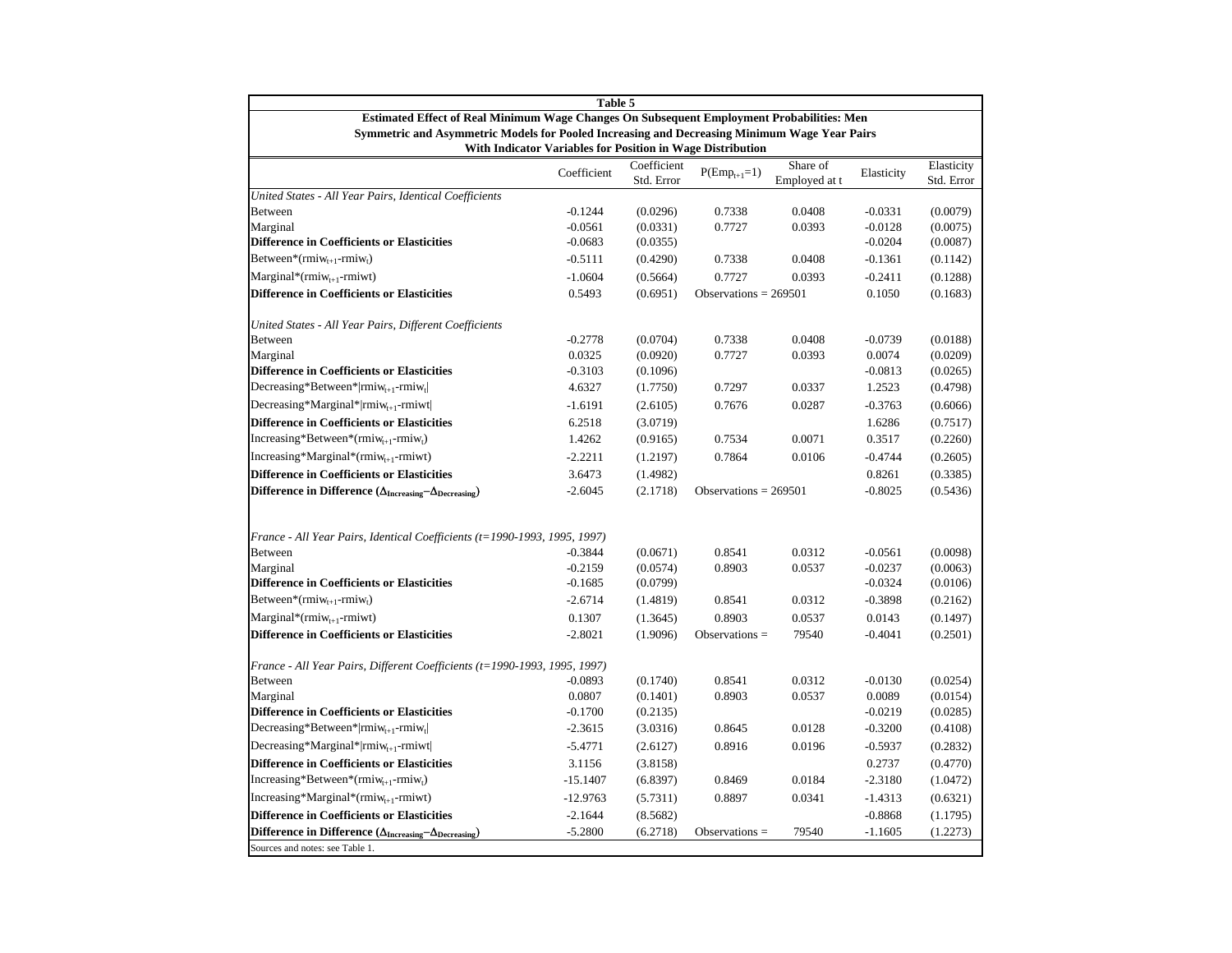|                                                                                              | Table 6                                                    |                           |                         |                           |                        |                          |
|----------------------------------------------------------------------------------------------|------------------------------------------------------------|---------------------------|-------------------------|---------------------------|------------------------|--------------------------|
| Estimated Effect of Real Minimum Wage Changes On Subsequent Employment Probabilities: Women  |                                                            |                           |                         |                           |                        |                          |
| Symmetric and Asymmetric Models for Pooled Increasing and Decreasing Minimum Wage Year Pairs | With Indicator Variables for Position in Wage Distribution |                           |                         |                           |                        |                          |
|                                                                                              | Coefficient                                                | Coefficient<br>Std. Error | $P(Emp_{t+1}=1)$        | Share of<br>Employed at t | Elasticity             | Elasticity<br>Std. Error |
| United States - All Year Pairs, Identical Coefficients                                       |                                                            |                           |                         |                           |                        |                          |
| <b>Between</b>                                                                               | $-0.1824$                                                  | (0.0201)                  | 0.6461                  | 0.0672                    | $-0.0646$              | (0.0071)                 |
| Marginal                                                                                     | $-0.1018$                                                  | (0.0215)                  | 0.7010                  | 0.0695                    | $-0.0304$              | (0.0064)                 |
| <b>Difference in Coefficients or Elasticities</b>                                            | $-0.0806$                                                  | (0.0229)                  |                         |                           | $-0.0341$              | (0.0075)                 |
| Between*( $rmiw_{t+1}$ - $rmiw_t$ )                                                          | $-0.5390$                                                  | (0.2938)                  | 0.6461                  | 0.0672                    | $-0.1908$              | (0.1040)                 |
| $Marginal*(rmiw_{t+1}-rmiwt)$                                                                | 0.0856                                                     | (0.3723)                  | 0.7010                  | 0.0695                    | 0.0256                 | (0.1113)                 |
| <b>Difference in Coefficients or Elasticities</b>                                            | $-0.6246$                                                  | (0.4567)                  | Observations = $283164$ |                           | $-0.2164$              | (0.1465)                 |
| United States - All Year Pairs, Different Coefficients                                       |                                                            |                           |                         |                           |                        |                          |
| <b>Between</b>                                                                               | $-0.1042$                                                  | (0.0478)                  | 0.6461                  | 0.0672                    | $-0.0369$              | (0.0169)                 |
| Marginal                                                                                     | $-0.1290$                                                  | (0.0575)                  | 0.7010                  | 0.0695                    | $-0.0386$              | (0.0172)                 |
| <b>Difference in Coefficients or Elasticities</b>                                            | 0.0248                                                     | (0.0685)                  |                         |                           | 0.0017                 | (0.0221)                 |
| Decreasing*Between* rmiw <sub>t+1</sub> -rmiw <sub>t</sub>                                   | $-1.5658$                                                  | (1.1949)                  | 0.6418                  | 0.0548                    | $-0.5609$              | (0.4280)                 |
| Decreasing*Marginal* rmi $w_{t+1}$ -rmiwt                                                    | 0.6890                                                     | (1.5804)                  | 0.6922                  | 0.0513                    | 0.2120                 | (0.4864)                 |
| <b>Difference in Coefficients or Elasticities</b>                                            | $-2.2548$                                                  | (1.8572)                  |                         |                           | $-0.7729$              | (0.6060)                 |
| Increasing*Between*( $r m i w_{t+1}$ - $r m i w_t$ )                                         | $-1.5057$                                                  | (0.6227)                  | 0.6650                  | 0.0124                    | $-0.5044$              | (0.2086)                 |
| $Increasing*Marginal*(rmwt+1-rmiwt)$                                                         | 0.5114                                                     | (0.8038)                  | 0.7259                  | 0.0181                    | 0.1402                 | (0.2203)                 |
| <b>Difference in Coefficients or Elasticities</b>                                            | $-2.0171$                                                  | (0.9805)                  |                         |                           | $-0.6446$              | (0.2922)                 |
| Difference in Difference ( $\Delta_{\text{Increasing}} - \Delta_{\text{Decreasing}}$ )       | 0.2377                                                     | (1.3059)                  | Observations = $283164$ |                           | 0.1283                 | (0.4361)                 |
|                                                                                              |                                                            |                           |                         |                           |                        |                          |
| France - All Year Pairs, Identical Coefficients (t=1990-1993, 1995, 1997)                    |                                                            |                           |                         |                           |                        |                          |
| <b>Between</b>                                                                               | $-0.3827$<br>$-0.2083$                                     | (0.0528)                  | 0.8576                  | 0.0796                    | $-0.0545$              | (0.0075)                 |
| Marginal<br><b>Difference in Coefficients or Elasticities</b>                                | $-0.1744$                                                  | (0.0504)<br>(0.0625)      | 0.8903                  | 0.1043                    | $-0.0229$<br>$-0.0316$ | (0.0055)<br>(0.0081)     |
| Between*( $rmiw_{t+1}$ - $rmiw_t$ )                                                          | $-1.2298$                                                  | (1.1853)                  | 0.8576                  | 0.0796                    | $-0.1751$              | (0.1688)                 |
|                                                                                              |                                                            |                           | 0.8903                  |                           |                        |                          |
| $Marginal*(rmiw_{t+1}-rmiwt)$<br><b>Difference in Coefficients or Elasticities</b>           | 1.1230                                                     | (1.2096)                  |                         | 0.1043                    | 0.1232                 | (0.1327)                 |
|                                                                                              | $-2.3528$                                                  | (1.5098)                  | Observations = $55086$  |                           | $-0.2983$              | (0.0469)                 |
| France - All Year Pairs, Different Coefficients (t=1990-1993, 1995, 1997)                    |                                                            |                           |                         |                           |                        |                          |
| Between                                                                                      | $-0.2066$                                                  | (0.1325)                  | 0.8576                  | 0.0796                    | $-0.0269$              | (0.0173)                 |
| Marginal                                                                                     | $-0.2252$                                                  | (0.1173)                  | 0.8903                  | 0.1043                    | $-0.0247$              | (0.0129)                 |
| <b>Difference in Coefficients or Elasticities</b>                                            | 0.0186                                                     | (0.1610)                  |                         |                           | $-0.0022$              | (0.0197)                 |
| Decreasing*Between* rmiw <sub>t+1</sub> -rmiw <sub>t</sub>                                   | $-2.0411$                                                  | (2.3996)                  | 0.8696                  | 0.0326                    | $-0.3078$              | (0.3619)                 |
| Decreasing*Marginal* rmiw <sub>t+1</sub> -rmiwt                                              | $-1.0782$                                                  | (2.2989)                  | 0.8903                  | 0.0377                    | $-0.1184$              | (0.2524)                 |
| <b>Difference in Coefficients or Elasticities</b>                                            | $-0.9629$                                                  | (2.9893)                  |                         |                           | $-0.1894$              | (0.3997)                 |
| $Increasing*Between*(rmiw_{t+1}-rmiw_t)$                                                     | $-8.3455$                                                  | (5.1916)                  | 0.8492                  | 0.0470                    | $-1.2585$              | (0.7829)                 |
| Increasing*Marginal*(rmiw <sub>t+1</sub> -rmiwt)                                             | 2.1728                                                     | (4.8982)                  | 0.8902                  | 0.0666                    | 0.2386                 | (0.5378)                 |
| <b>Difference in Coefficients or Elasticities</b>                                            | $-10.5183$                                                 | (6.5711)                  |                         |                           | $-1.4971$              | (0.8795)                 |
| Difference in Difference ( $\Delta_{\text{Increasing}} - \Delta_{\text{Decreasing}}$ )       | $-9.5554$                                                  | (4.8559)                  | Observations = $55086$  |                           | $-1.3077$              | (0.9290)                 |
| Sources and notes: see Table 1.                                                              |                                                            |                           |                         |                           |                        |                          |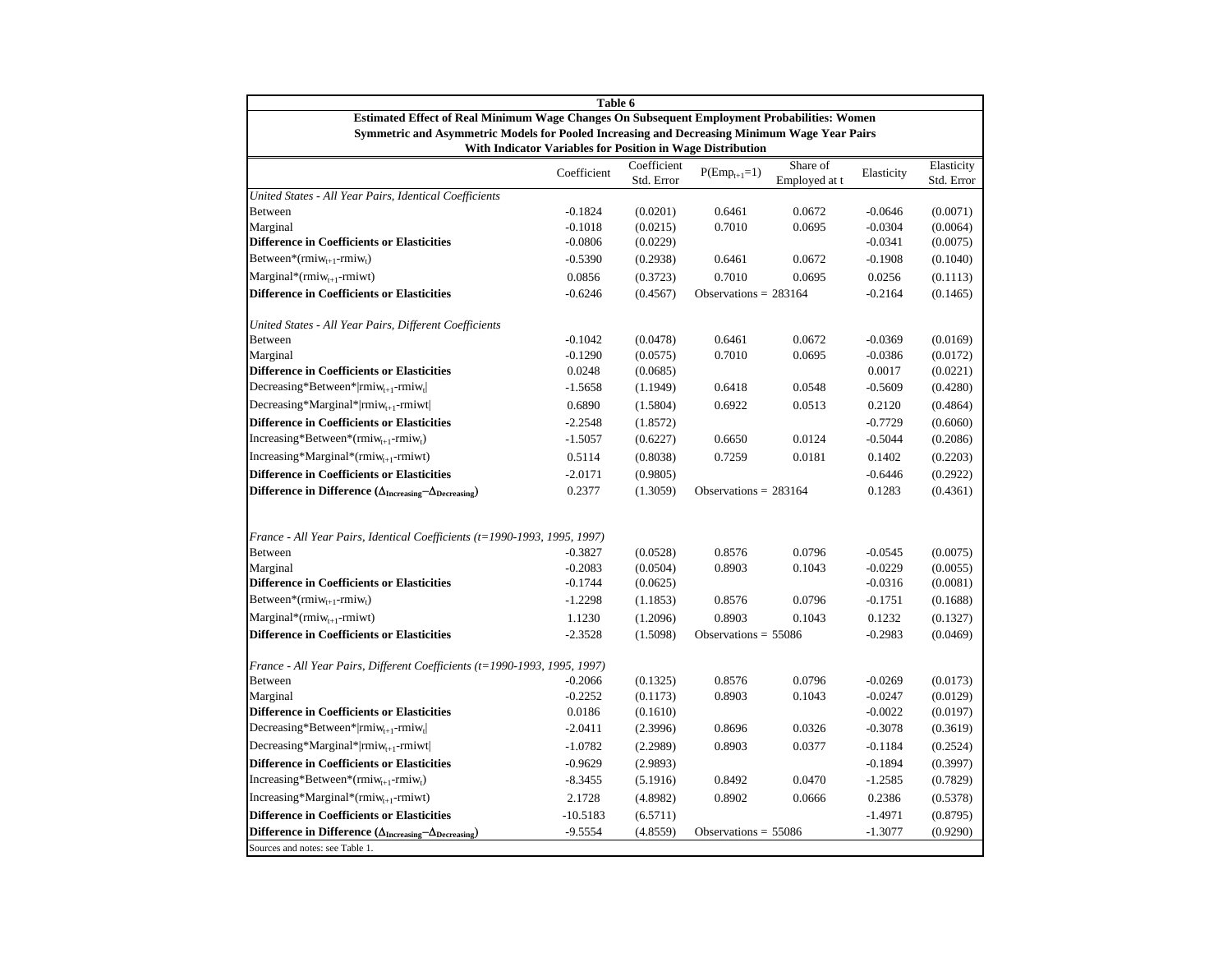| Table 7                                                                                                                                                    |             |                           |                         |                      |            |                          |  |  |
|------------------------------------------------------------------------------------------------------------------------------------------------------------|-------------|---------------------------|-------------------------|----------------------|------------|--------------------------|--|--|
| Estimated Effect of Real Minimum Wage Changes On Prior Employment Probabilities: Men                                                                       |             |                           |                         |                      |            |                          |  |  |
| Symmetric and Asymmetric Models for Pooled Increasing and Decreasing Minimum Wage Year Pairs<br>With Indicator Variables for Position in Wage Distribution |             |                           |                         |                      |            |                          |  |  |
|                                                                                                                                                            |             |                           |                         | Share of             |            |                          |  |  |
|                                                                                                                                                            | Coefficient | Coefficient<br>Std. Error | $P(\text{Emp}_t=1)$     | Employed at<br>$t+1$ | Elasticity | Elasticity<br>Std. Error |  |  |
| United States - All Year Pairs, Identical Coefficients                                                                                                     |             |                           |                         |                      |            |                          |  |  |
| <b>Between</b>                                                                                                                                             | $-0.2572$   | (0.0304)                  | 0.7964                  | 0.0656               | $-0.0524$  | (0.0062)                 |  |  |
| Marginal                                                                                                                                                   | $-0.0921$   | (0.0291)                  | 0.8281                  | 0.0380               | $-0.0158$  | (0.0050)                 |  |  |
| <b>Difference in Coefficients or Elasticities</b>                                                                                                          | $-0.1651$   | (0.0350)                  |                         |                      | $-0.0365$  | (0.0067)                 |  |  |
| Between*( $rmiw_t$ - $rmiw_{t+1}$ )                                                                                                                        | $-0.6777$   | (0.5085)                  | 0.7964                  | 0.0656               | $-0.1380$  | (0.1035)                 |  |  |
| $\text{Marginal}^*(\text{rmiw}_t\text{-rmiw}_{t+1})$                                                                                                       | $-0.6593$   | (0.4840)                  | 0.8281                  | 0.0380               | $-0.1133$  | (0.0832)                 |  |  |
| <b>Difference in Coefficients or Elasticities</b>                                                                                                          | $-0.0184$   | (0.6873)                  | Observations = $273902$ |                      | $-0.0247$  | (0.1301)                 |  |  |
| United States - All Year Pairs, Different Coefficients                                                                                                     |             |                           |                         |                      |            |                          |  |  |
| <b>Between</b>                                                                                                                                             | $-0.3480$   | (0.0822)                  | 0.7964                  | 0.0656               | $-0.0709$  | (0.0167)                 |  |  |
| Marginal                                                                                                                                                   | 0.1804      | (0.0859)                  | 0.8281                  | 0.0380               | 0.0310     | (0.0148)                 |  |  |
| <b>Difference in Coefficients or Elasticities</b>                                                                                                          | $-0.5284$   | (0.1136)                  |                         |                      | $-0.1019$  | (0.0213)                 |  |  |
| Decreasing*Between*(rmiw <sub>t-rmiw<sub>t+1</sub>)</sub>                                                                                                  | 1.6033      | (2.0247)                  | 0.7957                  | 0.0541               | 0.3276     | (0.4136)                 |  |  |
| Decreasing*Marginal*(rmiw <sub>t-T</sub> miw <sub>t+1</sub> )                                                                                              | $-8.5606$   | (2.3773)                  | 0.8304                  | 0.0300               | $-1.4516$  | (0.4031)                 |  |  |
| <b>Difference in Coefficients or Elasticities</b>                                                                                                          | 10.1639     | (3.0309)                  |                         |                      | 1.7791     | (0.5604)                 |  |  |
| $Increasing*Between* rmiw_t-rmiw_{t+1} $                                                                                                                   | 1.9481      | (1.1499)                  | 0.7996                  | 0.0115               | 0.3905     | (0.2305)                 |  |  |
| Increasing*Marginal* rmiw <sub>t-rmiw<sub>t+1</sub> </sub>                                                                                                 | $-2.7775$   | (1.1159)                  | 0.8194                  | 0.0080               | $-0.5016$  | (0.2015)                 |  |  |
| <b>Difference in Coefficients or Elasticities</b>                                                                                                          | 4.7255      | (1.5731)                  |                         |                      | 0.8921     | (0.3006)                 |  |  |
| Difference in Difference ( $\Delta_{\text{Decreasing}} - \Delta_{\text{Increasing}}$ )                                                                     | 5.4384      | (2.0675)                  | Observations = $273902$ |                      | 0.8870     | (0.3791)                 |  |  |
|                                                                                                                                                            |             |                           |                         |                      |            |                          |  |  |
| France - All Year Pairs, Identical Coefficients (t=1993, 1995-1997)<br><b>Between</b>                                                                      | $-0.2648$   | (0.0842)                  | 0.8221                  | 0.0420               | $-0.0471$  | (0.0150)                 |  |  |
| Marginal                                                                                                                                                   | $-0.1775$   | (0.0886)                  | 0.8651                  | 0.0420               | $-0.0239$  | (0.0120)                 |  |  |
| <b>Difference in Coefficients or Elasticities</b>                                                                                                          | $-0.0873$   | (0.1075)                  |                         |                      | $-0.0232$  | (0.0169)                 |  |  |
| Between*(rmiw <sub>t</sub> -rmiw <sub>t+1</sub> )                                                                                                          | $-1.4906$   | (1.6024)                  | 0.8221                  | 0.0420               | $-0.2652$  | (0.2851)                 |  |  |
| $\text{Marginal}^*(\text{rmiw}_t\text{-rmiw}_{t+1})$                                                                                                       | 0.4239      | (2.0033)                  | 0.8651                  | 0.0420               | 0.0572     | (0.2702)                 |  |  |
| <b>Difference in Coefficients or Elasticities</b>                                                                                                          | $-1.9145$   | (2.4093)                  | Observations = $53748$  |                      | $-0.3224$  | (0.3683)                 |  |  |
| France - All Year Pairs, Different Coefficients (t=1993, 1995-1997)                                                                                        |             |                           |                         |                      |            |                          |  |  |
| <b>Between</b>                                                                                                                                             | $-0.5607$   | (0.2829)                  | 0.8221                  | 0.0420               | $-0.0997$  | (0.0503)                 |  |  |
| Marginal                                                                                                                                                   | 0.0216      | (0.2286)                  | 0.8651                  | 0.0420               | 0.0029     | (0.0308)                 |  |  |
| <b>Difference in Coefficients or Elasticities</b>                                                                                                          | $-0.5823$   | (0.3441)                  |                         |                      | $-0.1027$  | (0.0561)                 |  |  |
| Decreasing*Between*(rmiw <sub>t-rmiw<sub>t+1</sub>)</sub>                                                                                                  | 2.7370      | (4.2196)                  | 0.7414                  | 0.0144               | 0.7078     | (1.0912)                 |  |  |
| Decreasing*Marginal*( $rmin_{t+1}$ )                                                                                                                       | $-3.0917$   | (4.1713)                  | 0.8299                  | 0.0178               | $-0.5259$  | (0.7095)                 |  |  |
| <b>Difference in Coefficients or Elasticities</b>                                                                                                          | 5.8287      | (5.6343)                  |                         |                      | 1.2337     | (1.2418)                 |  |  |
| Increasing*Between* rmiw <sub>t-rmi</sub> w <sub>t+1</sub>                                                                                                 | 15.8316     | (13.3360)                 | 0.8643                  | 0.0275               | 2.1484     | (1.8097)                 |  |  |
| Increasing*Marginal* rmiw <sub>t-</sub> rmiw <sub>t+1</sub>                                                                                                | $-10.9886$  | (11.3990)                 | 0.8911                  | 0.0241               | $-1.1967$  | (1.2413)                 |  |  |
| <b>Difference in Coefficients or Elasticities</b>                                                                                                          | 26.8203     | (16.5923)                 |                         |                      | 3.3450     | (2.0823)                 |  |  |
| Difference in Difference $(\Delta_{\text{Decreasing}} - \Delta_{\text{Increasing}})$                                                                       | $-20.9915$  | (12.3036)                 | Observations = $53748$  |                      | $-2.1113$  | (2.3153)                 |  |  |
| Sources and notes: see Table 1.                                                                                                                            |             |                           |                         |                      |            |                          |  |  |